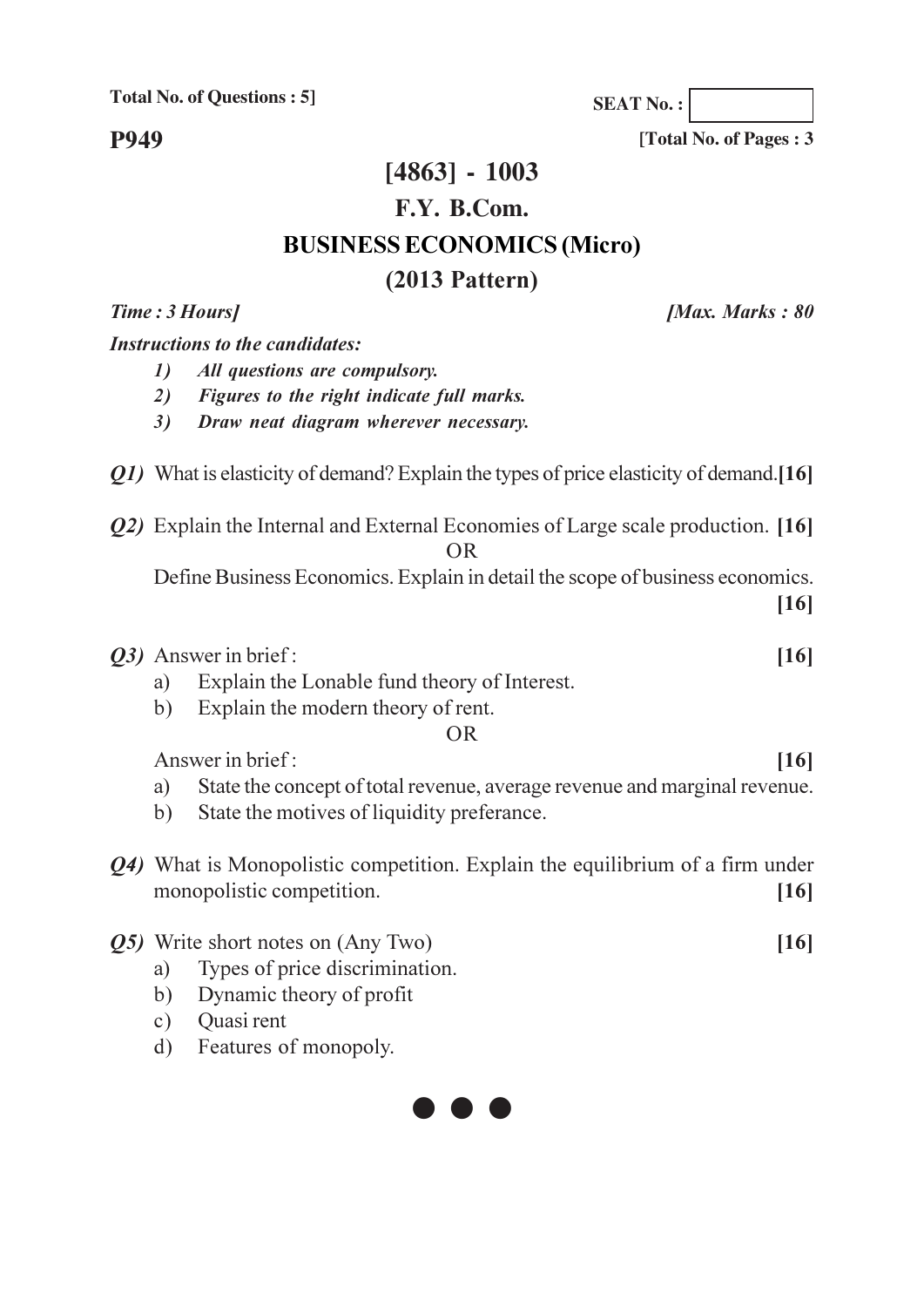**P949** 

# $[4863] - 1003$ F.Y. B.Com. **BUSINESS ECONOMICS (Micro)**  $(2013$  Pattern) (मराठी रूपांतर)

वेळ : 3 तास]

[एकूण गुण : 80

| मूचना :– l)   सर्व प्रश्न आवश्यक आहेत.    |
|-------------------------------------------|
| 2) उजवीकडील अंक प्रश्नांचे गुण दर्शवितात. |
| 3) आवश्यकता असेल तेथे सुबक आकृत्या काढा.  |

मागणीची लवचिकता म्हणजे काय? मागणीच्या किंमत लवचिकतेचे प्रकार स्पष्ट करा.[ $16$ ] प्रश्न 1)

प्रश्न 2) मोठ्या प्रमाणावरील उत्पादनाच्या अंतर्गत आणि बाह्य बचती स्पष्ट करा.  $[16]$ 

#### किंवा

व्यावसायीक अर्थशास्त्राची व्याख्या करा. व्यावसायीक अर्थशास्त्राची व्याप्ती सविस्तर स्पष्ट  $[16]$ करा.

*प्रश्न 3)* थोडक्यात उत्तरे लिहा.  $[16]$ 

अ) व्याजाचा ऋणयोग्य निधी सिध्दांत स्पष्ट करा.

ब) खंडाचा आधुनिक सिध्दांत स्पष्ट करा.

किंवा

थोडक्यात उत्तरे लिहा.

- अ) एकूण प्राप्ती, सरासरी प्राप्ती आणि सिमांत प्राप्तीच्या संकल्पना स्पष्ट करा.
- ब) रोखता पसंतीचे हेतू सांगा.

 $[16]$ 

 $\overline{2}$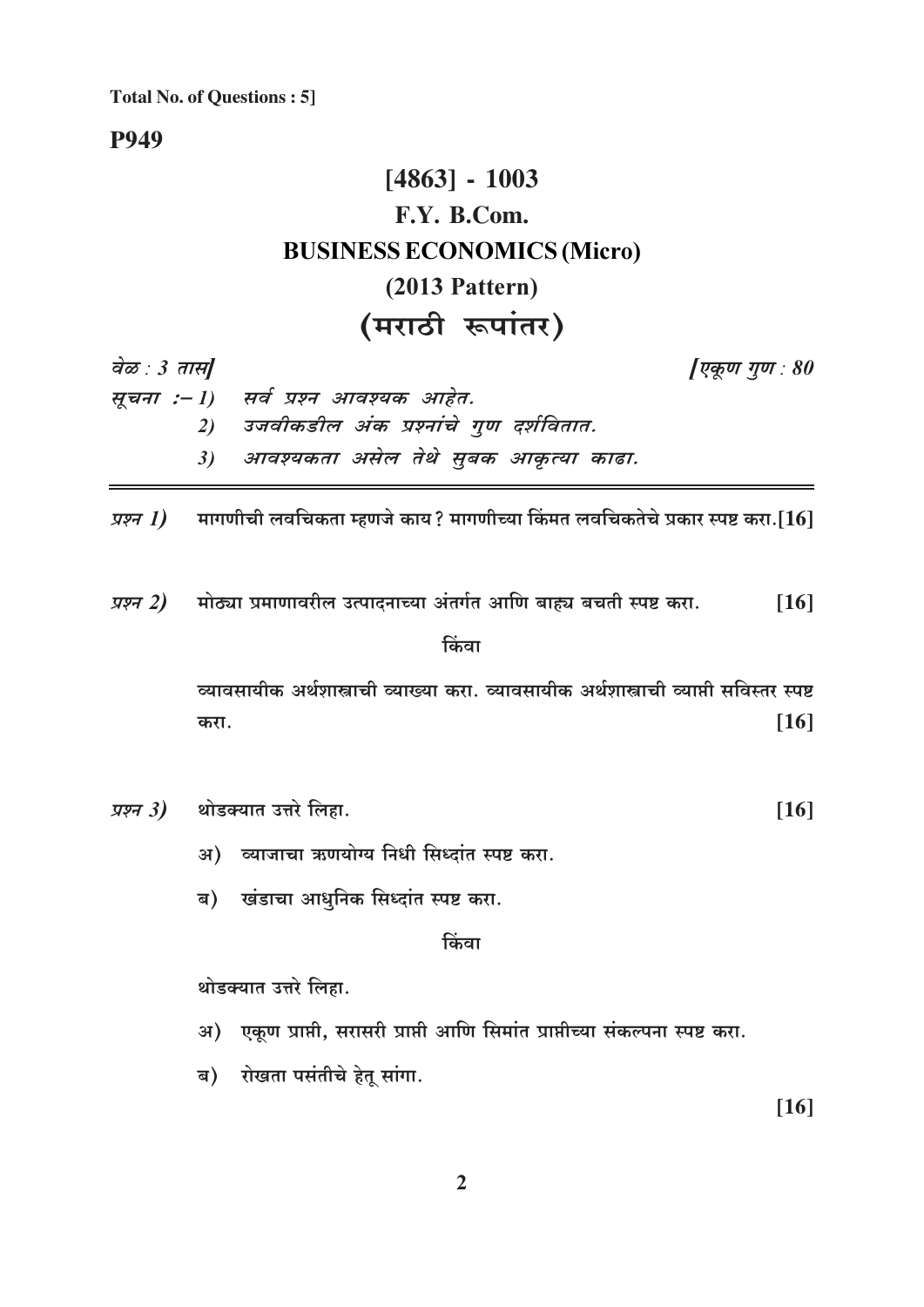मक्तेदारीयुक्त स्पर्धा म्हणजे काय? मक्तेदारीयुक्त स्पर्धेत उद्योगसंस्थेचा समतोल स्पष्ट करा.[ ${\bf 16}$ ] प्रश्न 4)

 $[16]$ 

- टिपा लिहा. (कोणत्याही दोन) प्रश्न  $5)$ 
	- अ) मूल्यभेदाचे प्रकार
	- ब) नफ्याचा गतीशील सिध्दांत
	- क) अभासी खंड
	- ड) मक्तेदारीची वैशिष्ट्ये



 $[4863] - 1003$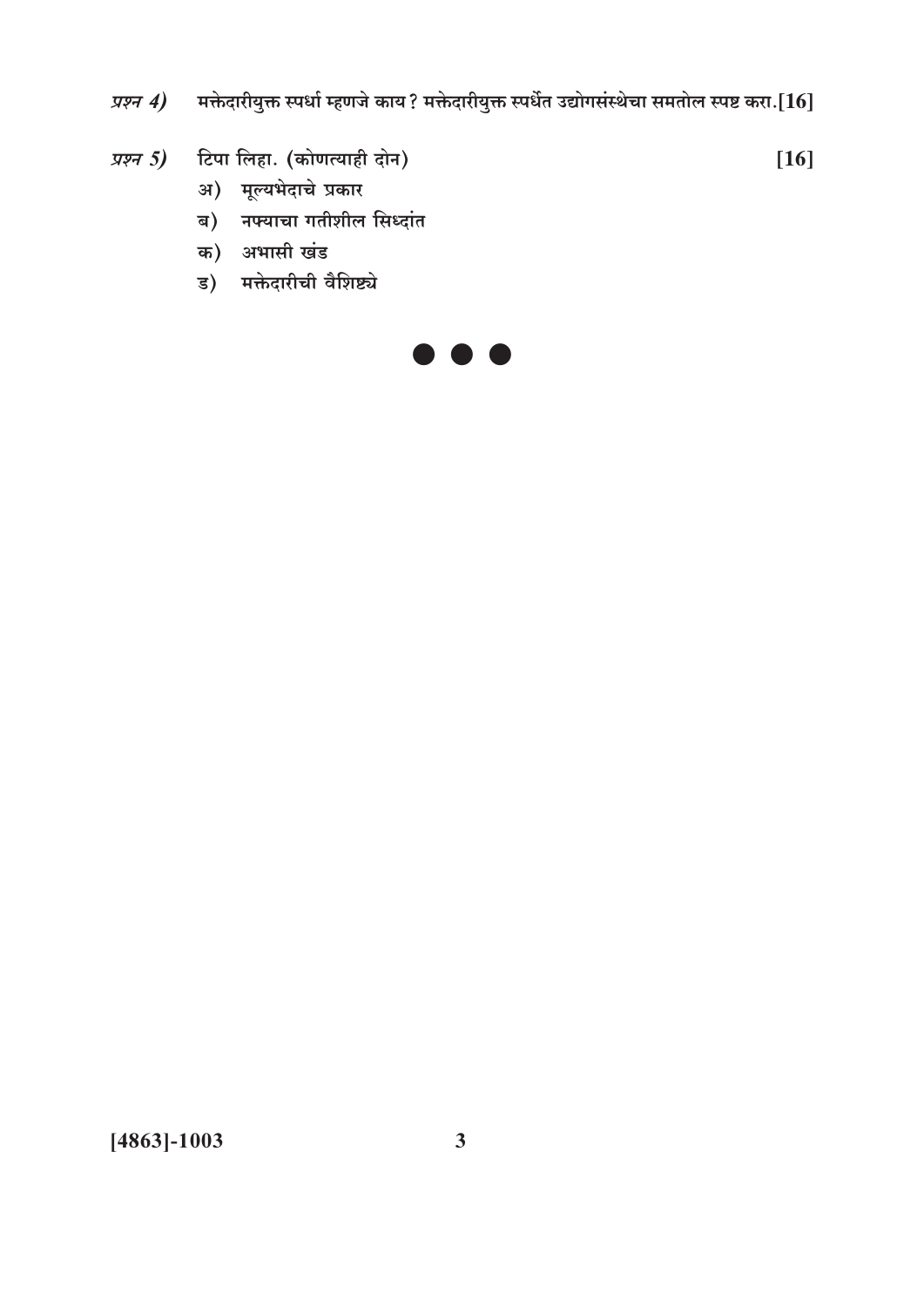**P951** 

## $[4863] - 1005$

#### F.Y. B.Com.

## **COMPUTER CONCEPTS AND APPLICATIONS Computer Fundamentals**

## $(2013$  Pattern)

Time: 3 Hours]

**Instructions to the candidates:** 

- 1) All questions are compulsory.
- 2) Figures to the right indicate full marks.
- 3) Both sections should be written in same answer-book.

#### **SECTION - I**

*O1*) Attempt any four of following :

- Define computer memory. a)
- What are the options of wall paper  $b)$
- How to spell check in MS Word.  $c)$
- Define Network Topology.  $\mathbf{d}$ )
- $e)$ What you mean by E - Commerce.
- Which are the output devices.  $f$ )
- **Q2**) Attempt any four of following :
	- Explain the types of computer memory. a)
	- Write short note on wordpad.  $b)$
	- What are the advantages and disadvantages of powerpoint.  $c)$
	- Write short note on Wireless Network.  $\mathbf{d}$ )
	- What is the use of computer in Accounting.  $e)$
	- What is mean by  $f$ 
		- Search  $i$
		- Recycle Bin  $\ddot{u}$
		- iii) File
		- iv) Folder

 $[4 \times 4 = 16]$ 

 $[4 \times 2 = 8]$ 

[Total No. of Pages: 4]

**IMax. Marks: 80** 

**SEAT No.:**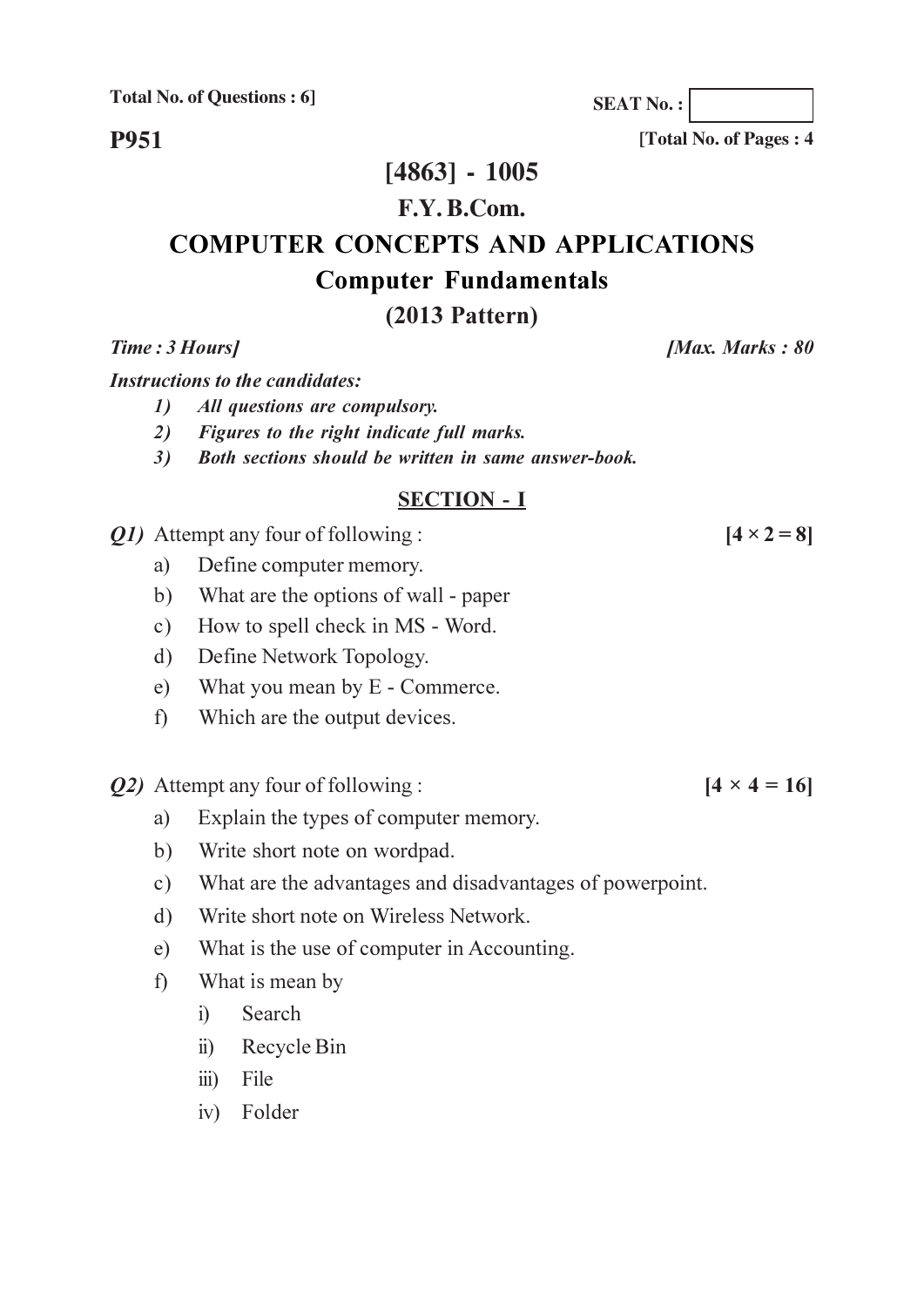*O3*) Attempt any four of following :

- Explain the types of viruses. a)
- $b)$ What are the characteristics of operating system?
- What are the basics of spreadsheet.  $c)$
- Explain the types of Network Topology  $\mathbf{d}$
- Write short note on Evolution of E commerce.  $e)$
- What are the benefits of free and open source software.  $f$ )

#### **SECTION - II**

- Q4) Attempt any four of the following :
	- What is the use of Email? a)
	- $b)$ Define Secure Electronic Transaction (SET)
	- $c)$ What is the use of Debit Card?
	- $\mathbf{d}$ What is the use of Anchor Tag?
	- $e)$ What is the use of Web Page Design?
	- $f$ ) Define Web Space.
- *Q5*) Attempt any Four of the following :
	- What is the basic concept of E mail? a)
	- $b)$ How Electronic Data Interchange process works
	- Write short note on credit cards.  $c)$
	- Write Text Formatting Tags.  $\mathbf{d}$
	- Write note on Web Design.  $e)$
	- Explain types of Web Hosting.  $f$

Q6) Attempt any Four of the following:

- Explain Internet Ethical and privacy issues. a)
- Explain Popular Web Browsers. b)
- Write note on Digital Certificate.  $c)$
- Explain categories of Smart Card.  $\mathbf{d}$
- $e)$ How to send E - mail through Web - Pages.
- $f$ ) Write short note on page size in Web Pages.

 $[4863] - 1005$ 

 $[4 \times 4 = 16]$ 

 $[4 \times 2 = 8]$ 

 $[4 \times 4 = 16]$ 

 $[4 \times 4 = 16]$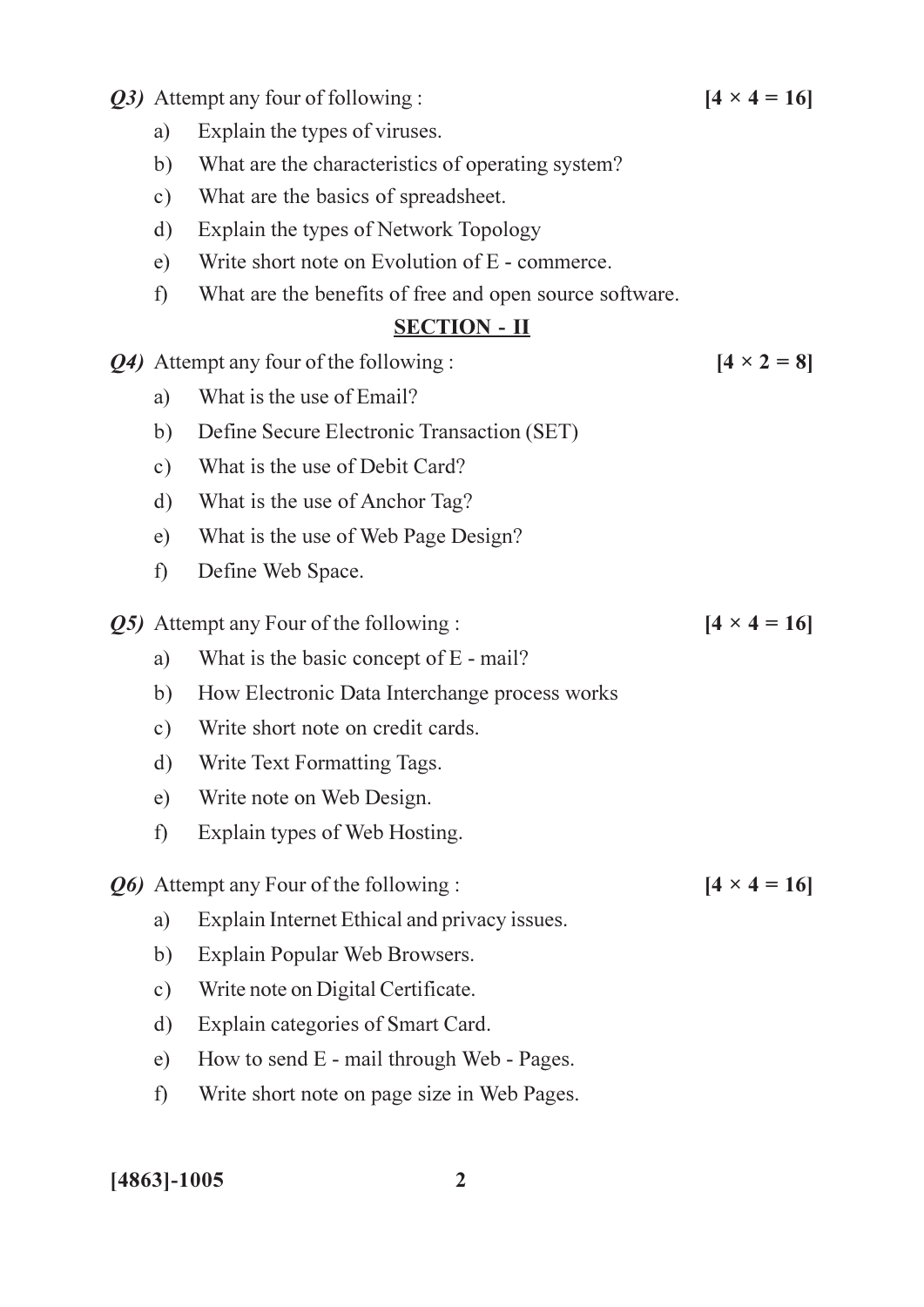### **P951**

# $[4863] - 1005$ F.Y.B.Com. **COMPUTER CONCEPTS AND APPLICATIONS Computer Fundamentals**  $(2013$  Pattern)

# (मराठी रूपांतर)

वेळ : 3 तास]

[एकूण गुण : 80

- सूचना :- 1) सर्व प्रश्न सोडविणे आवश्यक आहे.
	- 2) उजवीकडील अंक प्रश्नाचे पूर्ण गुण दर्शवितात.
	- 3) दोन्ही विभाग एकाच उत्तरपत्रिकेत सोडवावित.

#### विभाग $-I$

| प्रश्न 1) | पुढीलपैकी कोणतेही चार प्रश्न सोडवा. | $[4 \times 2 = 8]$                           |                     |
|-----------|-------------------------------------|----------------------------------------------|---------------------|
|           | अ)                                  | Computer Memory ची व्याख्या द्या.            |                     |
|           | ब)                                  | Wallpaper चे options लिहा.                   |                     |
|           | क)                                  | MS-word मध्ये spelling कशा प्रकारे चेक होते? |                     |
|           | ड)                                  | Network Topology ची व्याख्या द्या.           |                     |
|           | इ)                                  | E-commerce म्हणजे काय?                       |                     |
|           | फ)                                  | Output - devices कोणते आहेत?                 |                     |
|           |                                     |                                              |                     |
| प्रश्न 2) |                                     | खालीलपैकी कोणतेही चार प्रश्न सोडवा.          | $[4 \times 4 = 16]$ |
|           | अ)                                  | Computer Memory चे प्रकार स्पष्ट करा.        |                     |
|           | ब)                                  | Wordpad वर थोडक्यात टिप लिहा.                |                     |
|           | क)                                  | Powerpoint चे फायदे-तोटे काय आहेत?           |                     |
|           | ड)                                  | Wireless Network वर थोडक्यात टिप लिहा.       |                     |
|           | इ)                                  | Computer चा Accounting मध्ये काय उपयोग आहे?  |                     |
|           | फ)                                  | खालील संज्ञा लिहा.                           |                     |
|           |                                     | i)<br>Search                                 |                     |
|           |                                     | $\mathbf{ii}$<br>Recycle Bin<br>$\mathbf{L}$ |                     |

- iii) File
- iv) Folder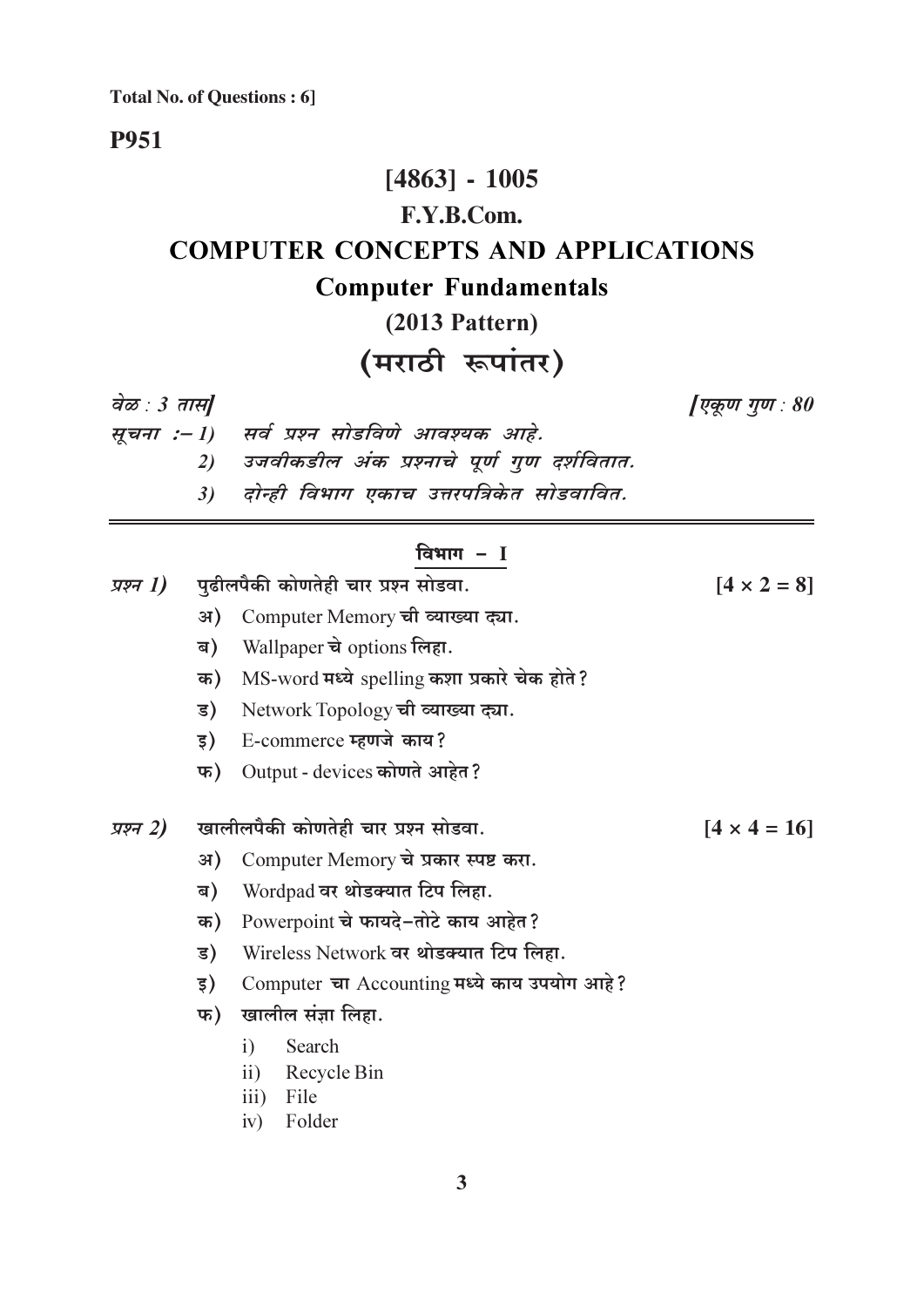| प्रश्न $3)$ |    | खालीलपैकी कोणतेही चार प्रश्न सोडवा.                              | $[4 \times 4 = 16]$ |
|-------------|----|------------------------------------------------------------------|---------------------|
|             | अ) | Viruses चे प्रकार स्पष्ट करा.                                    |                     |
|             | ब) | Operating system चे वैशिष्ट्ये काय आहेत?                         |                     |
|             | क) | Spreadsheet चे basic काय आहे?                                    |                     |
|             | ड) | Network Topology चे प्रकार स्पष्ट करा.                           |                     |
|             | इ) | E-commerce चा उगम यावर थोडक्यात टिप लिहा.                        |                     |
|             | फ) | Free आणि open source software चे फायदे लिहा.                     |                     |
|             |    | विभाग - $II$                                                     |                     |
| प्रश्न 4)   |    | खालीलपैकी कोणतेही चार प्रश्न सोडवा.                              | $[4 \times 2 = 8]$  |
|             | अ) | E-mail चा काय उपयोग आहे?                                         |                     |
|             | ब) | Secure Electronic Transaction ची व्याख्या द्या.                  |                     |
|             | क) | Debit card चा उपयोग काय आहे?                                     |                     |
|             | ड) | Anchor Tag चा उपयोग लिहा.                                        |                     |
|             | इ) | Webpage design चा उपयोग लिहा.                                    |                     |
|             | फ) | Web space ची संज्ञा लिहा.                                        |                     |
| प्रश्न 5)   |    | खालीलपैकी कोणतेही चार प्रश्न सोडवा.                              | $[4 \times 4 = 16]$ |
|             | अ) | E-mail ची मूळ संकल्पना काय आहे?                                  |                     |
|             | ब) | Electronic Data Interchange (EDI) ची प्रक्रिया कशा प्रकारे होते? |                     |
|             | क) | Credit cards वर थोडक्यात टिप लिहा.                               |                     |
|             | ड) | Text formatting tags लिहा.                                       |                     |
|             | इ) | Web design वर टिप लिहा.                                          |                     |
|             |    | फ) Web Hosting चे प्रकार स्पष्ट करा.                             |                     |
| प्रश्न 6)   |    | खालीलपैकी कोणतेही चार प्रश्न सोडवा.                              | $[4 \times 4 = 16]$ |
|             | अ) | Internet ची नैतीकता व सुरक्षितता स्पष्ट करा.                     |                     |
|             | ब) | प्रचलित Web browser स्पष्ट करा.                                  |                     |
|             | क) | Digital certificate वर टिप लिहा.                                 |                     |
|             | ड) | Smart cards चे प्रकार स्पष्ट करा.                                |                     |

- $\vert \bar{\mathbf{s}}$ ) Web pages द्वारा E-mail कशा प्रकारे पाठविला जातो?
- फ) Web pages मधील page size वर थोडक्यात टिप लिहा.



 $\overline{\mathbf{4}}$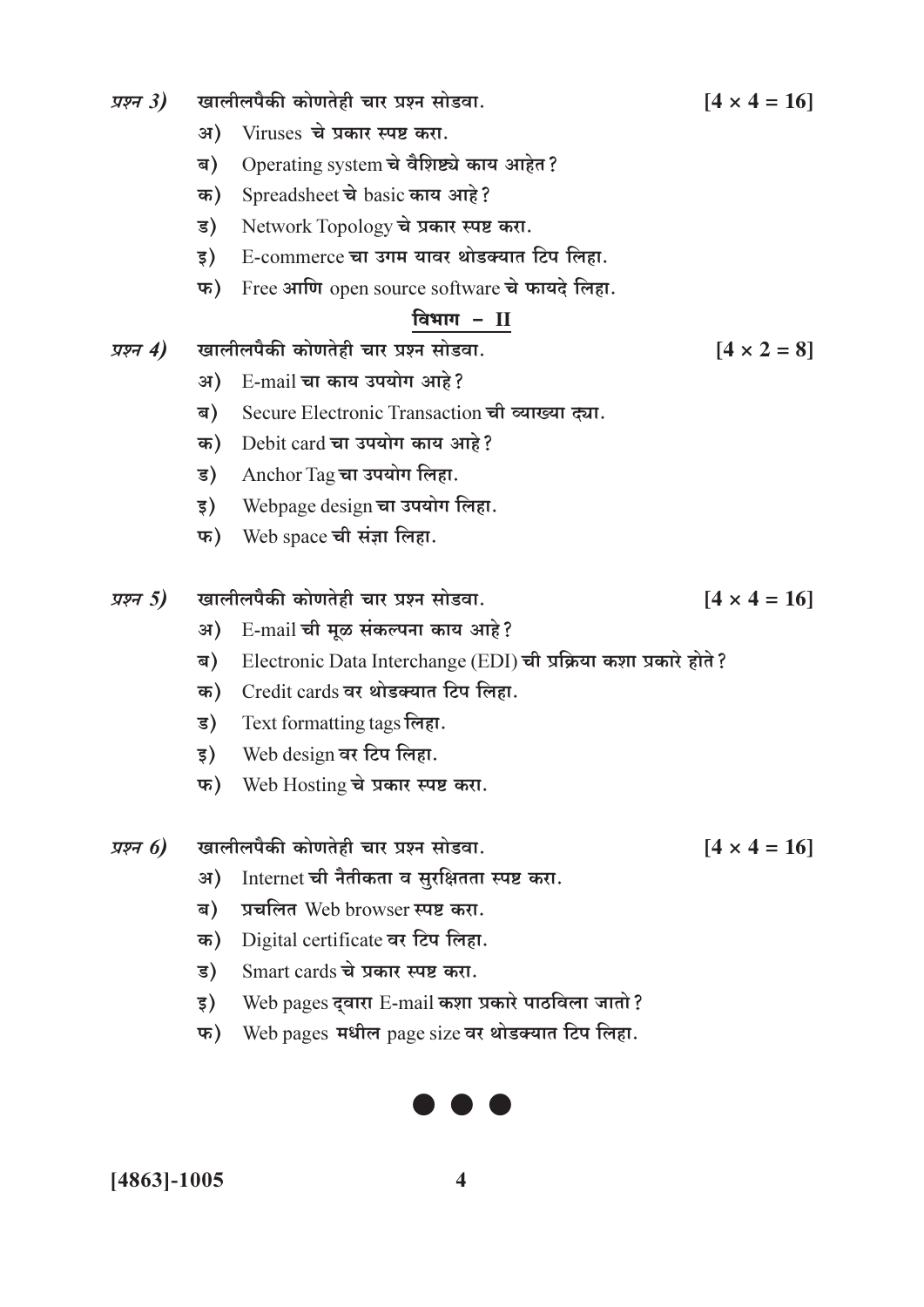**P952**

# **[4863] - 1006 F.Y.B.Com. Organisational Skills Development (2013 Pattern)**

*Time : 3 Hours] [Max. Marks : 80*

#### *Instructions to the candidates:*

- *1) All questions are compulsory.*
- *2) Figures to the right indicate full marks.*
- *Q1)* Define office organisation. Explain the principles of office organisation. **[16]**
- *Q2)* What do you mean by an office? Explain the various functions of modern office. **[16]**

OR

Define Time management. Explain the principles of Time Management.

| $O(3)$ a) |           | Explain the procedure for Incoming mail.                                          | $\lceil 8 \rceil$ |
|-----------|-----------|-----------------------------------------------------------------------------------|-------------------|
|           | b)        | Explain the contents of webpage.                                                  | $\lceil 8 \rceil$ |
|           |           | <b>OR</b>                                                                         |                   |
|           | a)        | State the methods of classification of files.                                     | $\lceil 8 \rceil$ |
|           | b)        | State the utility of digitilisation of Records.                                   | $\lceil 8 \rceil$ |
|           | relation. | Q4) State the objectives of public relation. Explain the modern methods of public | [16]              |
|           |           | $\overline{05}$ ) Write short notes : (Any Two)                                   | [16]              |
|           | a)        | Video conferencing.                                                               |                   |
|           | b)        | Importance of Internal Communication.                                             |                   |

- c) Use of modern appliances in the office.
- d) Accounting packages



*P.T.O.*

**SEAT No. :**

**[Total No. of Pages : 3**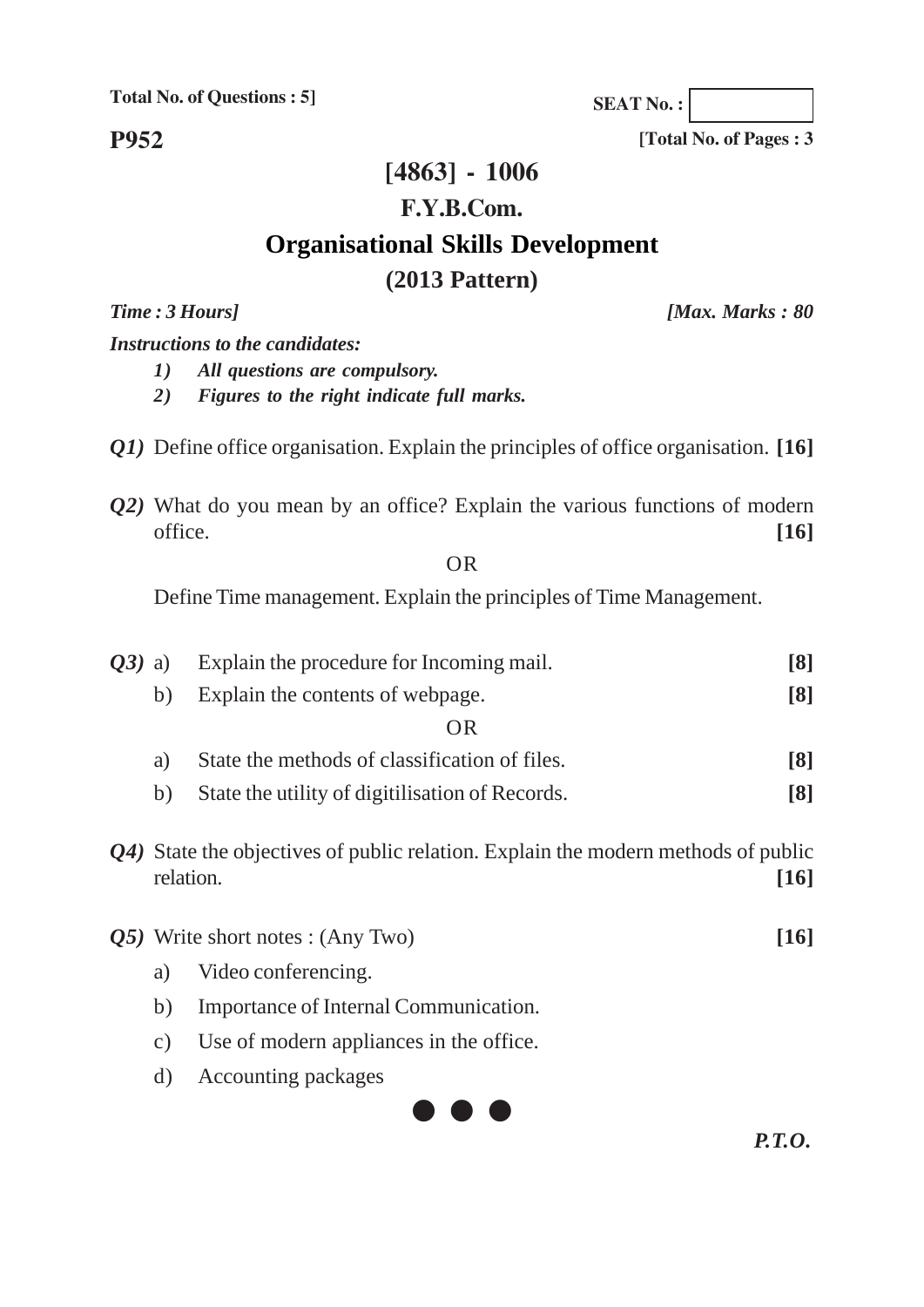**P952** 

# $[4863] - 1006$ F.Y.B.Com. **Organisational Skills Development**  $(2013$  Pattern) (मराठी रूपांतर)

| वेळ : $3 \pi \mathcal{H}$<br>[एकूण गुण : 80      |                                                                                  |        |  |
|--------------------------------------------------|----------------------------------------------------------------------------------|--------|--|
| सर्व प्रश्न सोडविणे आवश्यक आहे.<br>सूचना :ह्र 1) |                                                                                  |        |  |
|                                                  | उजवीकडील अंक प्रश्नांचे पूर्ण गुण दर्शवितात.<br>2)                               |        |  |
|                                                  | संदर्भासाठी मूळ इंग्रजी प्रश्नपत्रिका पहावी.<br>3)                               |        |  |
|                                                  | प्रश्न $I$ ) 'कार्यालय संघटन' व्याख्या लिहा. कार्यालय संघटनेची तत्वे स्पष्ट करा. | $[16]$ |  |
|                                                  | प्रश्न 2) कार्यालय म्हणजे काय? आधुनिक कार्यालयाची विविध कार्य स्पष्ट करा.        | $[16]$ |  |
|                                                  | किंवा                                                                            |        |  |
|                                                  | 'वेळेचे व्यवस्थापन' व्याख्या लिहा. वेळेच्या व्यवस्थापनाची तत्वे स्पष्ट करा.      |        |  |
| प्रश्न 3)                                        | अ) आवक पत्रव्यवहाराची कार्यपध्दती स्पष्ट करा.                                    | [8]    |  |
|                                                  | ब) वेब पेजचा तपशील स्पष्ट करा.                                                   | [8]    |  |
|                                                  | किंवा                                                                            |        |  |
|                                                  | धारिका वर्गीकरणाच्या पध्दती लिहा.<br>अ)                                          | [8]    |  |
|                                                  | कार्यालय दफ्तरांच्या अंकीकरणाची उपयुक्तता लिहा.<br>ब)                            | [8]    |  |
| प्रश्न 4)                                        | जनसंपर्काची उद्दीष्टे लिहा. जनसंपर्काच्या आधुनिक पध्दती स्पष्ट करा.              | $[16]$ |  |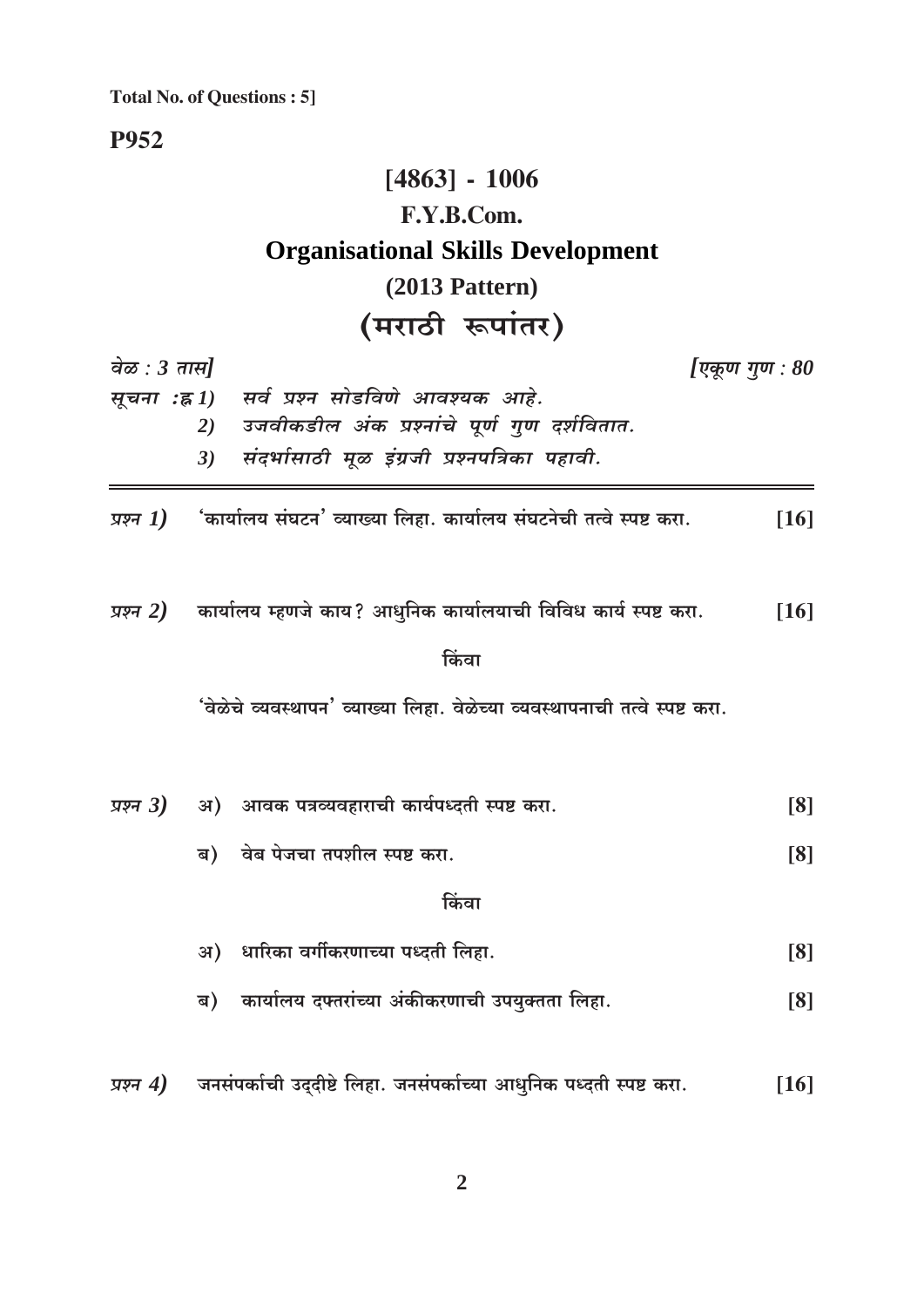- प्रश्न 5) टीपा लिहा. (कोणत्याही दोन)
	- अ) व्हिडिओ कॉन्फरन्सिंग
	- ब) अंतर्गत संदेश वहनाचे महत्व
	- क) कार्यालयातील आधुनिक उपकरणांचे उपयोग
	- ड) अकाऊंटिंग पॅकेज

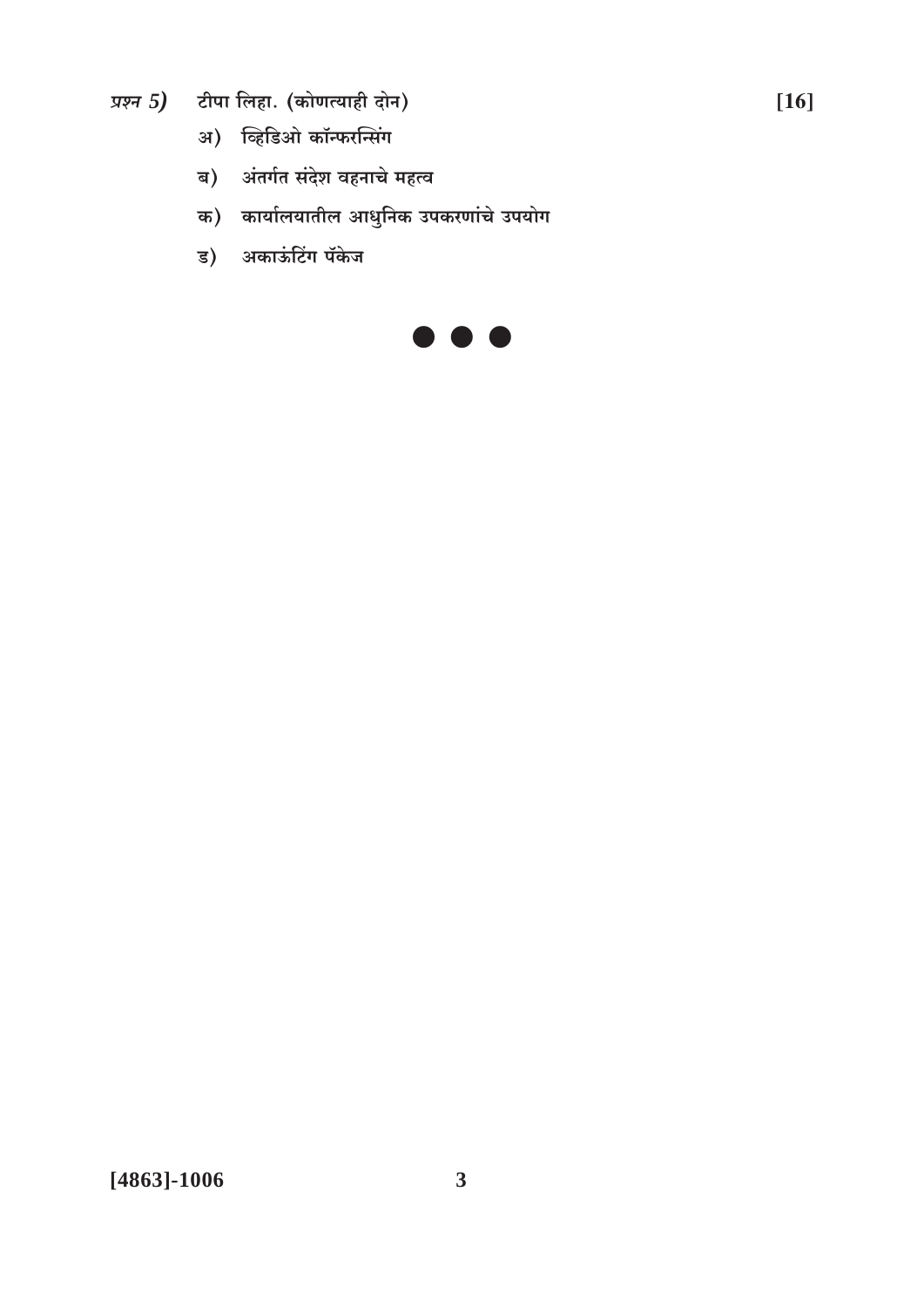**SEAT No. :**

**[Total No. of Pages : 3**

**P953**

# **[4863] - 1007 F.Y.B.Com. BANKING AND FINANCE (Fundamentals of Banking) (2013 Pattern)**

|                                       |                                                                                                                                                                                                                                 | [Max. Marks: $80$                                                                                                                                                                                                                                                                   |
|---------------------------------------|---------------------------------------------------------------------------------------------------------------------------------------------------------------------------------------------------------------------------------|-------------------------------------------------------------------------------------------------------------------------------------------------------------------------------------------------------------------------------------------------------------------------------------|
| 1)<br>2)                              | All questions are compulsory.<br>Figures to the right indicate full marks.                                                                                                                                                      |                                                                                                                                                                                                                                                                                     |
|                                       |                                                                                                                                                                                                                                 | $\lceil 16 \rceil$                                                                                                                                                                                                                                                                  |
|                                       | <b>OR</b>                                                                                                                                                                                                                       | $[16]$                                                                                                                                                                                                                                                                              |
|                                       |                                                                                                                                                                                                                                 |                                                                                                                                                                                                                                                                                     |
| b)<br>a)<br>b)                        | State the Needs and Norms of Know Your Customer. (KYC)<br>Explain the procedure of closure at Account.<br><b>OR</b><br>State the Importance of Technology in Bank.<br>State the types of Institutional Account holders at Bank. | $\lceil 8 \rceil$<br>$\lceil 8 \rceil$                                                                                                                                                                                                                                              |
|                                       |                                                                                                                                                                                                                                 | [16]                                                                                                                                                                                                                                                                                |
| a)<br>b)<br>$\mathbf{c})$<br>$\rm d)$ | Principle of Liquidity and profitability.<br>Types of crossing<br>Types of Endorsement.<br><b>Core Banking</b>                                                                                                                  | [16]                                                                                                                                                                                                                                                                                |
|                                       | $Q3)$ a)                                                                                                                                                                                                                        | Time: 3 Hours]<br><b>Instructions to the candidates:</b><br>Q1) Define Bank. Explain Evolution of Banking in U.S.A.<br>Q2) State the functions of Bank.<br>State the methods Remittances.<br>Q4) Explain the types of Electronic Funds Transfer.<br>Q5) Write short notes (Any Two) |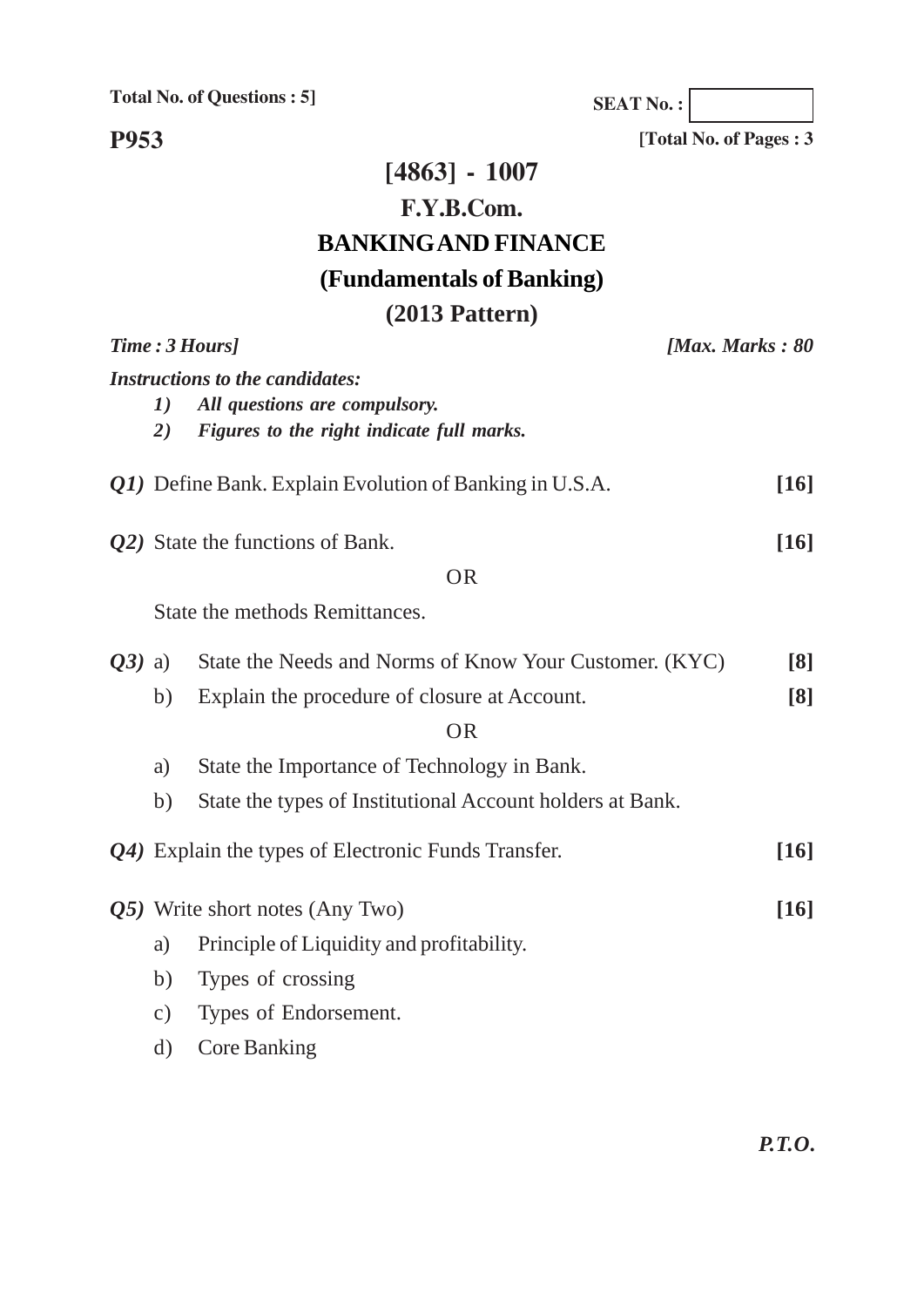**P953** 

# $[4863] - 1007$ F.Y.B.Com. बँकव्यवसाय आणि वित्तपुरवठा (बँकव्यवसायाची मूलतत्वे)  $(2013$  Pattern) (मराठी रूपांतर)

| वेळ : 3 तास] |                                                                                                           | [एकूण गुण : 80     |
|--------------|-----------------------------------------------------------------------------------------------------------|--------------------|
|              | सूचना :ह्न 1) सर्व प्रश्न सोडविणे आवश्यक आहे.                                                             |                    |
|              | उजवीकडील अंक प्रश्नाचे पूर्ण गुण दर्शवितात.<br>2)                                                         |                    |
|              | संदर्भासाठी मूळ इंग्रजी प्रश्नपत्रिका पहावी.<br>3)                                                        |                    |
|              | <i>प्रश्न <math>\bm{I})</math> बँ</i> केची व्याख्या द्या. अमेरिकेतील बँकव्यवसायाची उत्क्रांती स्पष्ट करा. | $\lceil 16 \rceil$ |
|              | <i>प्रश्न 2)</i> बँकेची कार्ये सांगा.                                                                     | $[16]$             |
|              | किंवा                                                                                                     |                    |
|              | पैसे पाठविण्याच्या पध्दती सांगा.                                                                          |                    |
|              | <i>प्रश्न 3)</i> अ) 'तुमचा ग्राहक जाणून घ्या' (KYC)ची गरज आणि नियम सांगा.                                 | [8]                |
|              | ब) बँक खाते बंद करण्याची प्रक्रिया स्पष्ट करा.                                                            | [8]                |
|              | किंवा                                                                                                     |                    |
|              | अ) बँकव्यवसायातील तंत्रज्ञानाचे महत्त्व स्पष्ट करा.                                                       |                    |
|              | ब) बँकेच्या संस्थातक खातेदारांचे प्रकार सांगा.                                                            |                    |
|              | <i>प्रश्न 4</i> )     इलेक्ट्रॉनिक निधी हस्तांतरणाचे प्रकार सांगा.                                        | $[16]$             |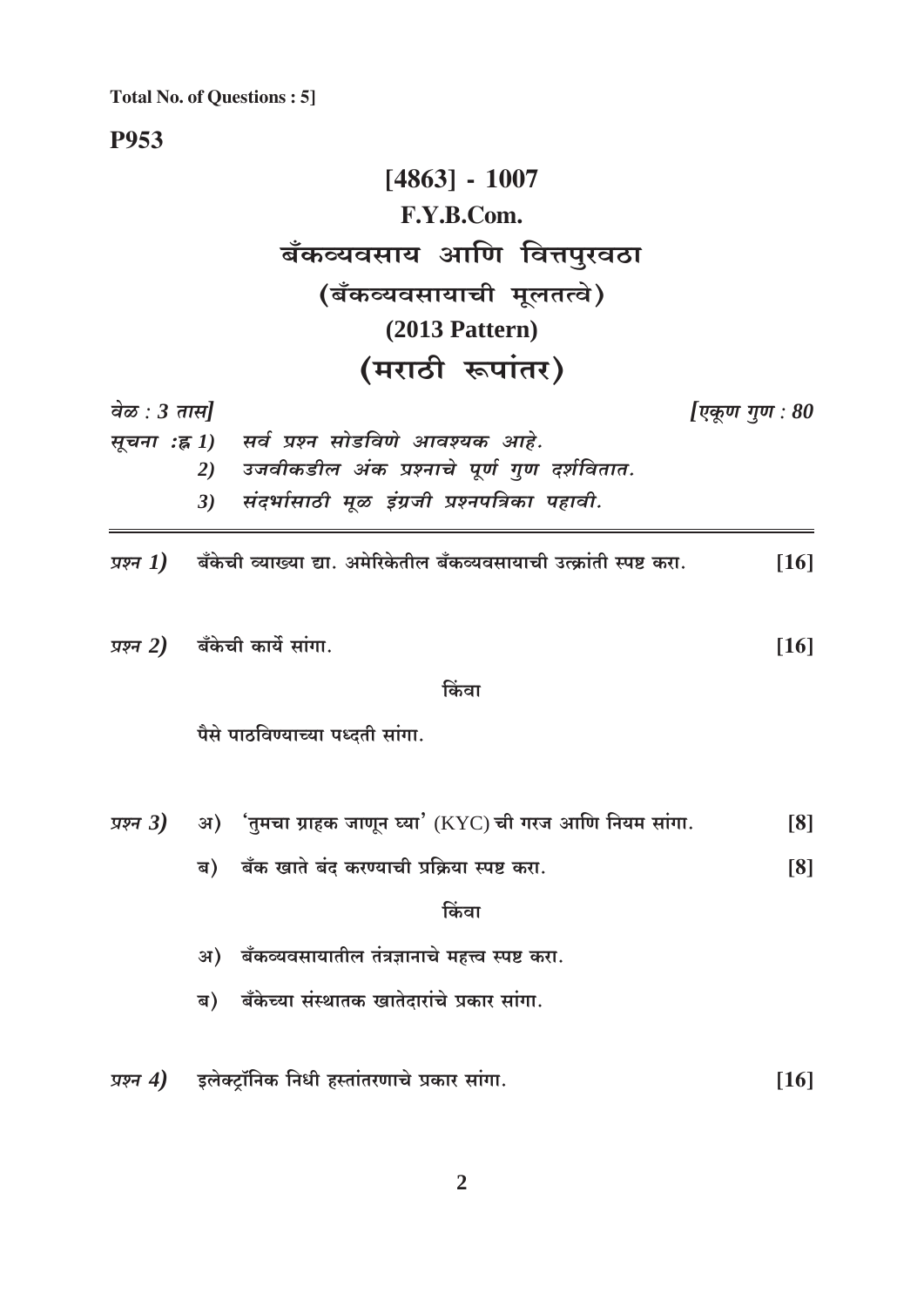- प्रश्न 5) टिपा लिहा. (कोणत्याही दोन)
	- अ) रोखता आणि लाभप्रदता तत्व
	- ब) रेखांकनाचे प्रकार
	- क) पृष्टांकनाचे प्रकार
	- ड) कोअर बँकींग

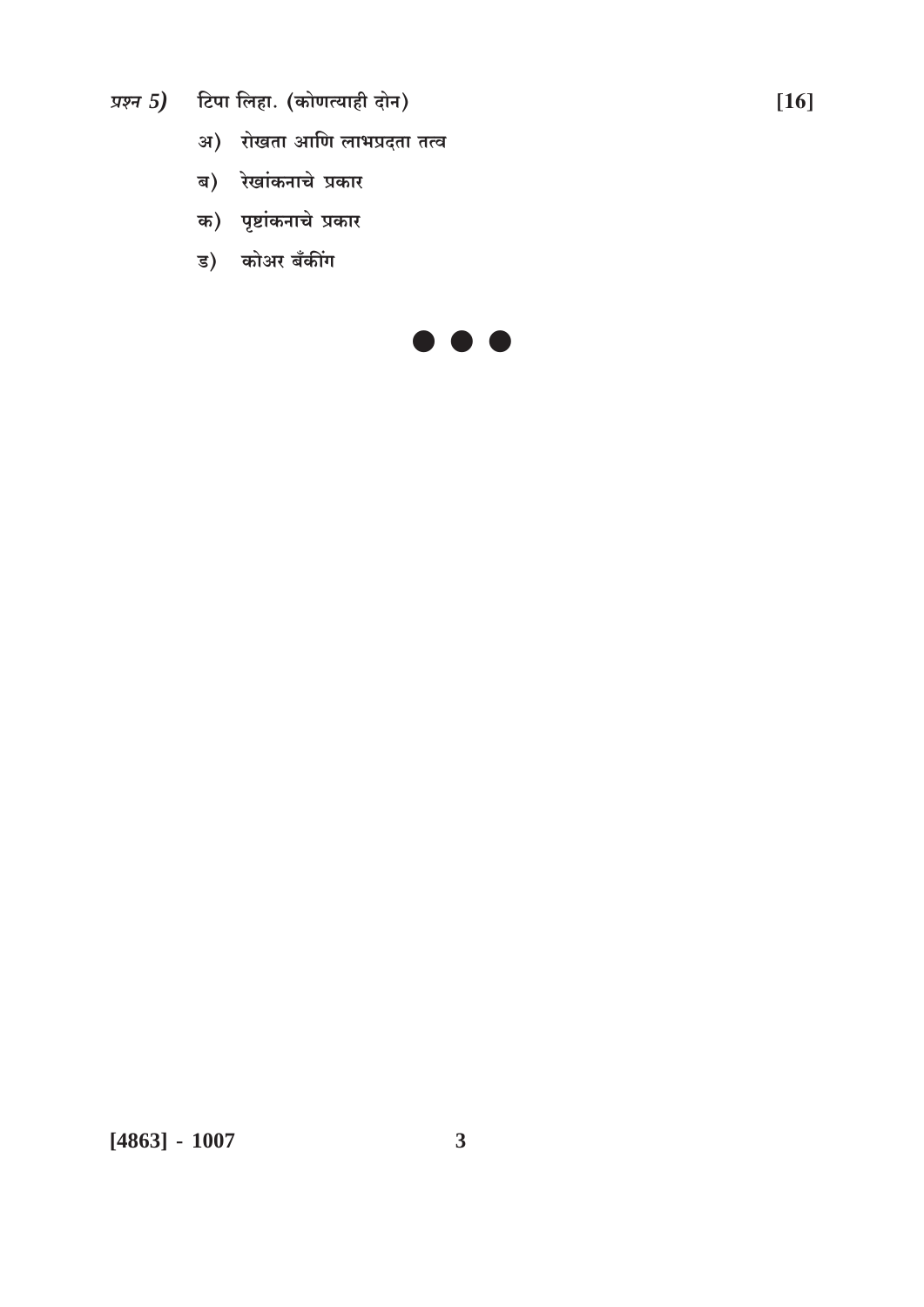**P954**

**[4863] - 1008 F.Y. B.Com. COMMERCIAL GEOGRAPHY (2013 Pattern)**

| Time: 3 Hours] |                                                           | [Max. Marks : $80$                                                                                                                                            |                    |
|----------------|-----------------------------------------------------------|---------------------------------------------------------------------------------------------------------------------------------------------------------------|--------------------|
|                | 1)<br>2)<br>3)                                            | <b>Instructions to the candidates:</b><br>All questions are compulsory.<br>Neat diagrams must be drawn wherever necessary.<br>Use of map stencils is allowed. |                    |
|                |                                                           | Q1) Answer the following upto 20 words each. (Any Ten)                                                                                                        | $\lceil 20 \rceil$ |
|                | $\ddot{1}$                                                | What is Cultural Environment?                                                                                                                                 |                    |
|                | $\ddot{\textbf{i}}$                                       | What is meant by Resource?                                                                                                                                    |                    |
|                | $\overline{iii}$                                          | Name any two Tertiary Activities.                                                                                                                             |                    |
|                | iv)                                                       | State two characteristics of Monsoon forest.                                                                                                                  |                    |
|                | V)                                                        | Define 'Agriculture'.                                                                                                                                         |                    |
|                | $\rm \overline{vi})$                                      | Define 'Over Population'.                                                                                                                                     |                    |
|                | $\overline{\text{vii}}$                                   | What is Death Rate?                                                                                                                                           |                    |
|                | viii)                                                     | Name any two cotton Textile centers in India.                                                                                                                 |                    |
|                | ix)                                                       | State any two disadvantages of Air Transportation.                                                                                                            |                    |
|                | $\mathbf{X}$                                              | What is Tourism?                                                                                                                                              |                    |
|                | xi)                                                       | State any two advantages of Divided Circle.                                                                                                                   |                    |
|                | xii)                                                      | Name any two factors affecting International Trade                                                                                                            |                    |
|                |                                                           | xiii) Define 'Trade'.                                                                                                                                         |                    |
|                | $Q2$ ) Answer the following upto 50 words each. (Any Two) |                                                                                                                                                               | [10]               |
|                | $\ddot{1}$                                                | Possibilism                                                                                                                                                   |                    |
|                | $\ddot{\mathbf{n}}$ )                                     | <b>Plantation Agriculture</b>                                                                                                                                 |                    |
|                | $\dddot{\mathbf{m}}$ )                                    | Choropleth Method                                                                                                                                             |                    |
|                | iv)                                                       | Major Industrial Regions in India.                                                                                                                            |                    |

**[Total No. of Pages : 4 SEAT No. :**

*P.T.O.*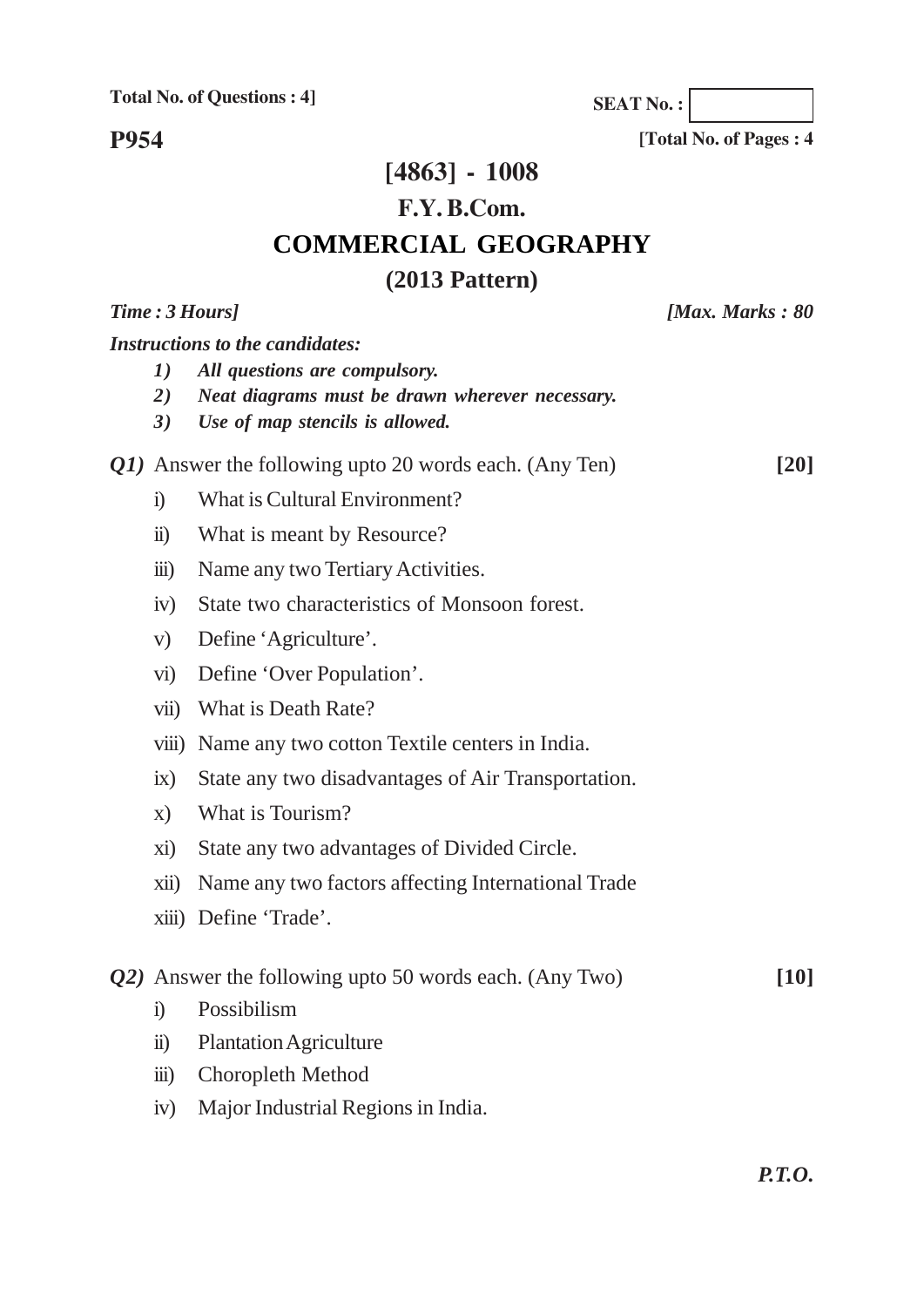- *Q3)* Answer the following upto 150 words each. (Any Two) **[20]**
	- i) Explain the important factors of physical Environment.
	- ii) Explain the characteristics of Commercial farming.
	- iii) Give an account of Iron and Steel Industry in India.
	- iv) Give an account of Tourism Industry in India.

*Q4)* Answer the following upto 300 words each. (Any Two) **[30]**

- i) Define commercial Geography. Explain the Nature and scope of commercial Geography.
- ii) Explain main types of farming.
- iii) Explain Geographical factors affecting International Trade.
- iv) Explain the Weber's theory of Industrial Location.

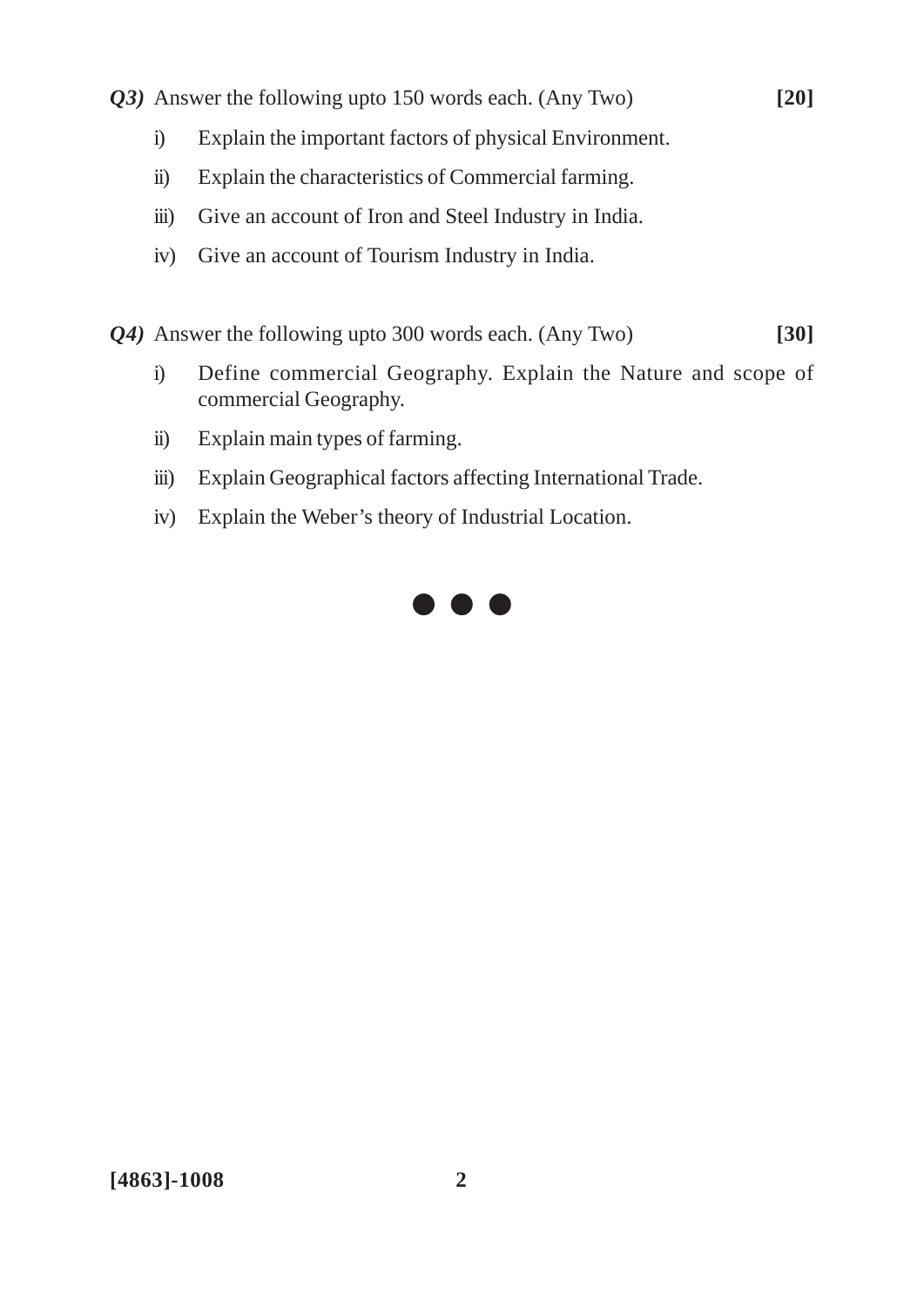## **P954**

# $[4863] - 1008$ F.Y.B.Com. **COMMERCIAL GEOGRAPHY**  $(2013$  Pattern) (मराठी रूपांतर)

| वेळ : 3 तास] |                   |                                                                            | एकूण गुण : 80      |
|--------------|-------------------|----------------------------------------------------------------------------|--------------------|
|              |                   | सूचना :ह्र 1) सर्व प्रश्न सोडविणे आवश्यक आहे.                              |                    |
|              | 2)                | आवश्यक तेथे सुबक आकृत्या काढा.                                             |                    |
|              | 3)                | नकाशा स्टेन्सिल्स वापरण्यास परवानगी आहे.                                   |                    |
| प्रश्न 1)    |                   | खालील प्रश्नांची प्रत्येकी 20 शब्दांत उत्तरे लिहा. (कोणतेही दहा)           | $\lceil 20 \rceil$ |
|              | $\mathbf{i}$      | सांस्कृतिक पर्यावरण म्हणजे काय?                                            |                    |
|              | $\mathbf{ii}$     | साधनसंपदा म्हणजे काय?                                                      |                    |
|              | iii)              | तृतियक श्रेणीच्या कोणत्याही दोन व्यवसायांची नावे लिहा.                     |                    |
|              | iv)               | मोसमी अरण्यांची कोणतेही दोन वैशिष्ट्ये सांगा.                              |                    |
|              | V)                | शेतीची व्याख्या लिहा.                                                      |                    |
|              | $\overline{vi}$ ) | अतिरिक्त लोकसंख्येची व्याख्या लिहा.                                        |                    |
|              |                   | vii) मृत्यूदर म्हणजे काय?                                                  |                    |
|              |                   | viii) भारतातील सुती वस्त्रोद्योगांच्या कोणत्याही दोन केंद्रांची नावे लिहा. |                    |
|              | ix)               | हवाई वाहतूकीचे कोणतेही दोन तोटे सांगा.                                     |                    |
|              | $\mathbf{x})$     | पर्यटन म्हणजे काय?                                                         |                    |
|              | xi)               | विभाजीत वर्तुळ पध्दतीचे कोणतेही दोन फायदे सांगा.                           |                    |
|              |                   | $xii)$ आंतरराष्ट्रीय व्यापारावर परिणाम करणारे कोणतेही दोन घटक सांगा.       |                    |
|              |                   | xiii) व्यापाराची व्याख्या लिहा.                                            |                    |
|              |                   |                                                                            |                    |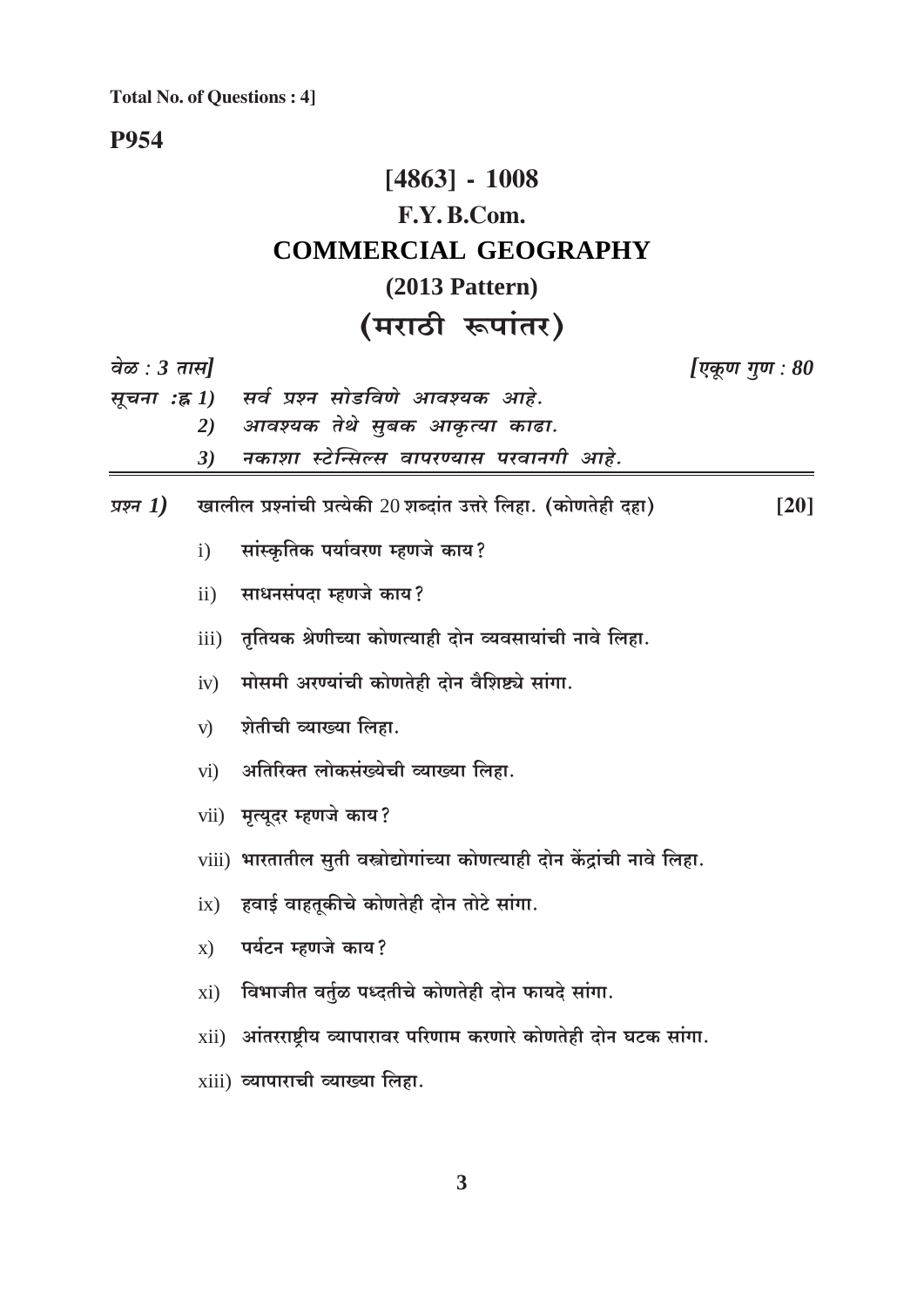- खालील प्रश्नांची प्रत्येकी 50 शब्दांत उत्तरे लिहा. (कोणतेही दोन) प्रश्न  $2)$  $[10]$ 
	- $i)$ शक्यतावाद
	- ii) मळ्याची शेती
	- iii) छाया पध्दती
	- iv) भारतातील प्रमुख औद्योगिक विभाग
- खालील प्रश्नांची प्रत्येकी 150 शब्दांत उत्तरे लिहा. (कोणतेही दोन) प्रश्न $3)$  $[20]$ 
	- प्राकृतिक पर्यावरणाचे महत्वाचे घटक स्पष्ट करा.  $\mathbf{i}$
	- व्यापारी शेतीचे वैशिष्ट्ये स्पष्ट करा.  $\mathbf{ii}$ )
	- iii) भारतातील लोहपोलाद उद्योगांचा वृत्तांत लिहा.
	- भारतातील पर्यटन उद्योगांचा सविस्तर वृत्तांत लिहा.  $iv)$
- खालील प्रश्नांची प्रत्येकी 300 शब्दांत उत्तरे लिहा. (कोणतेही दोन) प्रश्न  $4)$  $[30]$ 
	- व्यापारी भूगोलाची व्याख्या सांगून, व्यापारी भूगोलाचे स्वरूप आणि व्याप्ती स्पष्ट  $\mathbf{i}$ करा.
	- शेतीचे प्रमुख प्रकार स्पष्ट करा.  $\rm ii)$
	- iii) आंतरराष्ट्रीय व्यापारावर परिणाम करणारे भौगोलिक घटक स्पष्ट करा.
	- $iv$ ) वेबरचा उद्योगधंद्याच्या स्थानिकीकरणाचा सिध्दांत स्पष्ट करा.

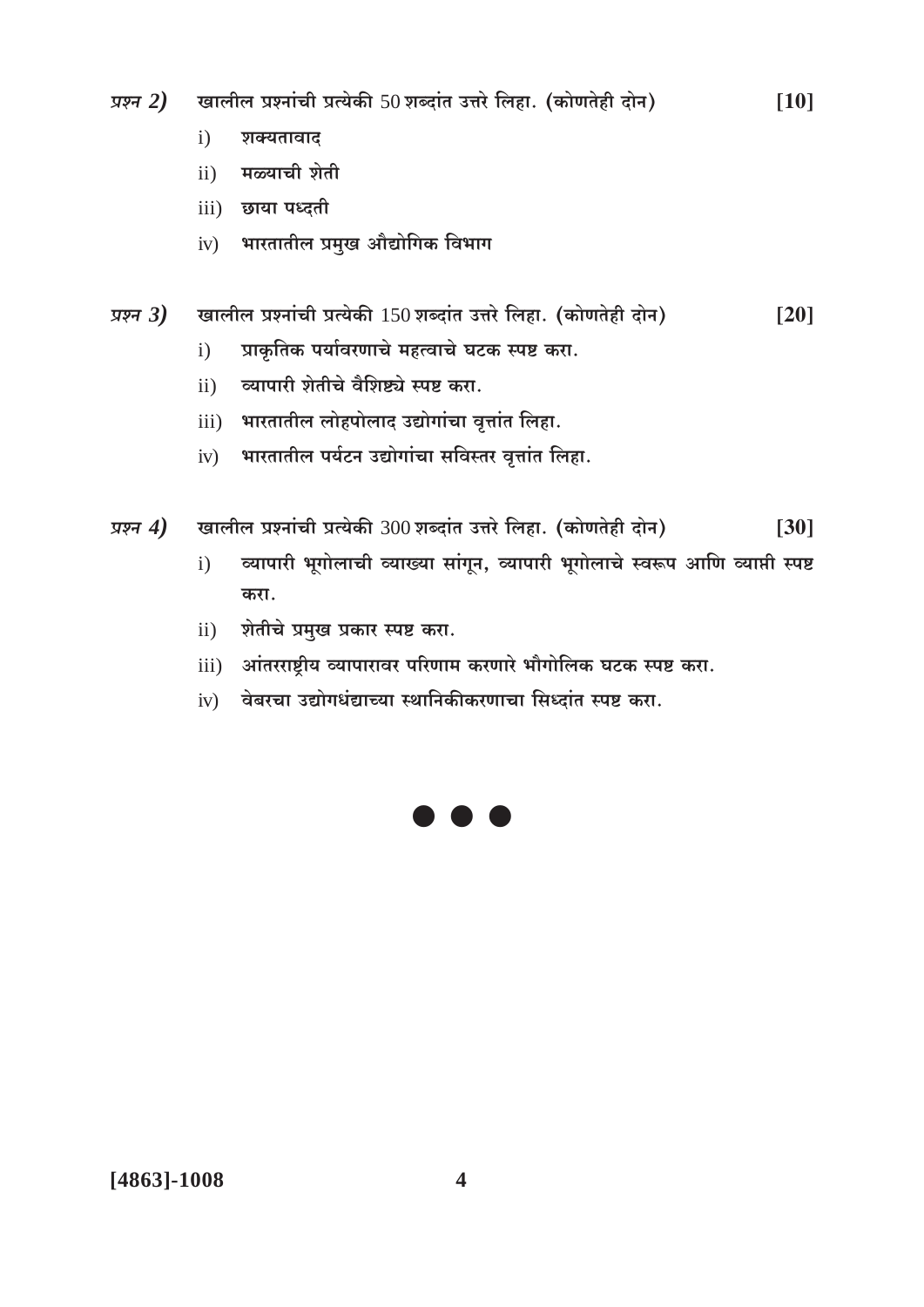**P955**

**SEAT No. :**

**[Total No. of Pages : 4**

## **[4863] - 1009**

## **F.Y. B.Com.**

# **DEFENCE BUDGETING, FINANCE AND MANAGEMENT Defence Organization and Management in India**

## **(2013 Pattern)**

| Time: 3 Hours]                         |                                                | [Max. Marks: $80$                                     |        |
|----------------------------------------|------------------------------------------------|-------------------------------------------------------|--------|
| <b>Instructions to the candidates:</b> |                                                |                                                       |        |
|                                        | 1)                                             | All questions are compulsory.                         |        |
|                                        | 2)                                             | Figures to the right indicate full marks.             |        |
|                                        | <i>Q1</i> ) Answer in 20 words each (any ten): |                                                       | $[20]$ |
|                                        | $\ddot{1}$                                     | Define Defence Mechanism.                             |        |
|                                        | $\ddot{\textbf{i}}$                            | State the meaning of armored corps.                   |        |
|                                        | $\dddot{\mathbf{m}}$ )                         | Define counter intelligence.                          |        |
|                                        | iv)                                            | Define integrated defence.                            |        |
|                                        | V)                                             | Write any two functions of Home Guard.                |        |
|                                        | $\rm vi)$                                      | Define artillery.                                     |        |
|                                        | vii)                                           | Define Sea - power.                                   |        |
|                                        | viii)                                          | Define operational planning.                          |        |
|                                        | ix)                                            | What do you mean by perspectives planning.            |        |
|                                        | $\mathbf{X}$                                   | Define Military industrial complex.                   |        |
|                                        | xi)                                            | State two functions of Territorial Army.              |        |
|                                        | xii)                                           | State two functions of signal corps.                  |        |
|                                        |                                                | xiii) Write any two functions of Army medical corps.  |        |
|                                        |                                                | Q2) Answer in 50 words each (any two):                | [10]   |
|                                        | $\ddot{1}$                                     | Illustrate Indian Intelligence Organization.          |        |
|                                        | $\ddot{\mathbf{n}}$ )                          | Discuss various types of Battle ships in Indian Navy. |        |
|                                        | $\dddot{\mathbf{m}}$ )                         | Explain characteristics of Army ordinance corps.      |        |
|                                        | iv)                                            | Discuss devices of collecting intelligence.           |        |

*P.T.O.*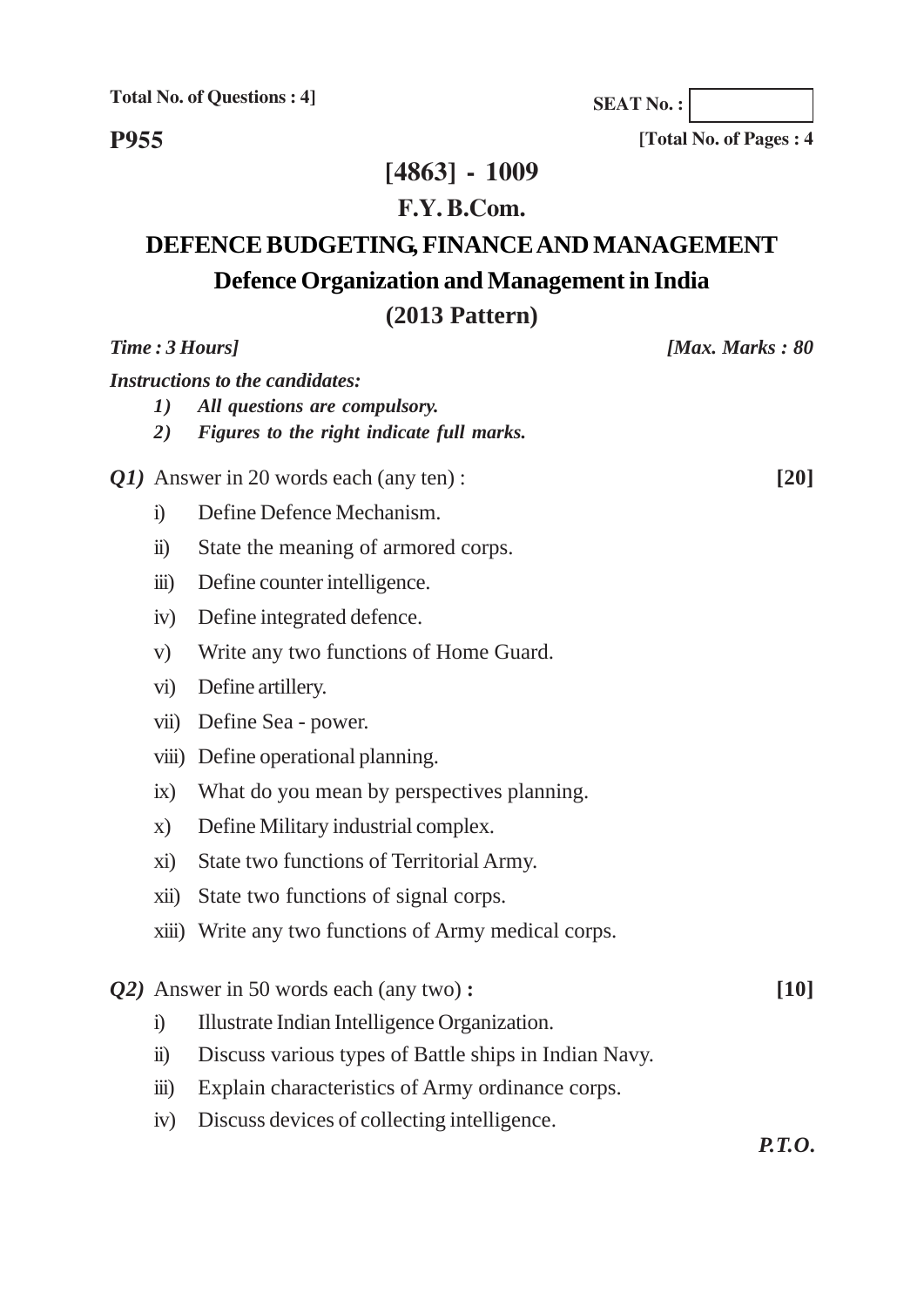- *Q3)* Answer in 150 words each (any two) : **[20]**
	- i) Write in brief characteristics and role of Artillery.
	- ii) Explain various types of Aircrafts in Indian Air Force.
	- iii) Discuss powers of President in relation to the Armed forces.
	- iv) Explain role of signal corps in National Defence.
- *Q4)* Answer in 300 words each (any two) : **[30]**

- i) Write a note on the development of Indian army after independence.
- ii) Discuss characteristics and limitations of infantry.
- iii) Explain role of Administrative services during war.
- iv) Explain functions of National Security Council.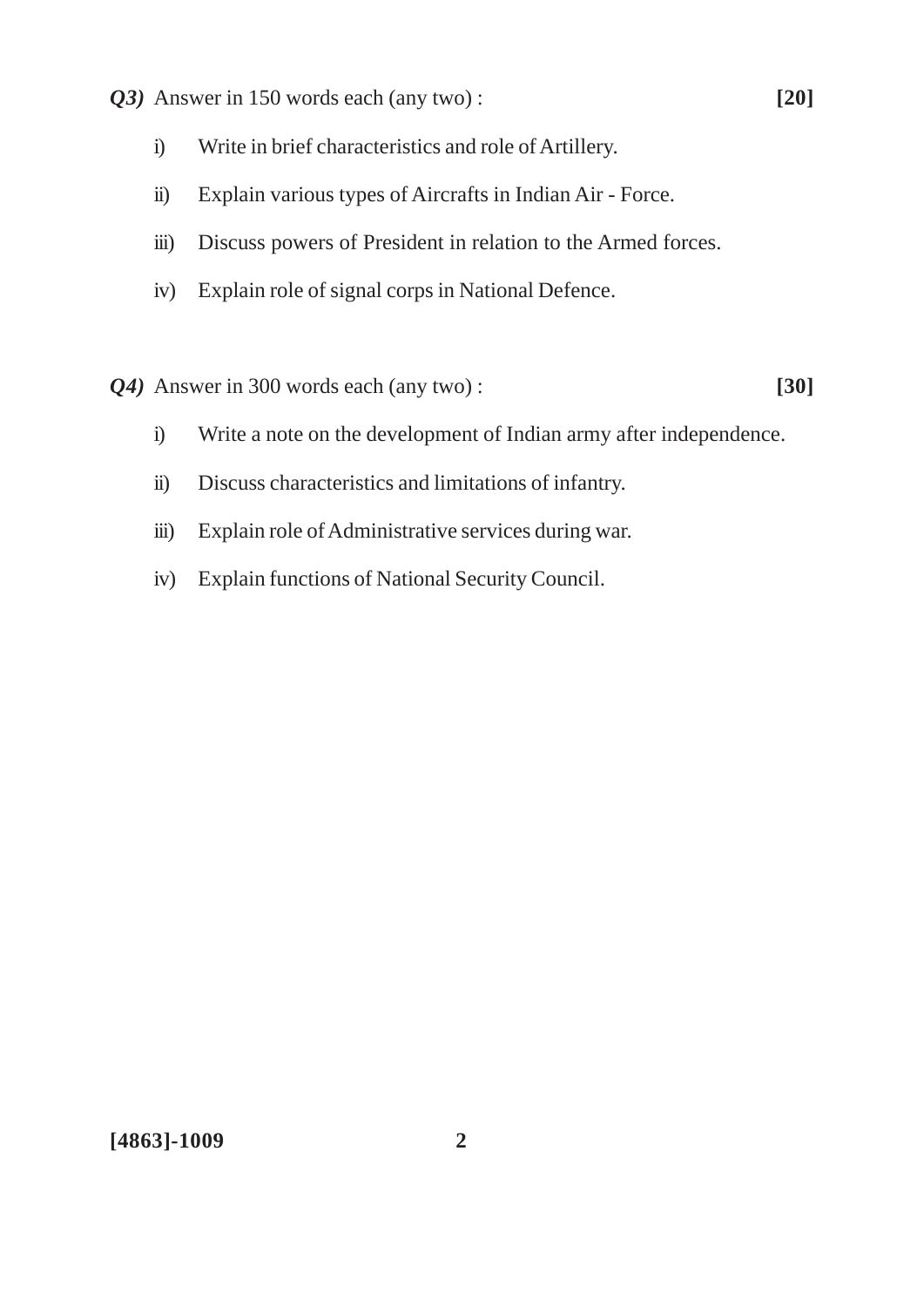#### **P955**

## $[4863] - 1009$

## F.Y.B.Com.

# DEFENCE BUDGETING, FINANCE AND MANAGEMENT Defence Organization and Management in India

# $(2013$  Pattern)

# (मराठी रूपांतर)

| वेळ : 3 तास] |               | सूचना :ह्र 1) सर्व प्रश्न सोडविणे आवश्यक आहे.                  | [एकूण गुण : 80 |
|--------------|---------------|----------------------------------------------------------------|----------------|
|              | 2)            | उजवीकडील अंक गुण दर्शवितात.                                    |                |
| प्रश्न $1)$  |               | 20 शब्दांत उत्तरे लिहा. (कोणतेही दहा)                          | [20]           |
|              | $\mathbf{i}$  | डिफेन्स मॅकेनिझम व्याख्या द्या.                                |                |
|              | ii)           | आरमोरड क्रॉप्सचा अर्थ लिहा.                                    |                |
|              | iii)          | <sup>''</sup> काऊन्टर इन्टीलीजन्स <sup>''</sup> व्याख्या द्या. |                |
|              | iv)           | इन्टीग्रेटेड डिफेन्स व्याख्या द्या.                            |                |
|              | V)            | गृहरक्षकदलाची कोणतेही दोन कार्ये लिहा.                         |                |
|              |               | $vi)$ 'तोफखाना' व्याख्या द्या.                                 |                |
|              |               | vii) "सागरी सामर्थ्य" व्याख्या द्या.                           |                |
|              |               | viii) "ऑपरेशनल प्लॅनिंग" व्याख्या द्या.                        |                |
|              | ix)           | प्रसपेक्टीव्ह प्लॅनिंग म्हणजे काय?                             |                |
|              | $\mathbf{x})$ | ''मिलीटरी इंडस्ट्रीयल कॉम्पलेक्स'' व्याख्या द्या.              |                |
|              | xi)           | प्रादेशिक सेनेची कोणतीही दोन कार्ये लिहा.                      |                |
|              |               | $xii)$ सिग्नल क्रॉप्सची दोन कार्ये लिहा.                       |                |
|              |               | $xiii)$ आर्मी मेडिकल क्रॉप्सची दोन कार्ये लिहा.                |                |
|              |               |                                                                |                |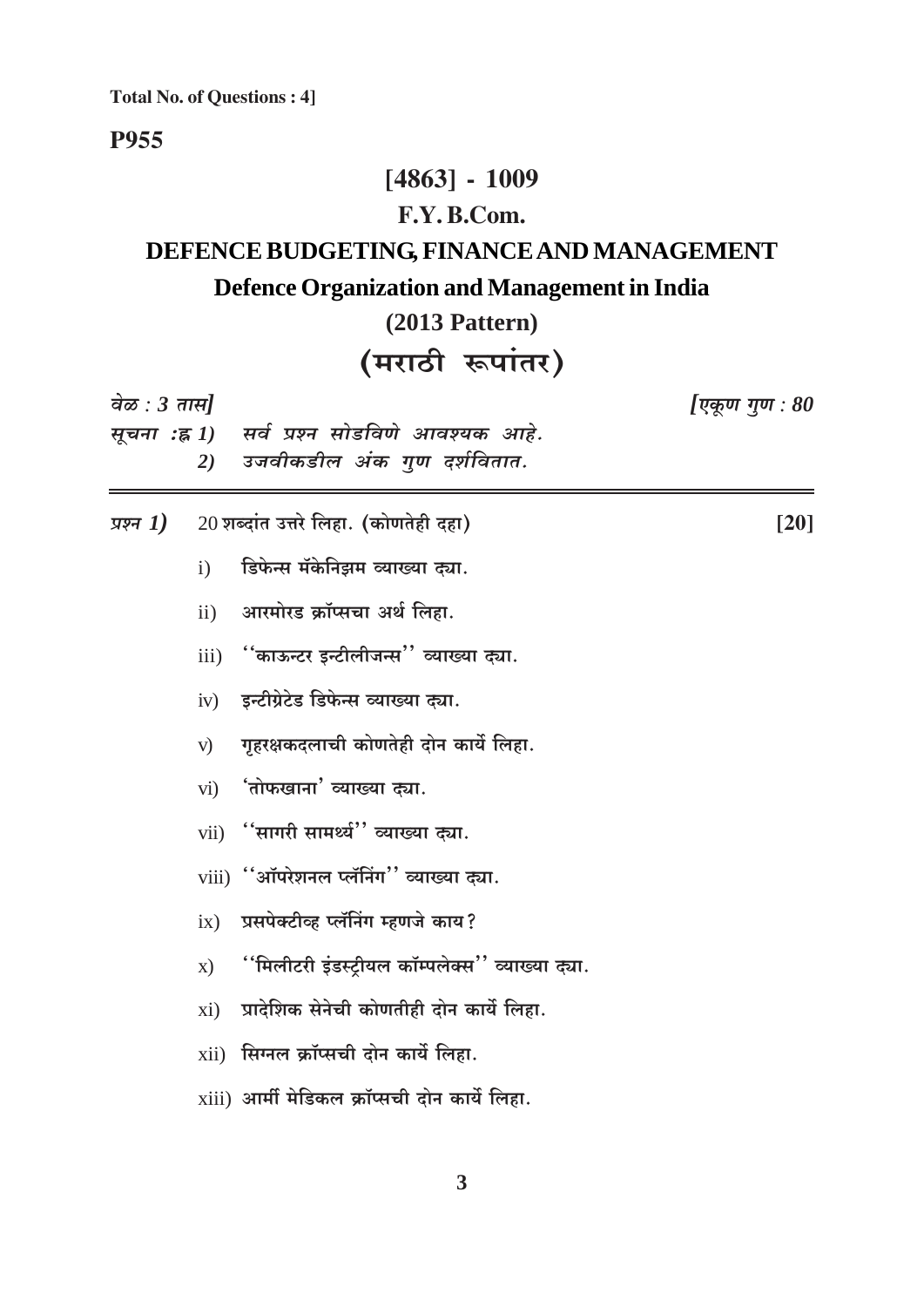- $50$ शब्दांत उत्तरे लिहा. (कोणतेही दोन) प्रश्न  $2)$ 
	- भारताची गुप्तचर यंत्रणा सोदाहरण स्पष्ट करा.  $\mathbf{i}$
	- भारतीय नौदलातील विविध लढाऊ जहाजाविषयी चर्चा करा.  $ii)$
	- आर्मी ऑर्डीनन्स क्रॉप्सची वैशिष्ट्ये स्पष्ट करा.  $\overline{111}$
	- iv) शत्रुविषयी माहीती मिळविण्याच्या विविध उपायपध्दती विषयी चर्चा करा.
- $150$  शब्दांत चर्चा करा. (कोणतेही दोन) प्रश्न $3)$  $[20]$ 
	- तोफखानाबदलची वैशिष्ट्ये आणि भूमिका स्पष्ट करा.  $\mathbf{i}$
	- भारतीय हवाईदलातील विविध विमानांचे प्रकार स्पष्ट करा.  $ii)$
	- सशस्त्र सेनादलाच्या संदर्भात राष्ट्रपतीच्या अधिकाराबाबत चर्चा करा.  $iii)$
	- $iv$  राष्ट्रीय संरक्षणातील सिग्नलक्रॉप्सची भुमिका स्पष्ट करा.
- 300 शब्दांत उत्तरे लिहा. (कोणतेही दोन) प्रश्न  $4)$ 
	- स्वातंत्र्यानंतर भारतीय सेनादलाचा झालेला विकास स्पष्ट करा.  $\mathbf{i}$
	- पायदलाची वैशिष्ट्ये आणि मर्यादा यावर सविस्तर चर्चा करा.  $\mathbf{ii}$
	- ''युध्दकाळातील विविध प्रशासकीय सेवा'' भूमिका स्पष्ट करा.  $iii)$
	- iv) राष्ट्रीय सुरक्षा मंडळाची कार्ये स्पष्ट करा.



[4863]-1009

 $[30]$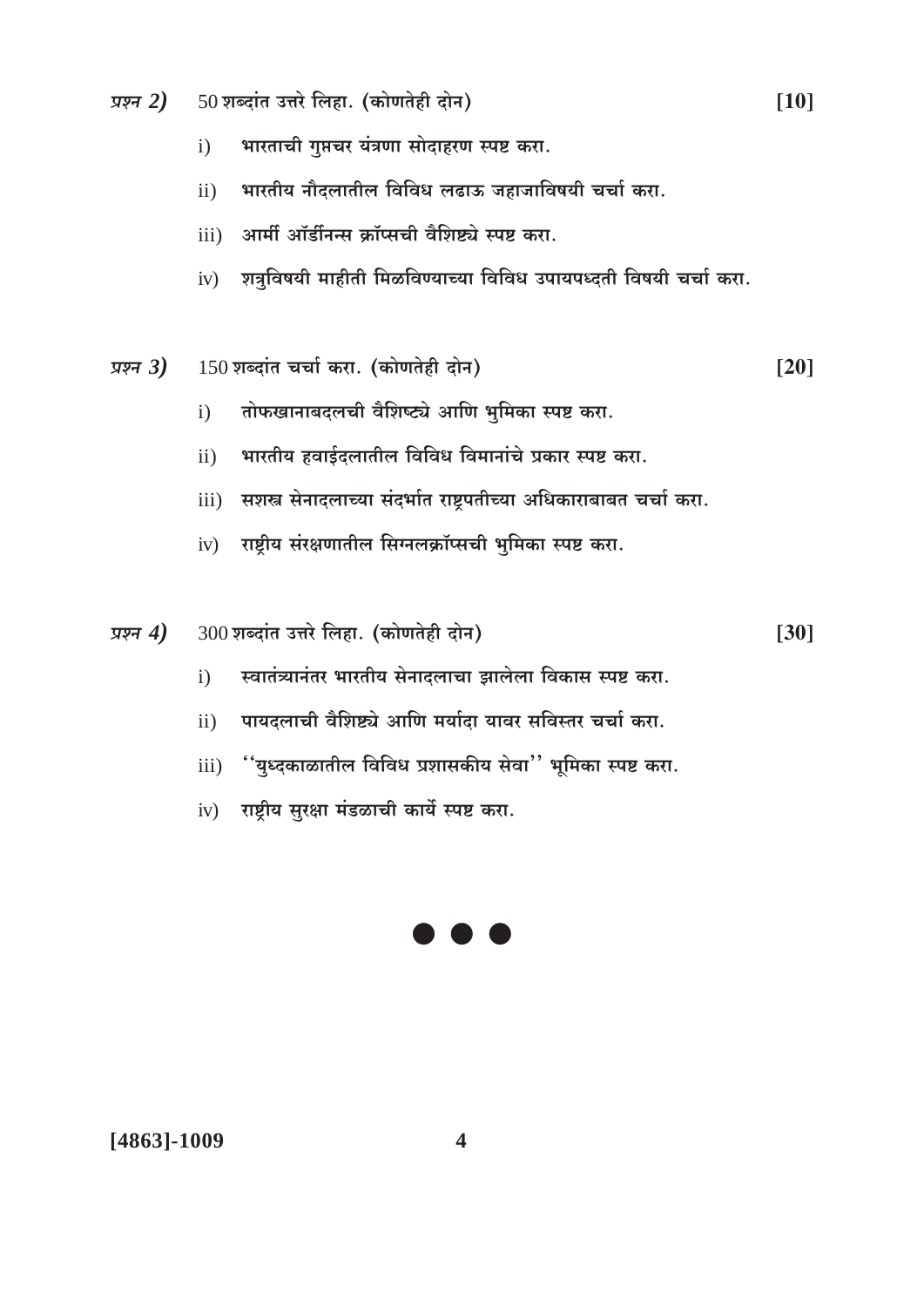**P956**

## **[4863] - 1010 F.Y.B.Com. CO-OPERATION (2013 Pattern)**

*Time : 3 Hours] [Max. Marks : 80*

*Instructions to the candidates:*

*1) All questions are compulsory.*

*2) Figures to the right indicate full marks.*

- *Q1*) Describe the principles of co-operation adopted by Manchester congress in 1995. **[16]**
- *Q2)* State the history of Indian Cooperative Movement. **[16]**

#### OR

Critically examine the Gorewalla committee report 1954.

*Q3)* a) Discuss the Role of National Co - operative Development Corporation.**[8]** b) Explain the Future Trend of Co - operative Movement in India. **[8]** OR a) Write a note on Federation of cooperatives in India. b) Explain the strength of cooperative movement in India. *Q4)* Describe various Types of cooperatives in India. **[16]** *Q5)* Write short notes (Any Two) : **[16]** a) District Cooperative Board.

- b) Government and Cooperative Movement.
- c) Cooperative Education and Training.
- d) National Development Corporation.

*P.T.O.*

**SEAT No. :**

**[Total No. of Pages : 3**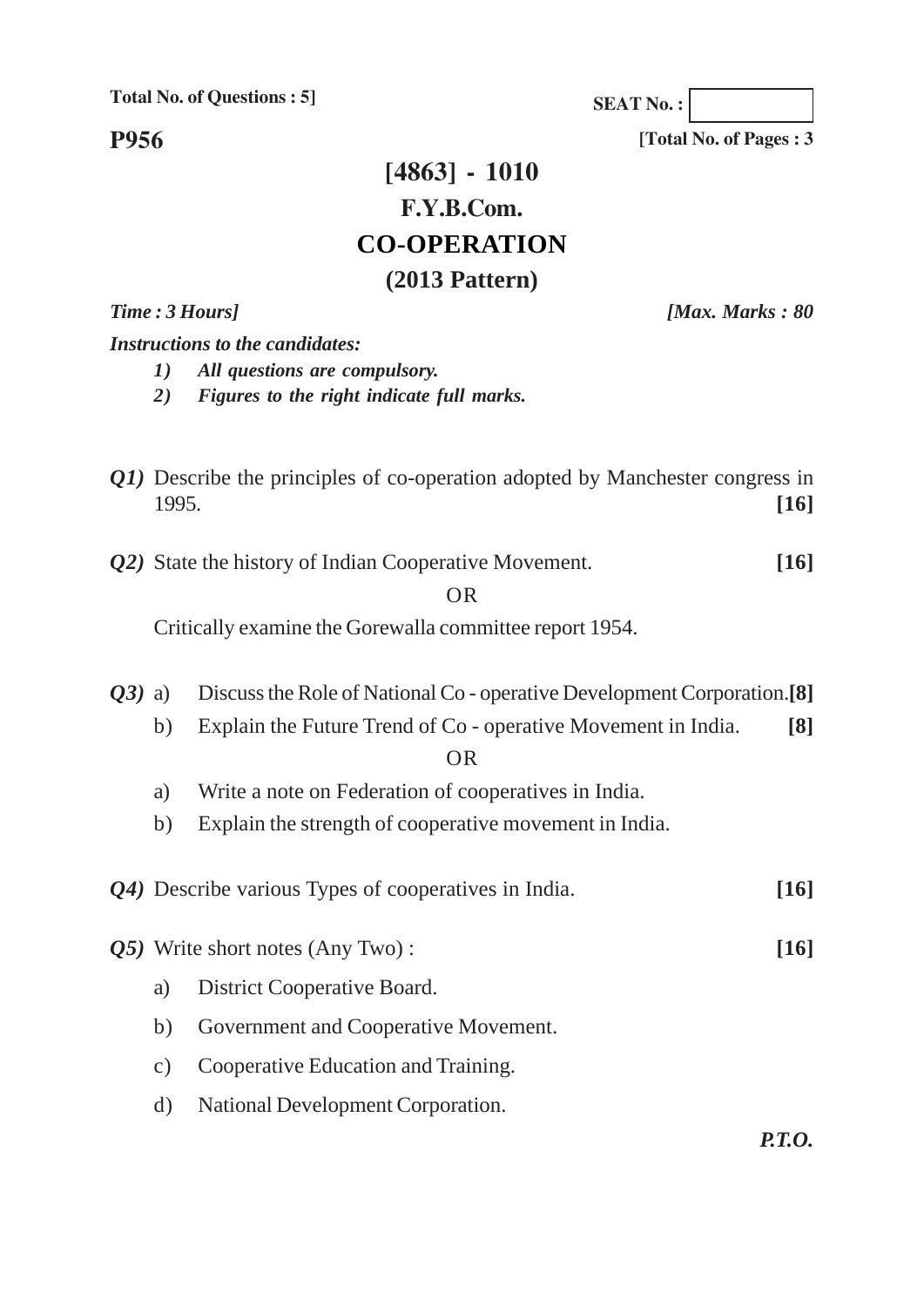**P956** 

# $[4863] - 1010$ F.Y.B.Com. **CO-OPERATION**  $(2013$  Pattern) (मराठी रूपांतर)

वेळ :  $3 \pi H$ 

[एकूण गुण :  $80$ 

सर्व प्रश्न सोडविणे आवश्यक आहेत. सूचना :ह्न 1) उजवीकडील अंक प्रश्नांचे पूर्ण गूण दर्शवितात. 2) संदर्भासाठी मूळ इंग्रजी प्रश्न पत्रिका पहावी.  $3)$ 

प्रश्न 1) मॅचेंस्टर काँग्रेसने 1995 मध्ये स्वीकारलेल्या सहकाराच्या तत्वाचे वर्णन करा.  $[16]$ 

प्रश्न  $2)$ भारतातील सहकारी चळवळीचा इतिहास सांगा.  $[16]$ 

किंवा

गोरवाला समिती. 1954 चे टिकात्मक परीक्षण करा.

- अ) राष्ट्रीय सहकारी विकास महामंडळाच्या (N.C.D.C.) भूमिकेची चर्चा करा. प्रश्न  $3)$ [8]
	- भारतातील सहकारी चळवळीची भविष्यकालीन वाटचाल स्पष्ट करा.  $[8]$ ब)

किंवा

- अ) भारतातील संघीय सहकारी संस्थावर टीप लिहा.
- भारतातील सहकारी चळवळीची बलस्थाने स्पष्ट करा. ब)
- भारतातील सहकारी संस्थाच्या विविध प्रकारांचे वर्णन करा. प्रश्न  $4)$  $[16]$

 $\overline{2}$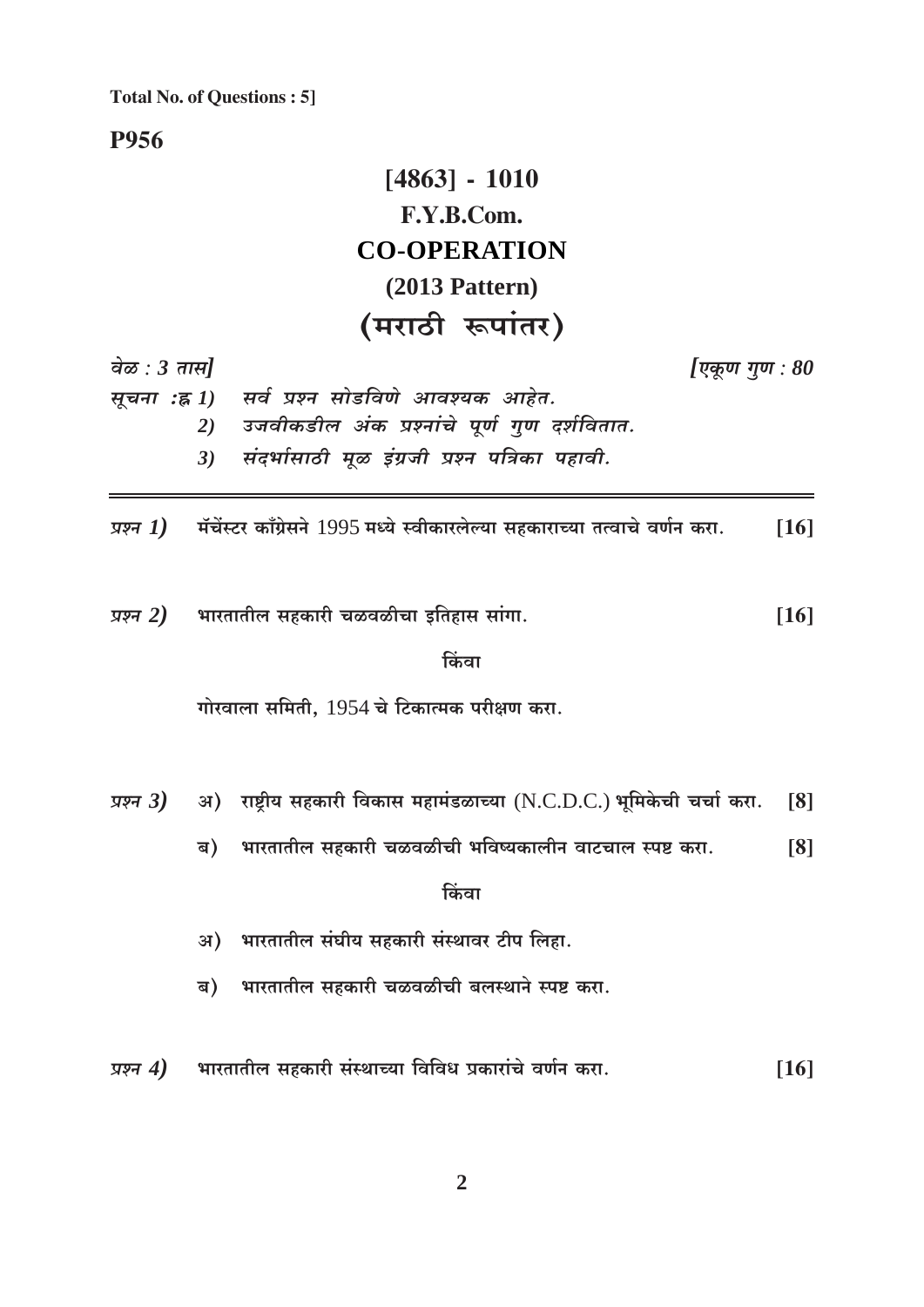## प्रश्न  $5$ ) शोडक्यात टीपा लिहा. (कोणत्याही दोन)

- अ) जिल्हा सहकारी मंडळ
- ब) शासन आणि सहकारी चळवळ
- क) सहकारी शिक्षण आणि प्रशिक्षण
- ड) राष्ट्रीय विकास महामंडळ

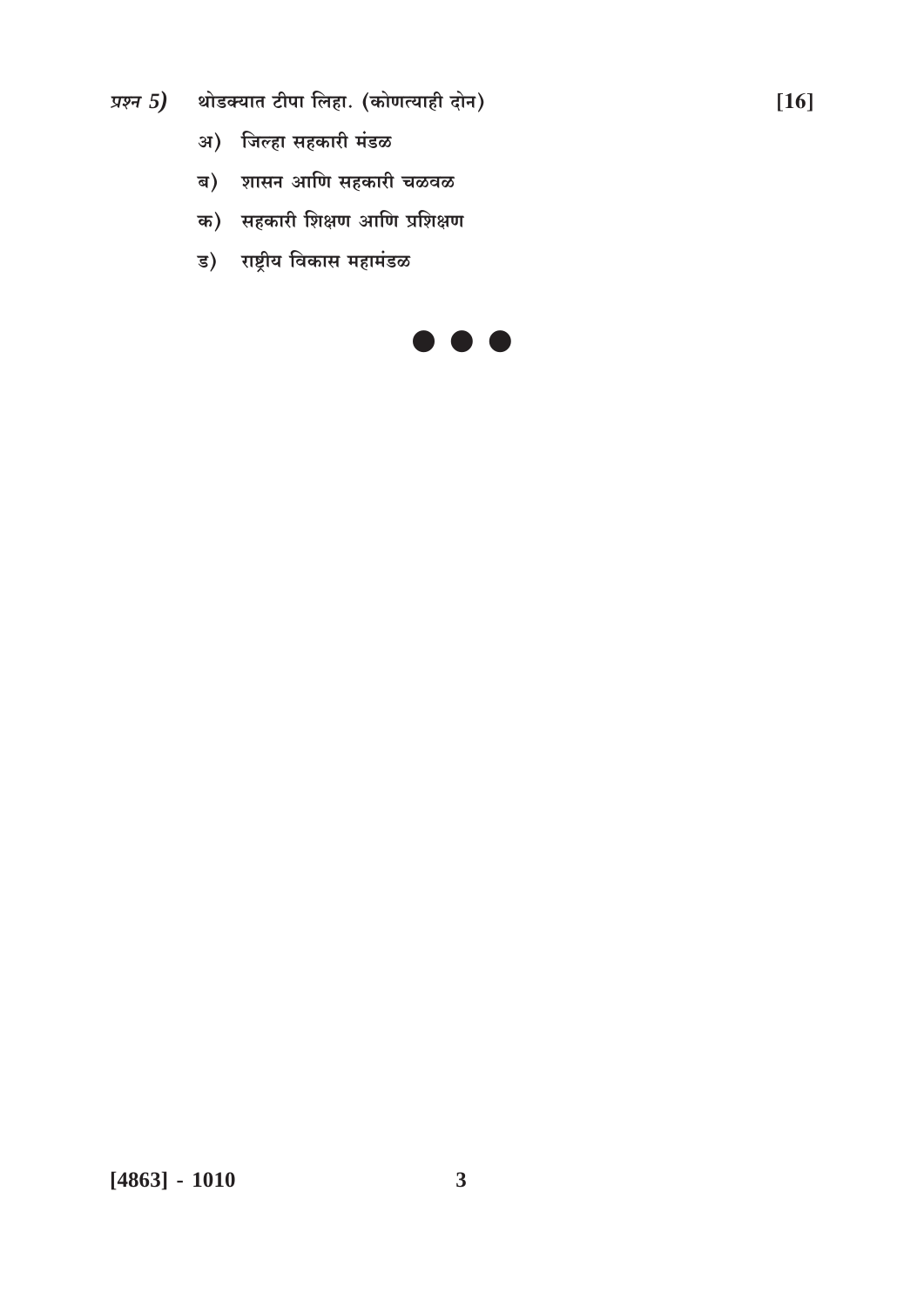**SEAT No. :**

**[Total No. of Pages : 3**

**P957**

# **[4863] - 1011 F.Y. B.Com. Managerial Economics (2013 Pattern)**

|          |               | Time: 3 Hours]                                                                                                       | [Max. Marks: $80$        |
|----------|---------------|----------------------------------------------------------------------------------------------------------------------|--------------------------|
|          | 1)<br>2)      | <b>Instructions to the candidates:</b><br>All questions are compulsory.<br>Figures to the right indicate full marks. |                          |
|          |               | Q1) State and Explain objectives of the Firm.                                                                        | $[16]$                   |
|          |               | Q2) Explain types of elasticity of demand.<br><b>OR</b>                                                              | $[16]$                   |
|          |               | Explain importance of elasticity of Demand                                                                           |                          |
| $Q3)$ a) | b)            | Explain methods of Business forecasting.<br>Explain Law of Demand.                                                   | $\lceil 8 \rceil$<br>[8] |
|          |               | <b>OR</b>                                                                                                            |                          |
|          | a)            | <b>Explain Law of Supply</b>                                                                                         |                          |
|          | b)            | Explain usefulness of capital budgeting.                                                                             |                          |
|          |               | Q4) 'State and explain the law of variable proportion.                                                               | [16]                     |
|          |               | Q5) Write short notes (Any Two):                                                                                     | [16]                     |
|          | a)            | Modernisation and Investment decisions.                                                                              |                          |
|          | b)            | Business Trends in India.                                                                                            |                          |
|          | $\mathbf{c})$ | Use of cost - benefit analysis.                                                                                      |                          |
|          | $\rm d)$      | Scope of managerial economics.                                                                                       |                          |

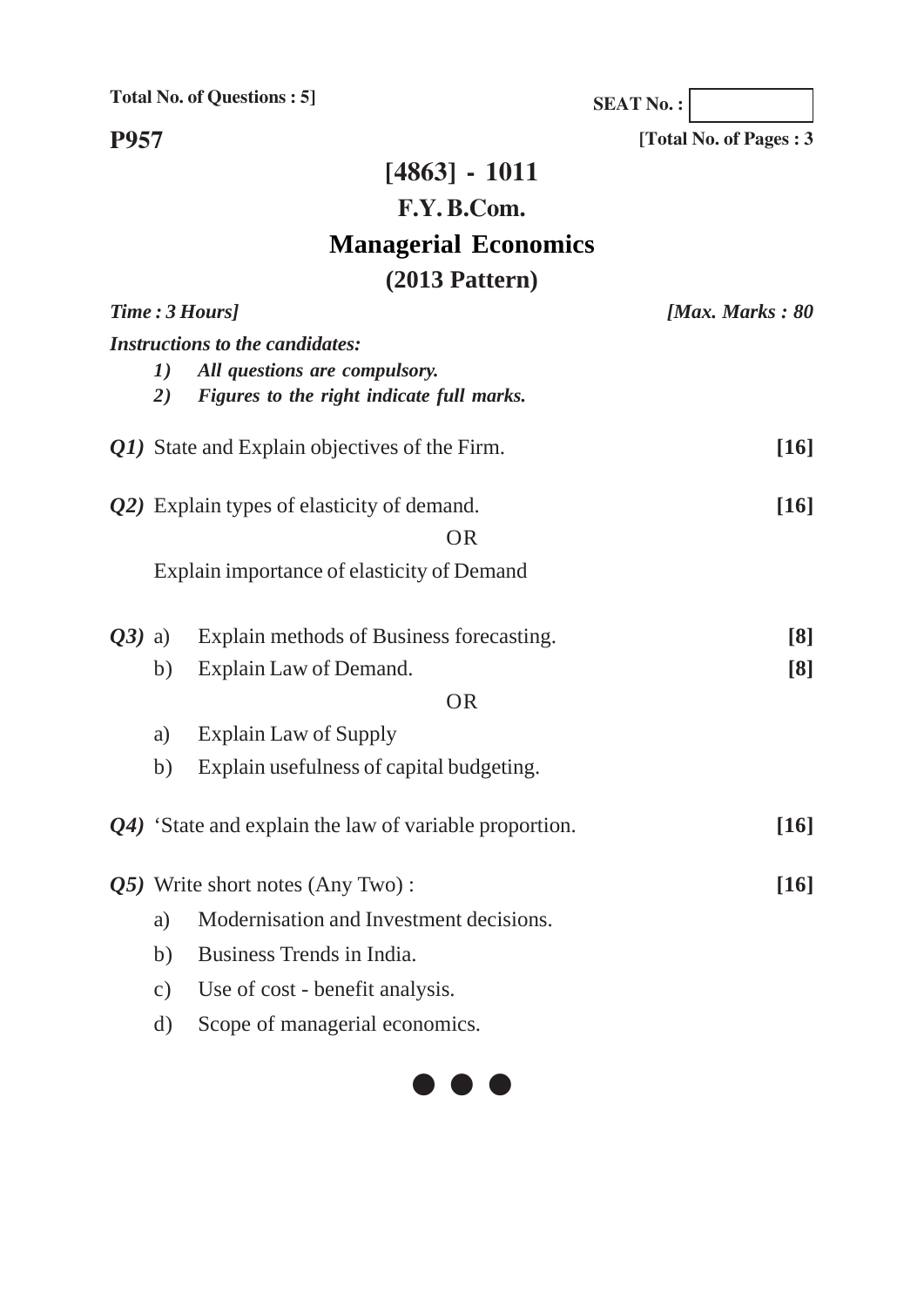**P957** 

# $[4863] - 1011$ F.Y.B.Com. व्यवस्थापकीय अर्थशास्त्र  $(2013$  Pattern) (मराठी रूपांतर)

|              | $\mathbf{v}$ and $\mathbf{v}$ and $\mathbf{v}$                                            |                |
|--------------|-------------------------------------------------------------------------------------------|----------------|
| वेळ : 3 तास] |                                                                                           | [एकूण गुण : 80 |
|              | सूचना :ह्न 1) सर्व प्रश्न आवश्यक आहेत.<br>2) उजवीकडील अंक प्रश्नांचे पूर्ण गुण दर्शवितात. |                |
|              | <i>प्रश्न <math>1</math>)</i> व्यवसाय संस्थेची उद्दिष्ट्ये सांगा व विशद करा.              | $[16]$         |
|              | प्रश्न $2$ ) मागणीच्या लवचीकतेचे प्रकार विशद करा.                                         | $[16]$         |
|              | किंवा                                                                                     |                |
|              | मागणी लवचिकतेचे महत्व विशद करा.                                                           |                |
|              | प्रश्न 3) अ) व्यवसाय पुर्वअंदाजाच्या पध्दती विशद करा.                                     | [8]            |
|              | ब) मागणी नियम विशद करा.                                                                   | [8]            |
|              | किंवा                                                                                     |                |
|              | अ) पुरवठा नियम विशद करा.                                                                  |                |
|              | ब) भांडवलाच्या अंदाजाची उपयुक्तता स्पष्ट करा.                                             |                |
| प्रश्न $4)$  | बदलत्या प्रमाणाचा नियम सांगा व विशद करा.                                                  | $[16]$         |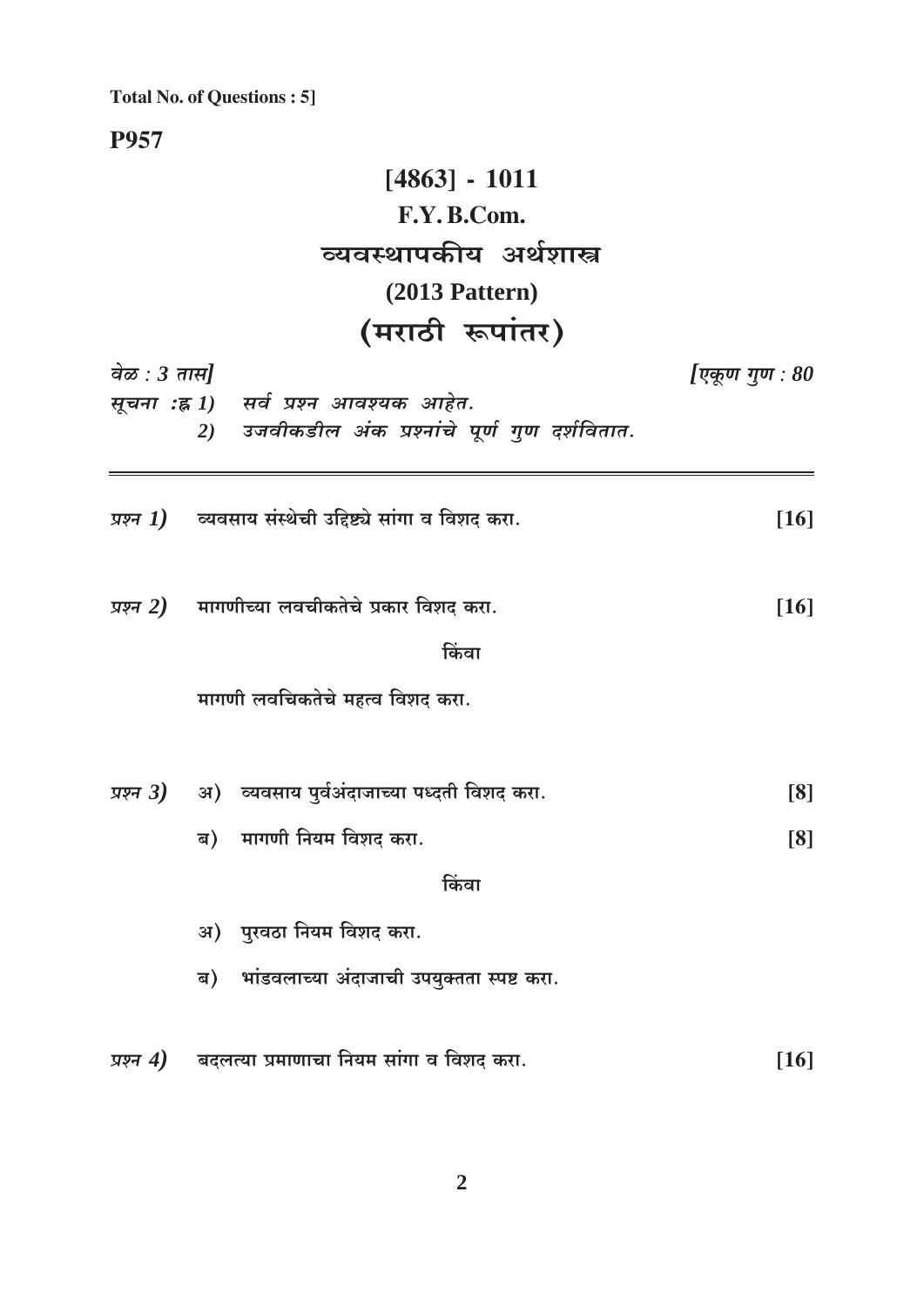प्रश्न  $5$ ) शोडक्यात टीपा लिहा. (कोणत्याही दोन)

- अ) आधुनिकीकरण आणि गुतंवणुक निर्णय
- ब) भारतातील व्यावसाय प्रवृती
- क) खर्च-लाभ विश्लेषनाचे उपयोग
- ड) व्यवस्थापकीय अर्थशास्त्राची व्याप्ती



 $[16]$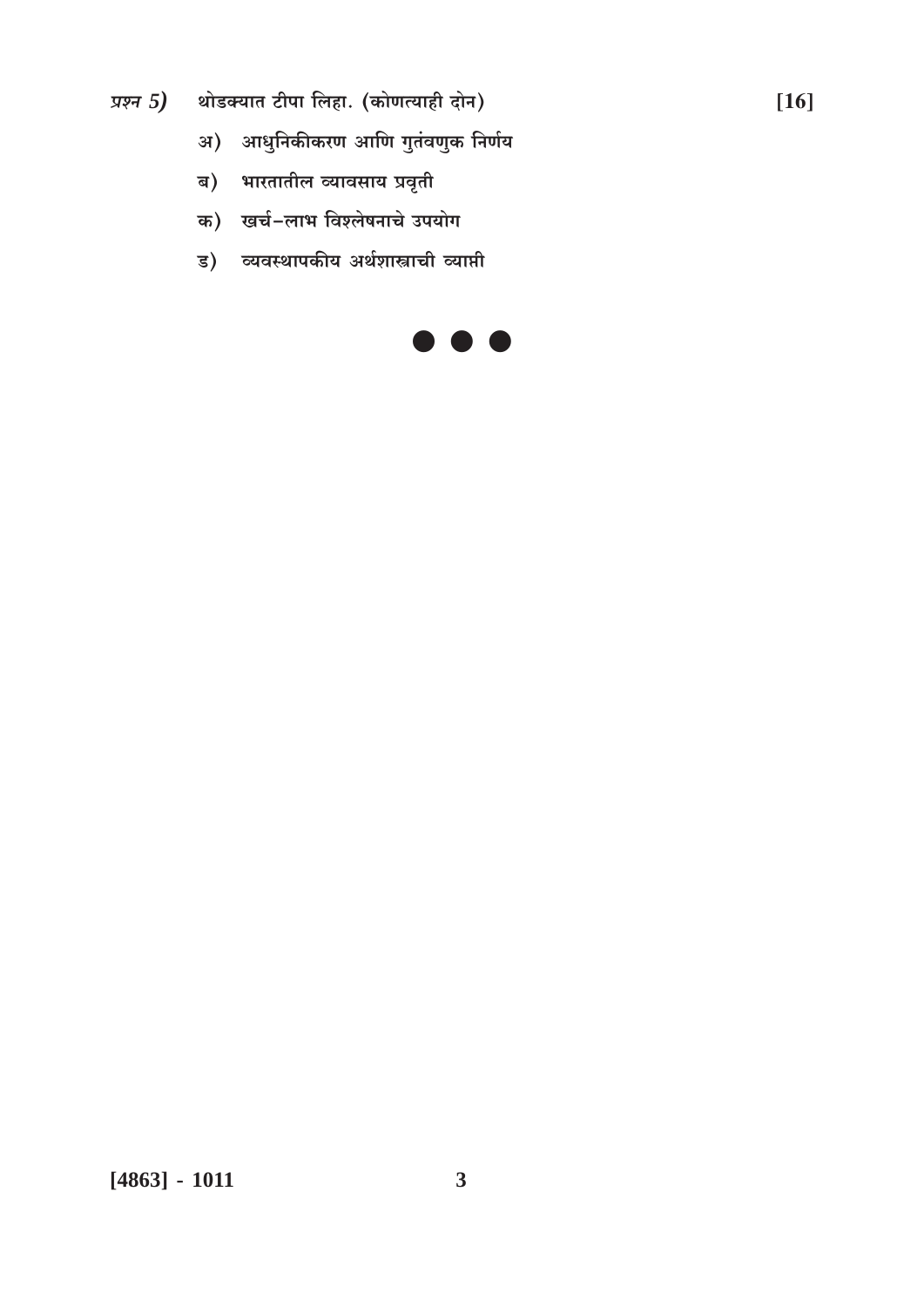**SEAT No. :**

**P959**

**[Total No. of Pages : 3**

## **[4863] - 1013 F.Y. B.Com. INSURANCE AND TRANSPORT (2013 Pattern)**

|          | Time: 3 Hours]<br>[Max. Marks: $80$    |                                                                                    |  |                   |
|----------|----------------------------------------|------------------------------------------------------------------------------------|--|-------------------|
|          | <b>Instructions to the candidates:</b> |                                                                                    |  |                   |
|          | 1)                                     | All questions are compulsory.                                                      |  |                   |
|          | 2)                                     | Figures to the right indicate full marks.                                          |  |                   |
|          |                                        |                                                                                    |  |                   |
|          |                                        | Q1) What is insurance? Explain the need of insurance.                              |  | $[16]$            |
|          |                                        |                                                                                    |  |                   |
|          |                                        | $(22)$ Explain the different types of life insurance policies.                     |  | $[16]$            |
|          |                                        | <b>OR</b>                                                                          |  |                   |
|          |                                        | Explain the role of transport in Indian Economy.                                   |  |                   |
|          |                                        |                                                                                    |  |                   |
| $Q3)$ a) |                                        | Explain the essential factors of insurance contract.                               |  | $\lceil 8 \rceil$ |
|          | b)                                     | Explain the need of social security.                                               |  | [8]               |
|          |                                        | <b>OR</b>                                                                          |  |                   |
|          | a)                                     | Explain the need and importance of Rail transport.                                 |  |                   |
|          | b)                                     | Explain the career options in insurance.                                           |  |                   |
|          |                                        |                                                                                    |  |                   |
|          |                                        | $Q_4$ ) Explain the role and contribution of tourism in economic development. [16] |  |                   |
|          |                                        |                                                                                    |  |                   |
|          |                                        | $Q5$ ) Write short notes (Any Two)                                                 |  | [16]              |
|          | a)                                     | Functions of general insurance.                                                    |  |                   |
|          | b)                                     | Types of Business Risk.                                                            |  |                   |
|          | $\mathbf{c})$                          | Importance of logistics in insurance.                                              |  |                   |
|          |                                        |                                                                                    |  |                   |
|          | $\rm d)$                               | Opportunities in Tourism.                                                          |  |                   |
|          |                                        |                                                                                    |  |                   |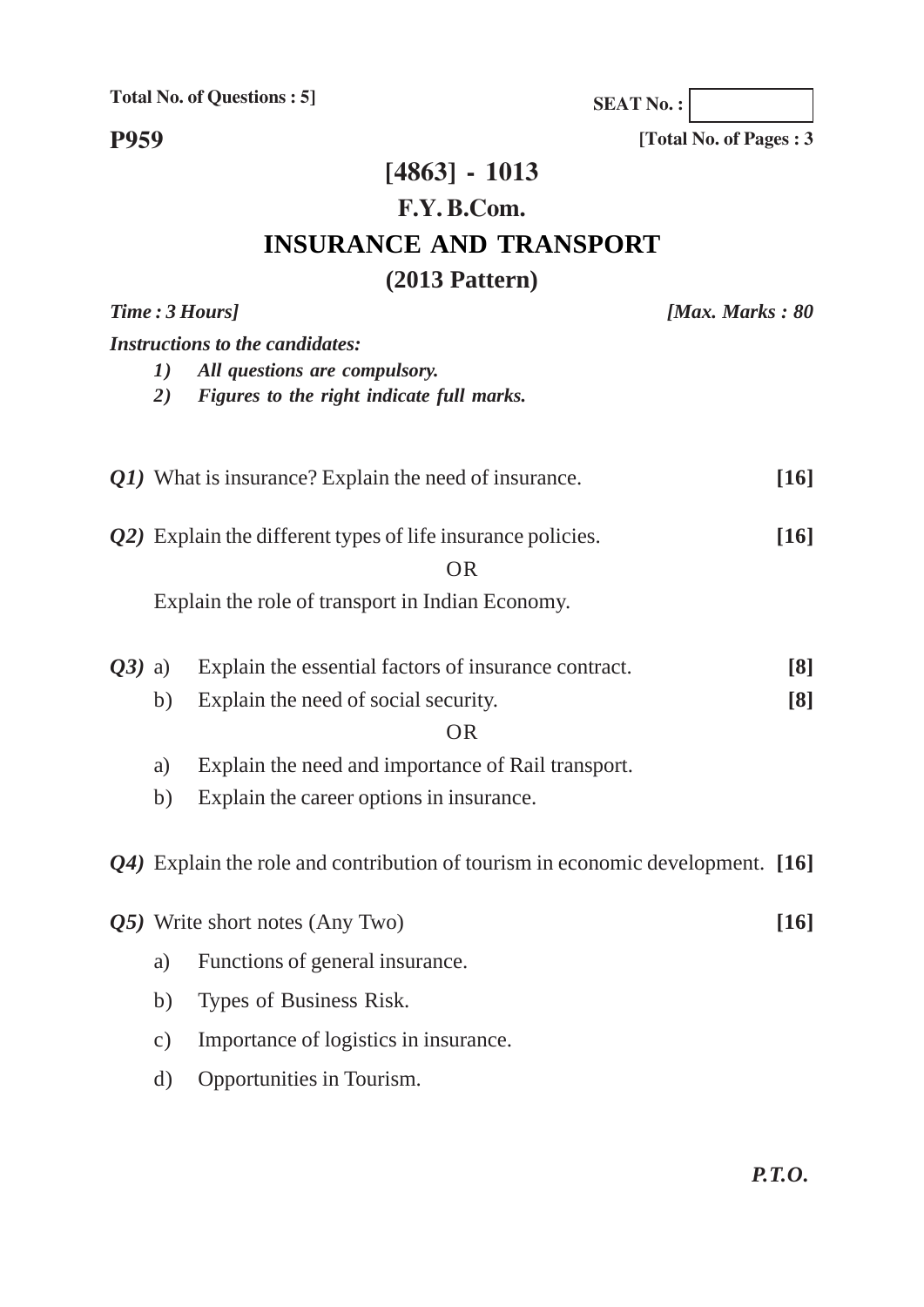P959

|               | $[4863] - 1013$                                                                       |                  |
|---------------|---------------------------------------------------------------------------------------|------------------|
|               | F.Y.B.Com.                                                                            |                  |
|               | विमा आणि वाहतूक                                                                       |                  |
|               | $(2013$ Pattern)                                                                      |                  |
|               | (मराठी रूपांतर)                                                                       |                  |
| वेळ : 3 तास]  |                                                                                       | [एकूण गुण : $80$ |
| सूचना :ह्र 1) | सर्व प्रश्न सोडविणे आवश्यक आहे.<br>उजवीकडील अंक प्रश्नांचे पूर्ण गुण दर्शवितात.<br>2) |                  |
|               | <i>प्रश्न <math>1</math>)</i> विमा म्हणजे काय? विम्याची गरज स्पष्ट करा.               | $[16]$           |
|               | <i>प्रश्न 2)</i> जीवन विमा पॉलीसीचे विविध प्रकार स्पष्ट करा.                          | $[16]$           |
|               | किंवा                                                                                 |                  |
|               | आर्थिक विकासामध्ये वाहतूकीचे महत्व स्पष्ट करा.                                        |                  |
|               | <i>प्रश्न 3</i> ) अ) विमा कराराचे महत्वाचे घटक स्पष्ट करा.                            | [8]              |
|               | ब) सामाजिक सूरक्षिततेची गरज स्पष्ट करा.                                               | [8]              |
|               | किंवा                                                                                 |                  |
|               | अ) रेल्वे वाहतूकीची गरज व महत्व सांगा.                                                |                  |
|               | विमा व्यवसायातील कारकिर्द स्पष्ट करा.<br>ब)                                           |                  |
| प्रश्न $4)$   | आर्थिक विकासामध्ये पर्यटनाची भुमिका व योगदान स्पष्ट करा.                              | $[16]$           |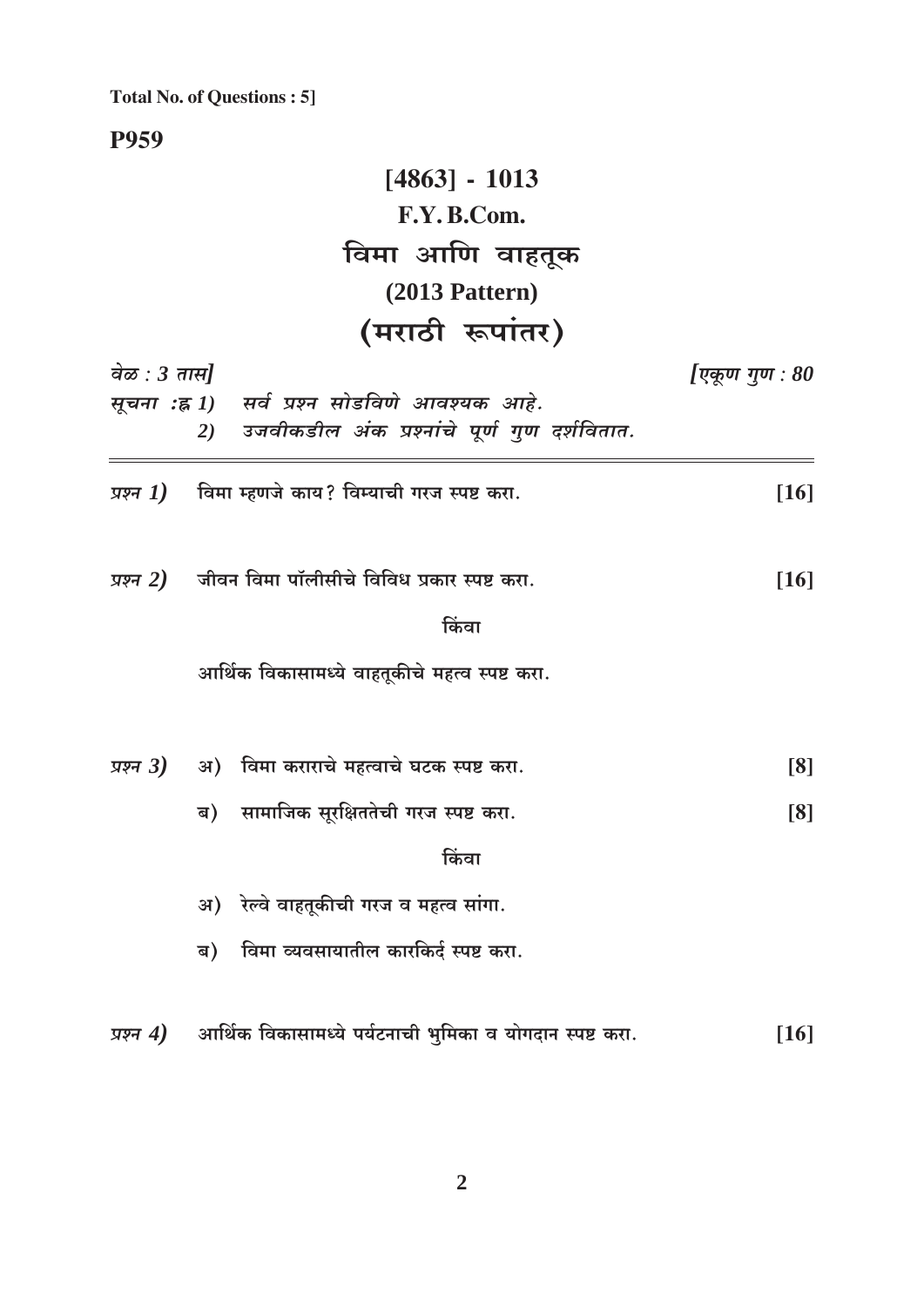- प्रश्न 5) टिपा लिहा. (कोणत्याही दोन)
	- अ) साधारण विम्याची कार्ये
	- ब) व्यावसायिक जोखिमचे प्रकार
	- क) विम्यामध्ये लॉजिस्टिकचे महत्त्व
	- ड) पर्यटनातील संधी

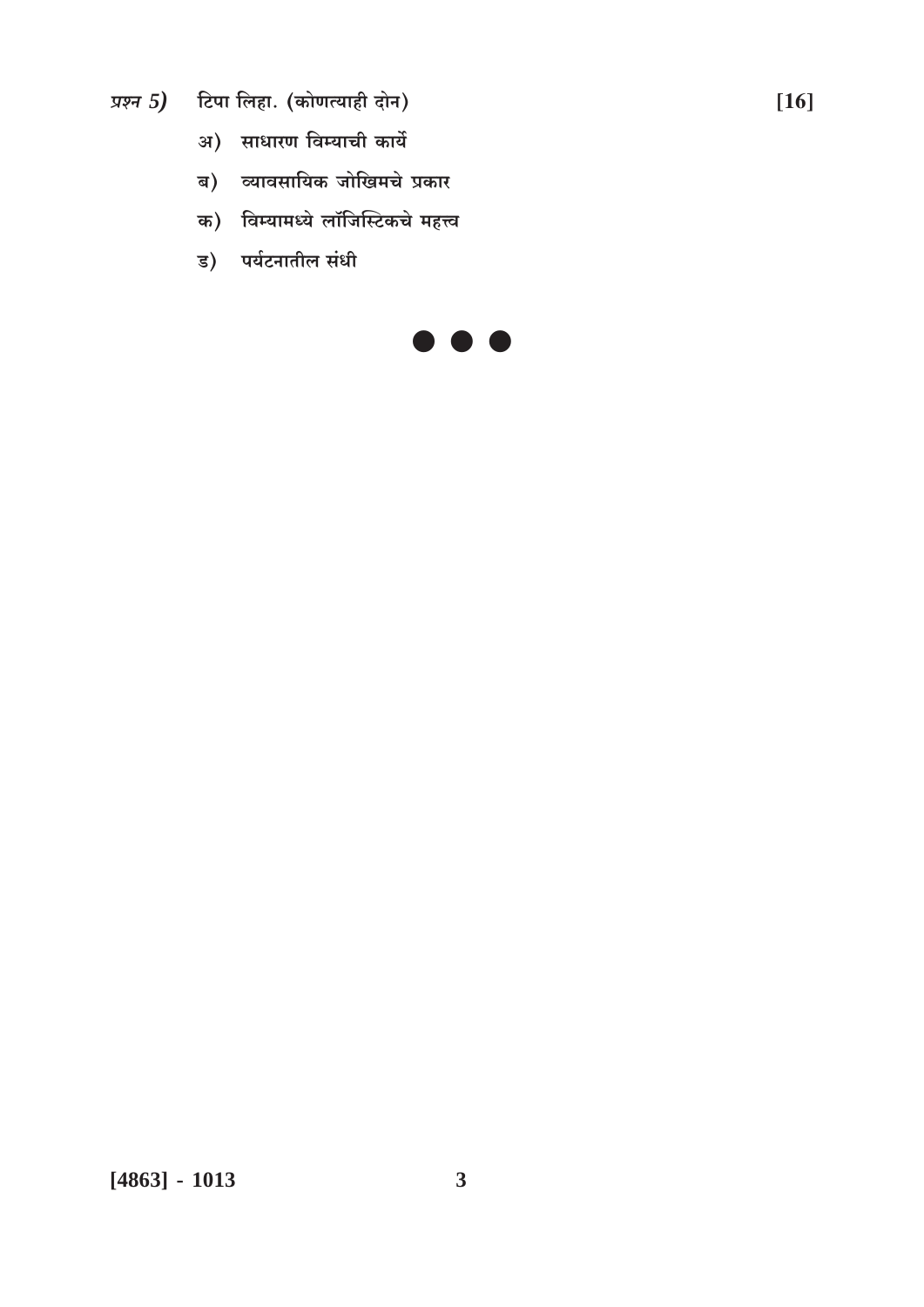**SEAT No. :**

**P960**

**[Total No. of Pages : 3**

## **[4863] - 1014**

## **F.Y. B.Com.**

# **MARKETING & SALESMANSHIP**

## **Fundamentals of Marketing**

## **(2013 Pattern)**

| Time: 3 Hours] |                         | [Max. Marks: $80$                                                                                                    |                   |
|----------------|-------------------------|----------------------------------------------------------------------------------------------------------------------|-------------------|
|                | $\boldsymbol{I})$<br>2) | <b>Instructions to the candidates:</b><br>All questions are compulsory.<br>Figures to the right indicate full marks. |                   |
|                |                         | Q1) What is marketing? Describe briefly functions of marketing.                                                      | [16]              |
|                |                         | $Q2$ ) Explain in detail various factors of marketing environment.<br><b>OR</b>                                      | $[16]$            |
|                |                         | Explain the factors determining buyers behaviour.                                                                    |                   |
| $Q3)$ a)       |                         | State the various pricing methods.                                                                                   | [8]               |
|                | b)                      | State the various types of marketing channels.                                                                       | $\lceil 8 \rceil$ |
|                |                         | <b>OR</b>                                                                                                            |                   |
|                | a)                      | What are the factors affecting market promotion mix?                                                                 | [8]               |
|                | b)                      | Describe briefly the classification of services.                                                                     | [8]               |
|                |                         | Q4) Explain in detail various types of advertising media.                                                            | [16]              |
|                |                         | $Q5$ ) Write notes - (Any two)                                                                                       | [16]              |
|                | a)                      | <b>Importance of Rural Marketing</b>                                                                                 |                   |
|                | b)                      | Supply chain management                                                                                              |                   |
|                | $\mathbf{c})$           | Product life cycle                                                                                                   |                   |
|                | $\mathrm{d}$            | Features of Rural Marketing.                                                                                         |                   |
|                |                         |                                                                                                                      |                   |

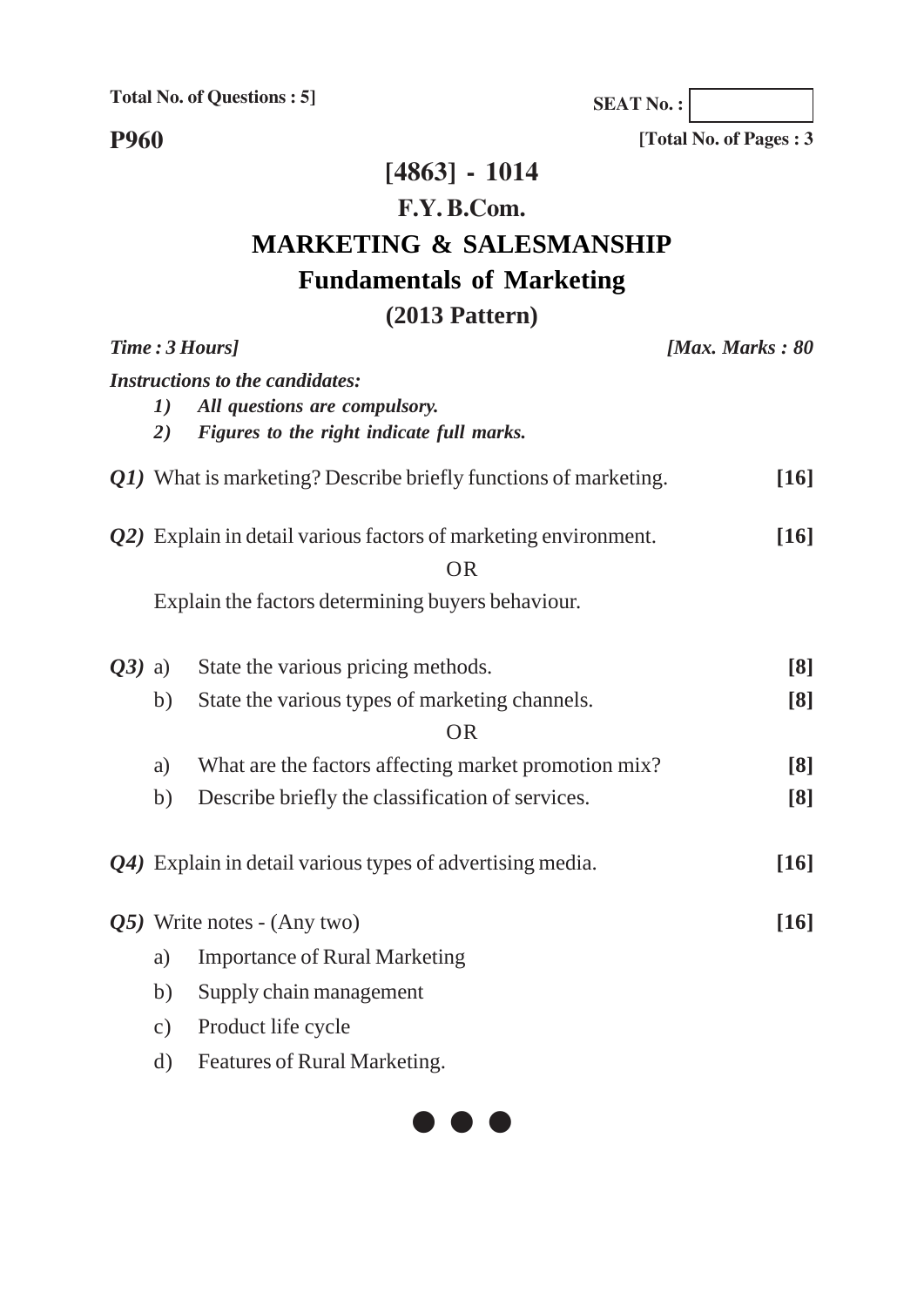## **P960**

# $[4863] - 1014$ F.Y.B.Com. **MARKETING & SALESMANSHIP Fundamentals of Marketing**  $(2013$  Pattern) (मराठी रूपांतर)

| वेळ : $3 \pi \overline{\pi}$ |                                                             | [एकूण गुण : 80     |  |
|------------------------------|-------------------------------------------------------------|--------------------|--|
| सूचना :ह्र $\bm{l})$         | सर्व प्रश्न सोडविणे आवश्यक आहेत.                            |                    |  |
|                              | उजवीकडील अंक प्रश्नांचे पूर्ण गुण दर्शवितात.<br>2)          |                    |  |
|                              | संदर्भासाठी मूळ इंग्रजी प्रश्नपत्रिका पहावी.<br>3)          |                    |  |
| प्रश्न 1)                    | विपणन म्हणजे काय? विपणनाची कार्ये थोडक्यात विषद करा.        | $[16]$             |  |
| प्रश्न 2)                    | विपणन पर्यावरणाचे विविध घटक सविस्तर स्पष्ट करा.             | $[16]$             |  |
|                              | किंवा                                                       |                    |  |
|                              | खरेदीदाराचे वर्तन ठरविणारे घटक स्पष्ट करा.                  |                    |  |
|                              | प्रश्न 3) अ) किंमत निर्धारणाच्या विविध पध्दती सांगा.        | $\lceil 8 \rceil$  |  |
|                              | ब) वितरण मार्गाचे विविध प्रकार सांगा.                       | [8]                |  |
|                              | किंवा                                                       |                    |  |
|                              | अ) बाजारपेठ विक्रय वृध्दी मिश्रावर परिणाम करणारे घटक कोणते? | [8]                |  |
|                              | ब) सेवांचे वर्गीकरण थोडक्यात विषद करा.                      | [8]                |  |
| प्रश्न $4)$                  | जाहिरातीची विविध माध्यमे सविस्तर स्पष्ट करा.                | $\lceil 16 \rceil$ |  |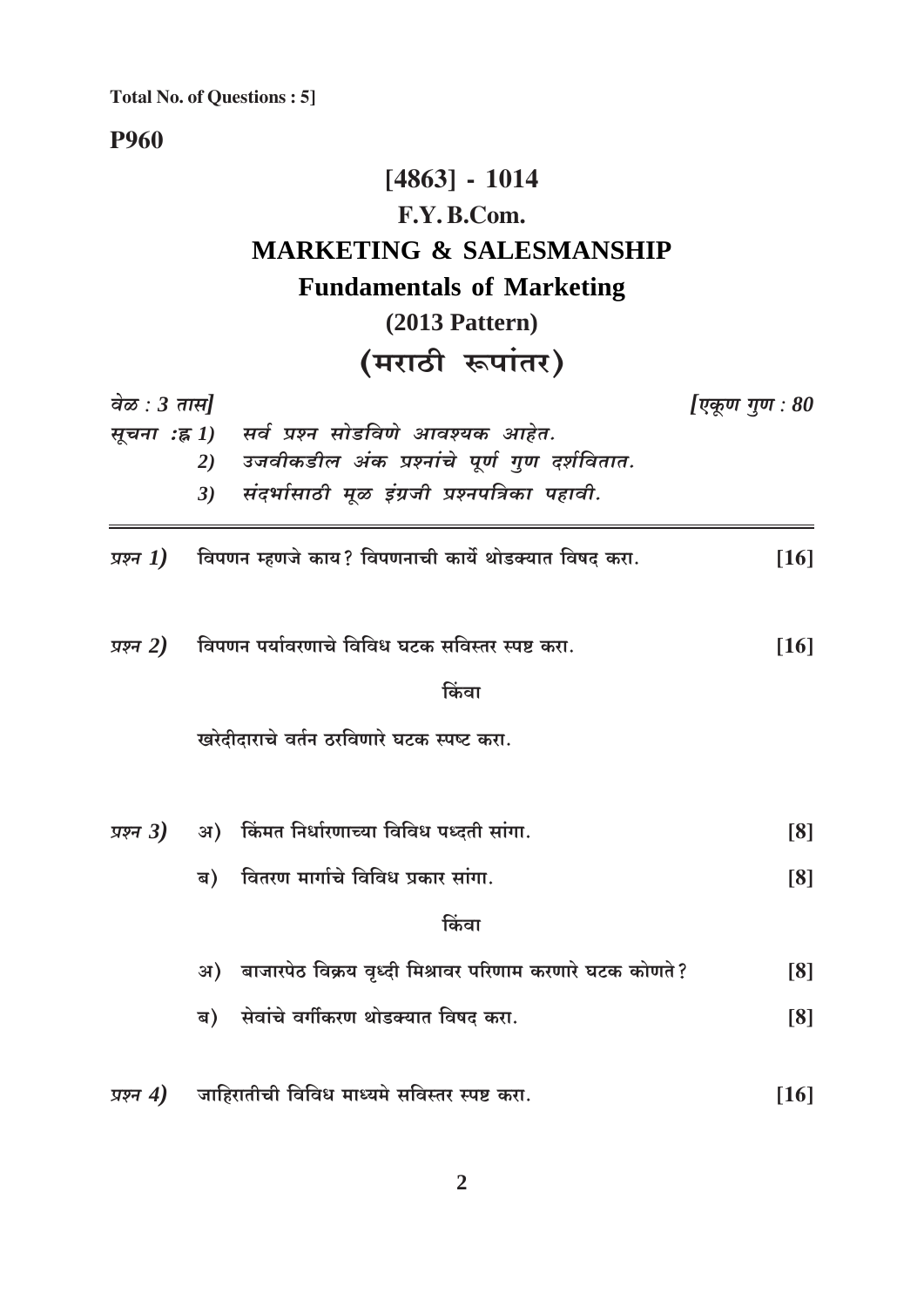- प्रश्न 5) टिपा लिहा. (कोणत्याही दोन)
	- अ) ग्रामीण बाजारपेठेचे महत्व
	- ब) पुरवठा साखळी व्यवस्थापन
	- क) वस्तुजीवन चक्र
	- ड) ग्रामीण बाजारपेठेची वैशिष्ट्ये

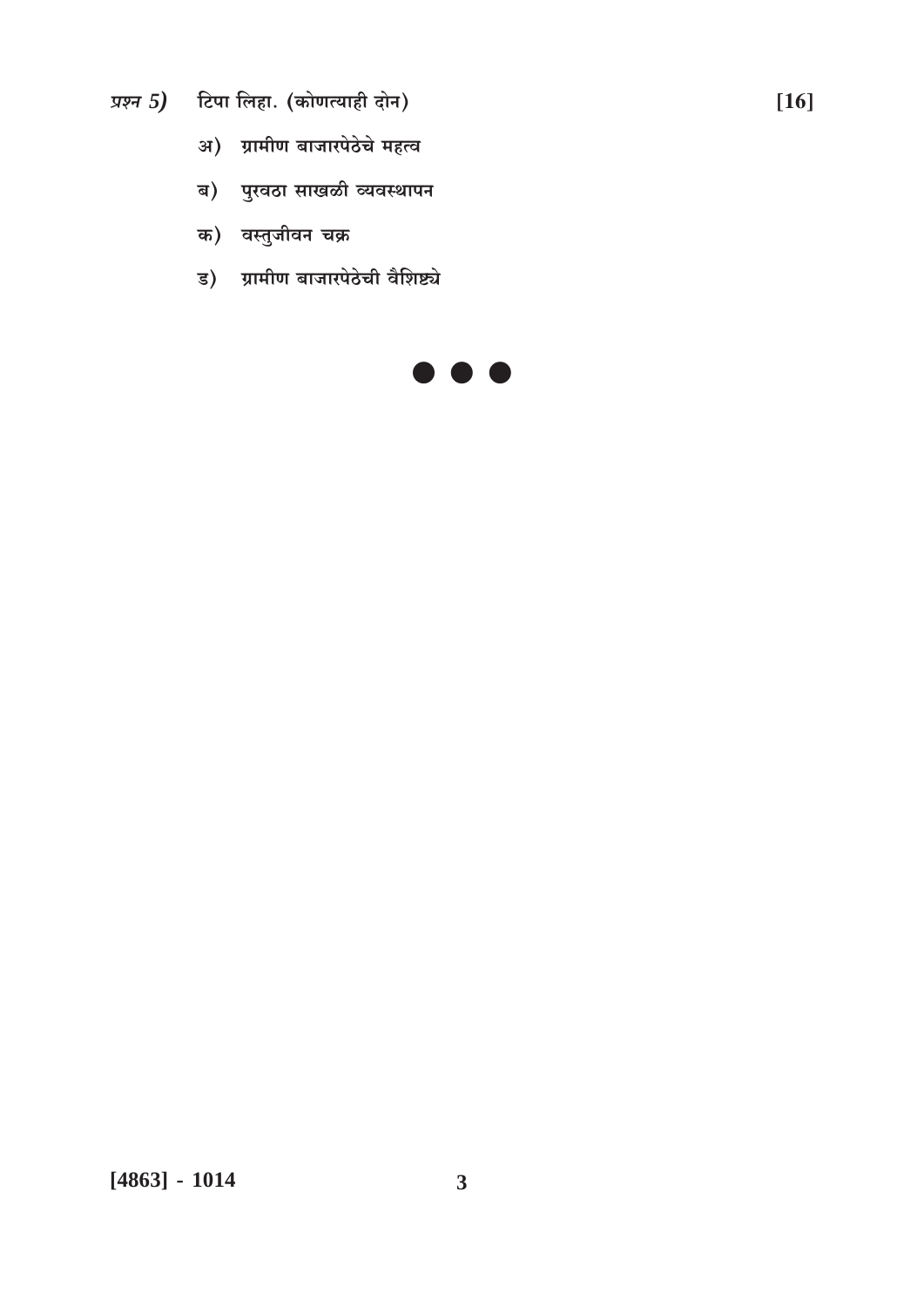**P961**

## **[4863] - 1015**

### **F.Y. B.Com.**

## **CONSUMER PROTECTION AND BUSINESS ETHICS (2013 Pattern)**

*Time : 3 Hours] [Max. Marks : 80*

*Instructions to the candidates:*

- *1) All questions are compulsory.*
- *2) Figures to the right indicate full marks.*
- *Q1)* What is consumer? Explain in detail the development of consumer movement in India. **[16]**
- *Q2)* Explain in detail the competition Act, 2002. **[16]**

#### OR

State the scope and features of consumer protection Act, 1986.

- *Q3)* a) Discuss the Ethics of production. **[8]**
	- b) Write a note on ethics in Intellectual property, knowledge and skills. **[8]** OR
		-
	- a) Explain the provisions in right to information Act, 2005 under the section 18
	- b) Explain the nature of business ethics.
- *Q4)* Explain in detail the business ethics and environmental issues in India and at international level. **[16]**
- *Q5)* Write short notes : (Any Two) **[16]**
	- a) Green Initiative
	- b) Social Responsibility of Business.
	- c) Scope of Business Ethics.
	- d) Challenges before voluntary consumer organisation.

**SEAT No. :**

**[Total No. of Pages : 3**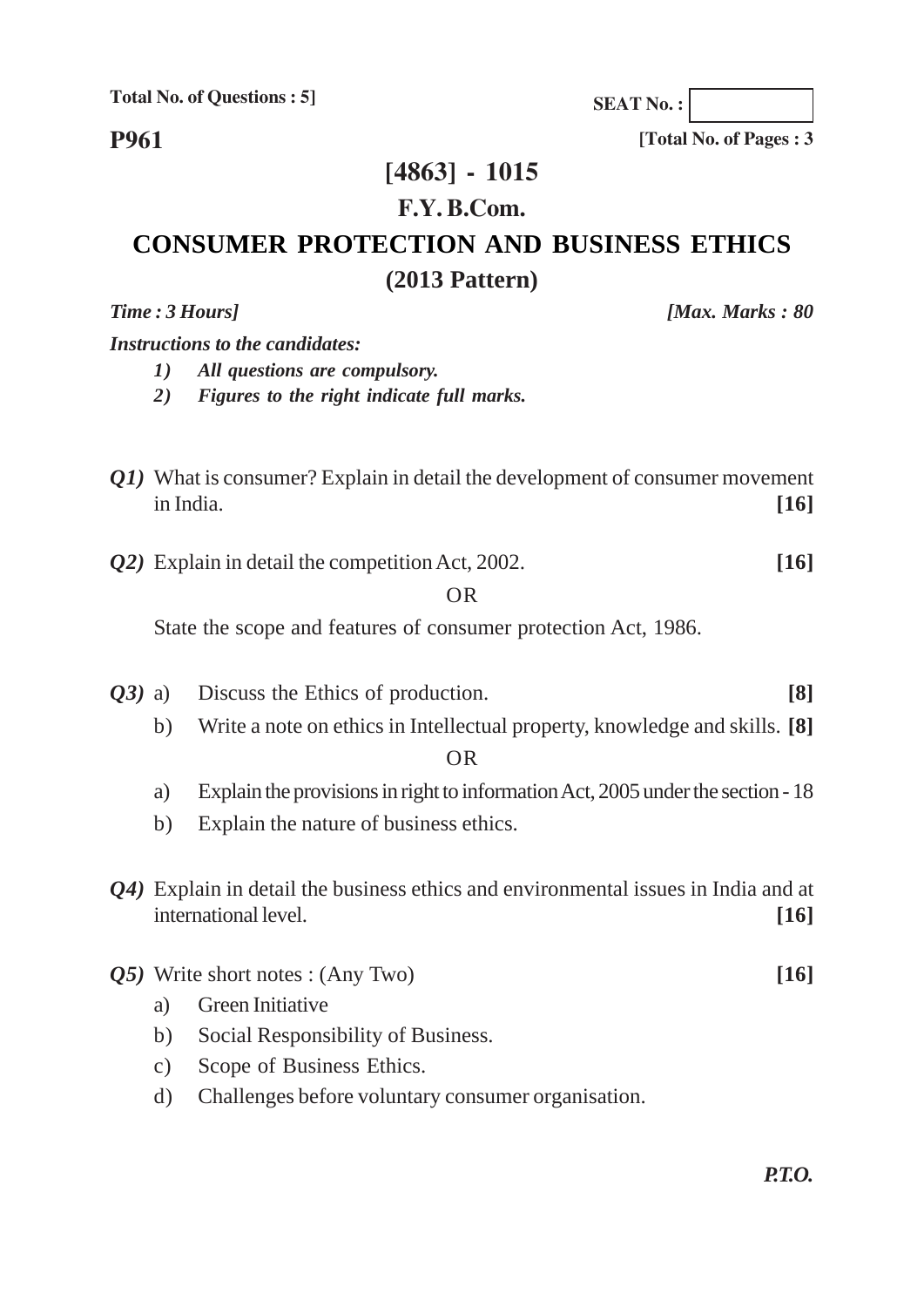**P961** 

# $[4863] - 1015$ F.Y.B.Com. ग्राहक संरक्षण आणि व्यावसायिक नीतिमुल्ये  $(2013$  Pattern) (मराठी रूपांतर)

वेळ :  $3 \pi \pi l$ 

[एकूण गूण :  $80$ 

सूचना :ह्र 1) सर्व प्रश्न सोडविणे आवश्यक आहे. उजवीकडील अंक प्रश्नांचे पूर्ण गुण दर्शवितात.  $2)$ संदर्भासाठी मूळ इंग्रजी प्रश्नपत्रिका पहावी.  $3)$ 

ग्राहक म्हणजे काय? भारतातील ग्राहक चळवळीचा विकास सविस्तर स्पष्ट करा. प्रश्न  $1)$  $\lceil 16 \rceil$ 

प्रश्न 2) स्पर्धा कायदा,  $2002$  सविस्तर स्पष्ट करा.  $[16]$ 

#### किंवा

ग्राहक संरक्षण कायदा. 1986 ची व्याप्ती व वैशिष्ट्ये स्पष्ट करा.

- अ) उत्पादनाची नीतिमुल्ये यांवर चर्चा करा. प्रश्न $3)$  $[8]$ 
	- ब) बौध्दिक संपदा, ज्ञान व कौशल्यविषयक नीतिमुल्ये यांवर टीप लिहा.  $\lceil 8 \rceil$

किंवा

- अ) माहिती अधिकार कायदा,  $2005$  मधील कलम  $18$  अंतर्गत असणाऱ्या तरतूदी स्पष्ट करा.
- ब) व्यावसायिक नीतिमुल्यांचे स्वरूप स्पष्ट करा.
- भारत आणि जागतिक स्तरावरील व्यावसायिक नीतिमुल्ये आणि पर्यावरणीय मुद्दे सविस्तर प्रश्न  $4)$  $[16]$ स्पष्ट करा.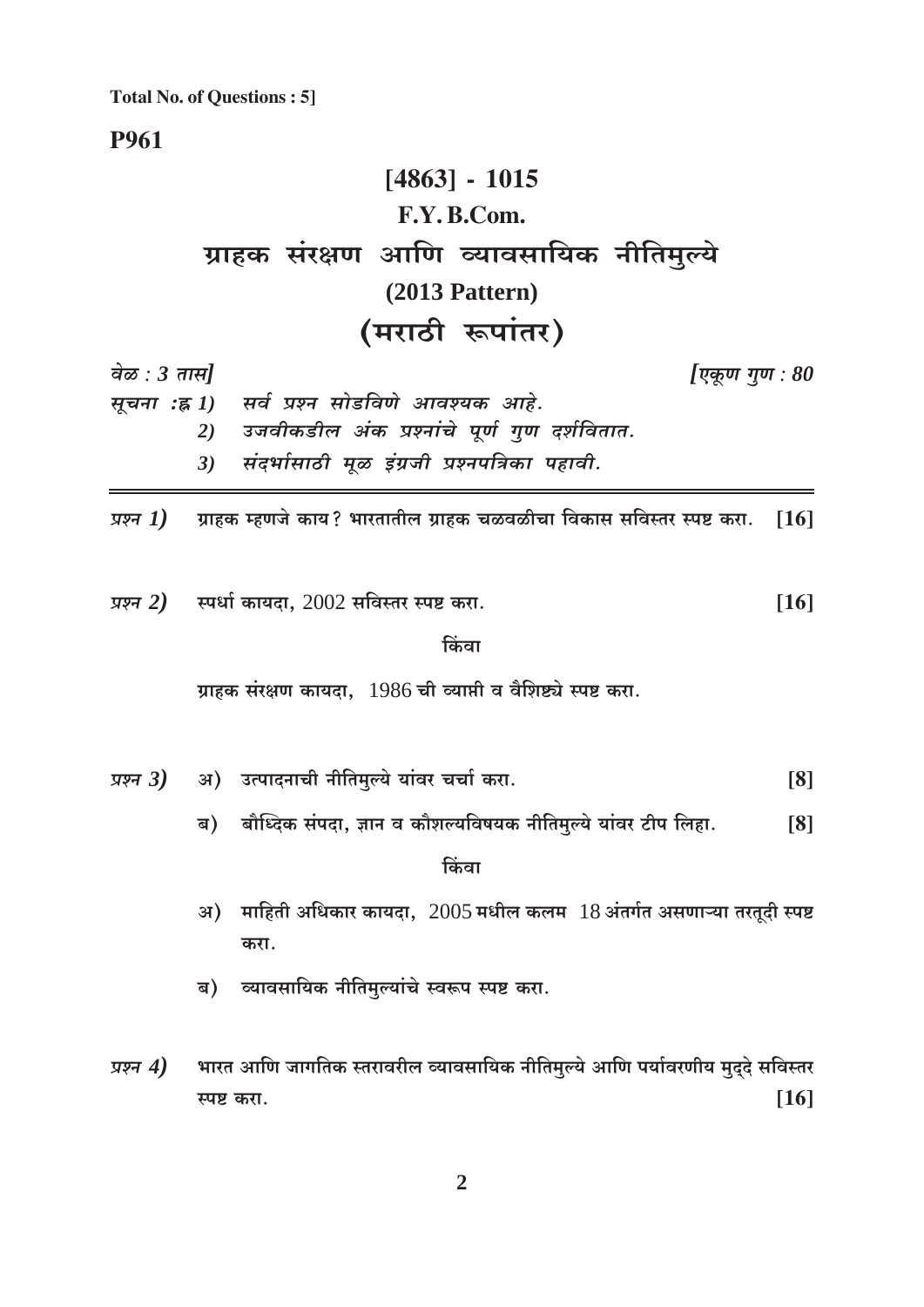- प्रश्न 5) टिपा द्या. (कोणत्याही दोन)
	- अ) हरीत पुढाकार
	- ब) व्यवसायाची सामाजिक जबाबदारी
	- क) व्यावसायिक नीतिमुल्यांची व्याप्ती
	- ड) स्वयंसेवी ग्राहक संस्थांसमोरील आव्हाने

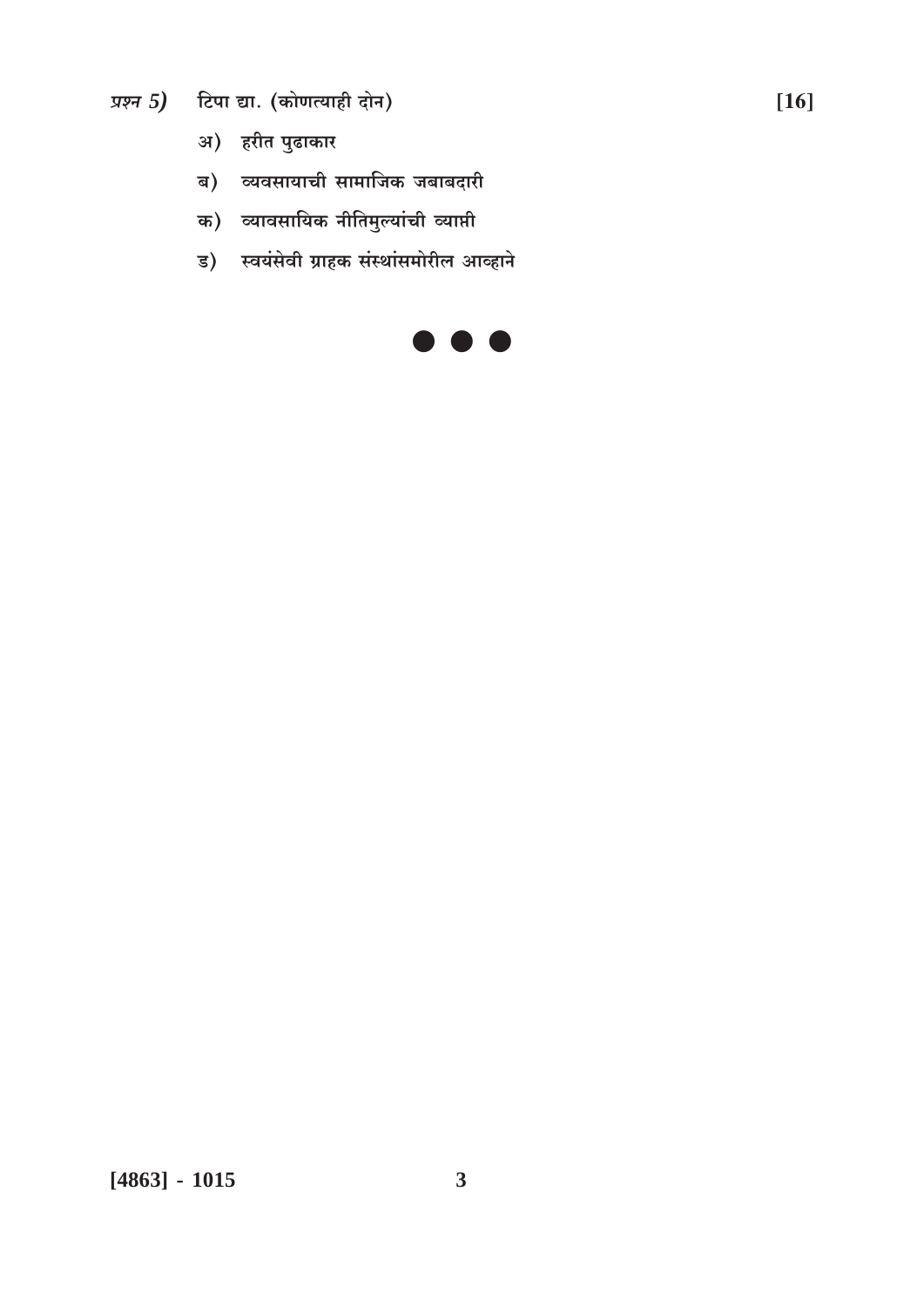**Total No. of Questions : 5]**

**P962**

### **[4863] - 1016**

#### **F.Y. B.Com.**

### **BUSINESS ENVIRONMENT AND ENTREPRENEURSHIP (2013 Pattern)**

*Time : 3 Hours] [Max. Marks : 80*

*Instructions to the candidates:*

- *1) All questions are compulsory.*
- *2) Figures to the right indicate full marks.*
- *Q1)* What is poverty? Explain in detail the causes and remedies of poverty. **[16]**
- *Q2)* What do you mean by Entrepreneur. Explain in detail the distinction between entrepreneur and intrapreneur. **[16]** [16]

OR

Define the term business environment. Describe in detail the types of business environment. **[16]**

- *Q3)* a) Write a detail note on economic development and industrialization. **[8]**
	- b) Describe the habits of entrepreneurs. **[8]**

OR

- a) Write a detail note on entrepreneurship development institute of India (EDII).
- b) Write a note on non government organizations (NGOs)
- *Q4)* Write in detail the information of any successful entrepreneur from your area. **[16]**
- *Q5)* Write short notes : (Any Two) **[16]**
	- a) Comparision between entrepreneurial and non entrepreneurial personality.
	- b) Importance of Entrepreneurship
	- c) Maharashtra centre for entrepreneurship development.
	- d) Dr. Cyruas poonawala



**SEAT No. :**

**[Total No. of Pages : 3**

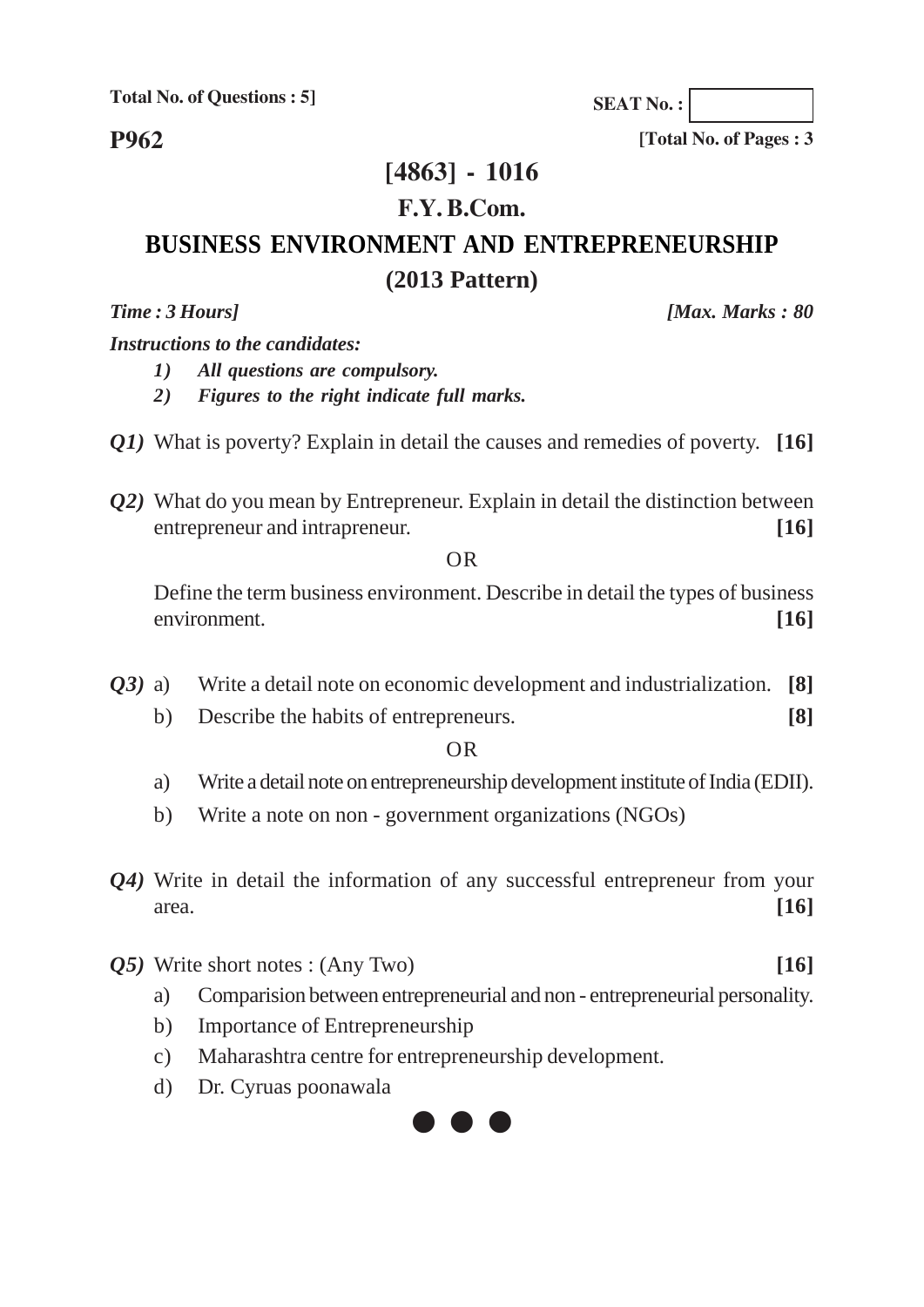**Total No. of Questions: 5]** 

P962

### $[4863] - 1016$ F.Y. B.Com. **BUSINESS ENVIRONMENT AND ENTREPRENEURSHIP**  $(2013$  Pattern) (मराठी रूपांतर)

वेळ :  $3 \pi \mathcal{H}$ 

[एकूण गुण : 80

| सूचना :ह्र 1) सर्व प्रश्न सोडविणे आवश्यक आहे.    |
|--------------------------------------------------|
| 2) उजवीकडील अंक प्रश्नांचे पूर्ण गुण दर्शवितात   |
| 3) संदर्भासाठी मूळ इंग्रजी प्रश्न-पत्रिका पहावी. |

- दारिद्र्य म्हणजे काय? दारिद्र्याची कारणे आणि उपाययोजना सविस्तरपणे स्पष्ट करा.[16] प्रश्न 1)
- उद्योजक यापासून आपणास काय अर्थबोध होतो ? उद्योजक आणि अंत:स्थ योजक यांच्यातील प्रश्न  $2)$ फरक सविस्तरपणे विशद करा.  $[16]$

किंवा

व्यावसायिक पर्यावरण या संज्ञेची व्याख्या द्या. व्यावसायिक पर्यावरणाचे प्रकार सविस्तरपणे स्पष्ट करा.

- अ) आर्थिक विकास आणि औद्योगिकरण यावर सविस्तर टीप लिहा. प्रश्न $3)$  $\lceil 8 \rceil$ 
	- ब) उद्योजकांच्या सवयींचे वर्णन करा.  $[8]$

किंवा

- अ) भारतीय उद्योजकता विकास संस्था यावर सविस्तर टीप लिहा.
- ब) बिगर शासकीय संस्था यावर टीप लिहा.
- तुमच्या भागातील कोणत्याही यशस्वी उद्योजकांची माहिती सविस्तरपणे लिहा. प्रश्न  $4)$  $[16]$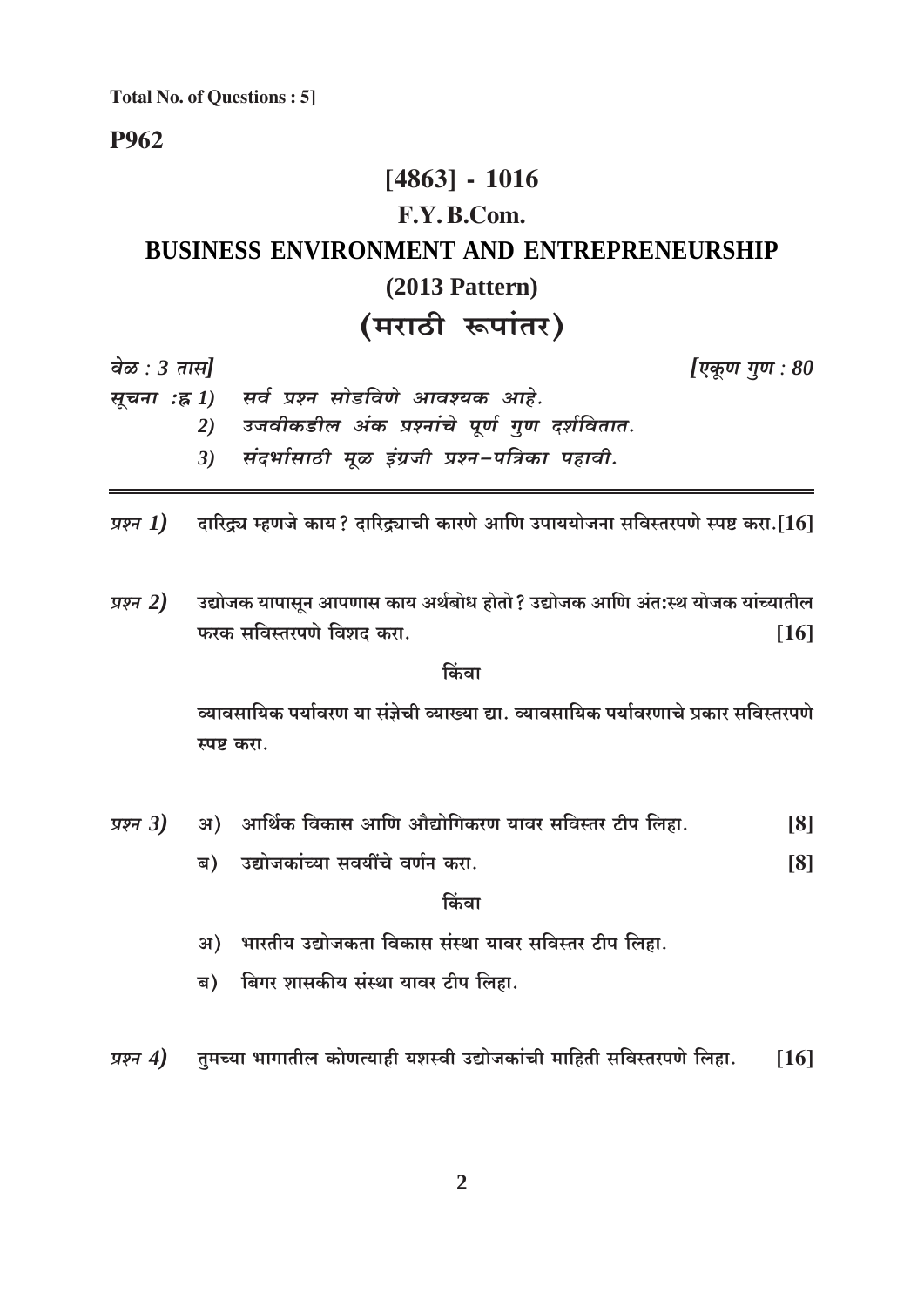- प्रश्न 5) टिपा लिहा. (कोणत्याही दोन)
	- अ) उद्योजकीय आणि बिगर-उद्योजकीय व्यक्तिमत्व यामधील तुलना
	- ब) उद्योजकतेचे महत्त्व
	- क) महाराष्ट्र उद्योजकता विकास केंद्र (MCED)
	- ड) डॉ. सायरस पुनावाला



 $[4863] - 1016$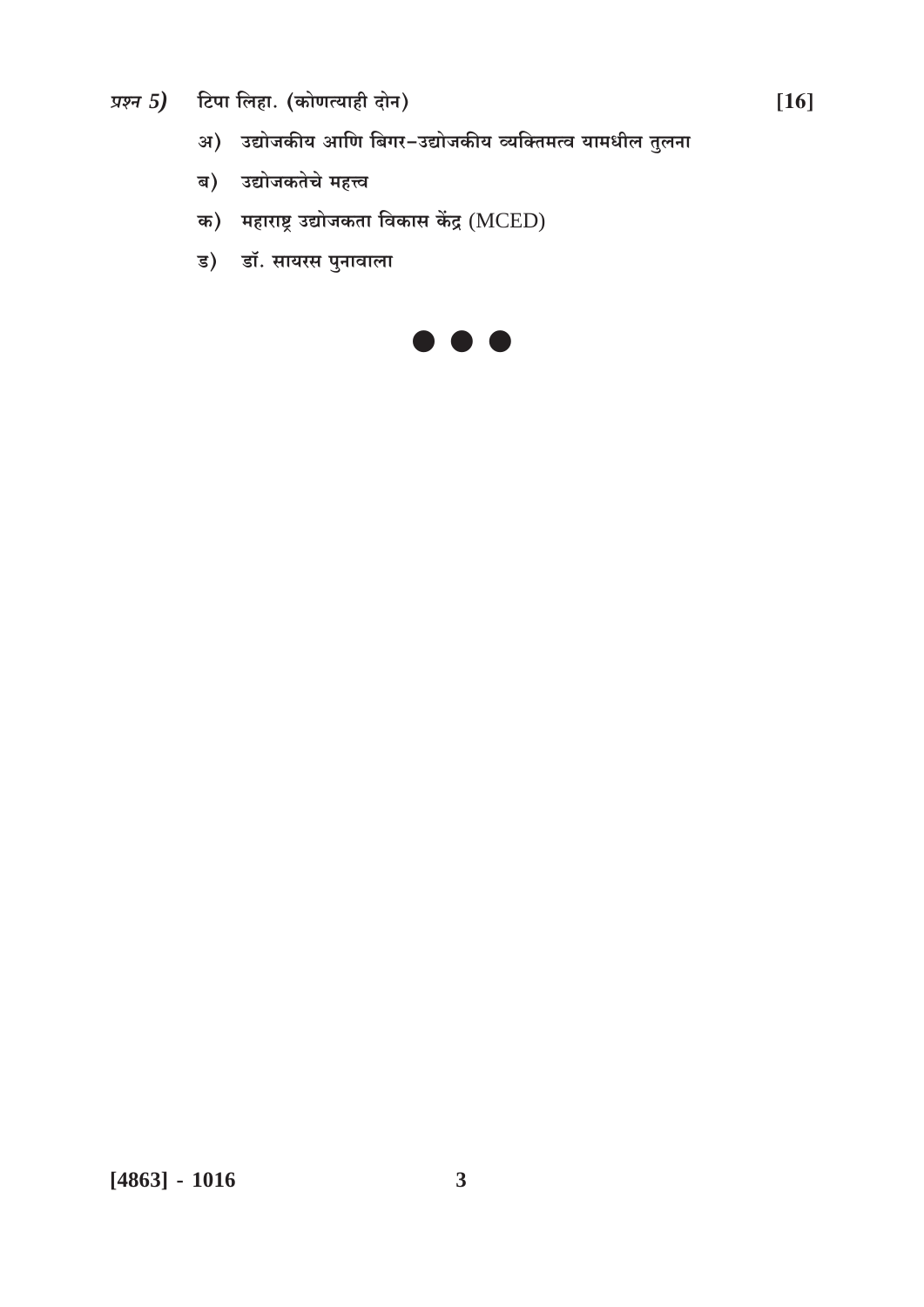**Total No. of Questions : 5]**

**P963**

### **[4863] - 1017 F.Y. B.Com.**

### **FOUNDATION COURSE IN COMMERCE (2013 Pattern)**

## *Time : 3 Hours] [Max. Marks : 80 Instructions to the candidates: 1) All questions are compulsory. 2) Figures to the right indicate full marks. Q1)* What is Business Organisations? Describe the advantages of various forms of Business Organisations in detail. **[16]** *Q2)* a) What is N.G.O.? What are the advantages of N.G.O.? **[8]** b) Important features of Current Labour Policies in India. **[8]** OR a) Describe advantages of A.T.M. **[8]** b) Describe the importance of Logistics. **[8]** *Q3)* Define SEBI. State its Guidelines in detail. **[16]** OR What is Commodity Exchange? Describe working and procedure followed in Commodity Exchange. **[16]** *Q4)* Write the meanings of following terms. (Any 8) **[16]** a) AGMARK b) EXIM c) Credit Rating d) Depository

- e) Patent
- f) Outsourcing

*P.T.O.*

**SEAT No. :**

**[Total No. of Pages : 4**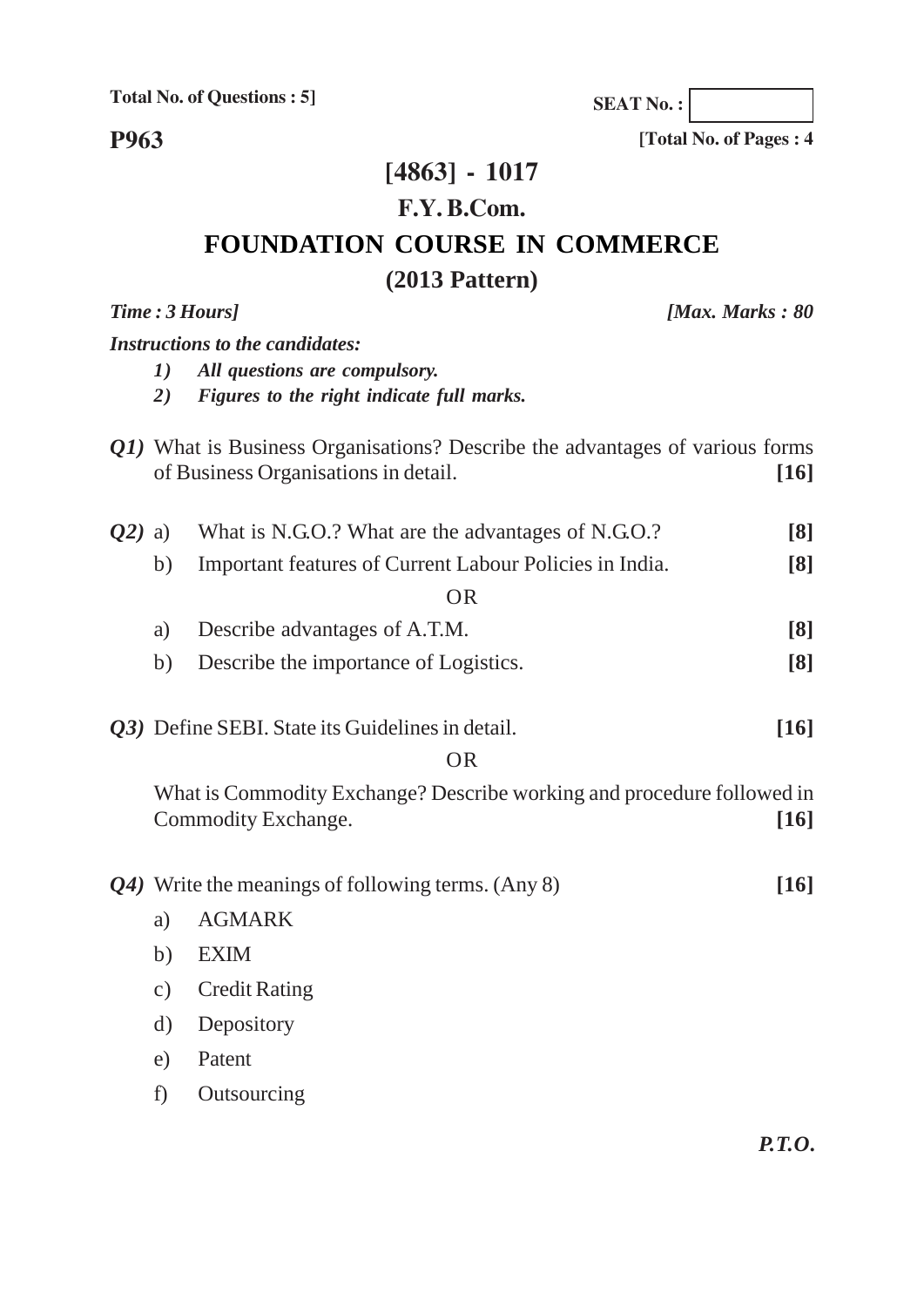- g) Sensex
- h) WTO
- i) Yellow page
- j) Mutual fund
- *Q5)* Write short notes (Any 2) : **[16]**

- a) Local Commodity Market
- b) Business Ethics
- c) Protection and Education of Investors
- d) Online Trading

**[4863]-1017 2**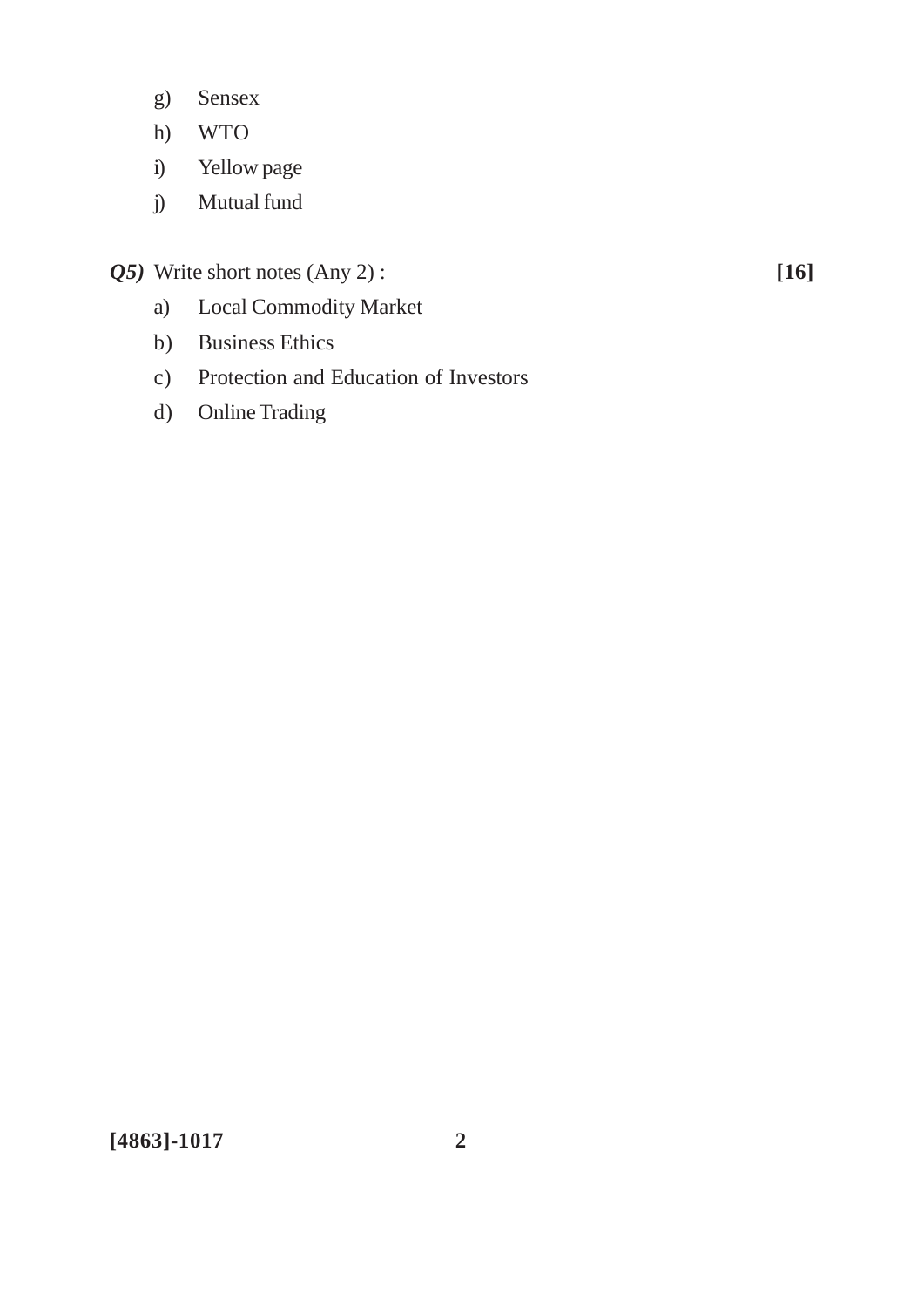**Total No. of Questions: 5]** 

### **P963**

### $[4863] - 1017$ F.Y.B.Com. FOUNDATION COURSE IN COMMERCE  $(2013$  Pattern) (मराठी रूपांतर)

| वेळ : $3 \pi \overline{n}$ |    |                                                                                                                                    | [एकूण गुण : 80     |
|----------------------------|----|------------------------------------------------------------------------------------------------------------------------------------|--------------------|
|                            |    | सूचना :ह्र 1) सर्व प्रश्न सोडविणे आवश्यक आहे.                                                                                      |                    |
|                            | 2) | उजवीकडील आकडे प्रश्नांचे पूर्ण गुण दर्शवितात.                                                                                      |                    |
|                            |    | <i>प्रश्न <math>\bm{I})</math>     व्य</i> वसाय संघटन म्हणजे काय? विविध प्रकारच्या व्यवसाय संघटनेचे फायदे स्पष्ट करा.[ $\bm{16}$ ] |                    |
| प्रश्न 2)                  |    | अ) बिगर सरकारी संस्था (NGO) म्हणजे काय? बिगर सरकारी संस्थांचे फायदे कोणते                                                          |                    |
|                            |    | आहेत?                                                                                                                              | $\lceil 8 \rceil$  |
|                            | ब) | भारतातील सद्याच्या कामगार विषयक धोरणांचे महत्वाची वैशिष्ट्ये स्पष्ट करा. [8]                                                       |                    |
|                            |    | किंवा                                                                                                                              |                    |
|                            |    | अ) ए.टी.एम. चे महत्व वर्णन करा.                                                                                                    |                    |
|                            |    | ब) दळणवळण (Logistics) चे महत्व वर्णन करा.                                                                                          |                    |
| प्रश्न $3)$                |    | सेबी ची व्याख्या द्या. सेबीच्या मार्गदर्शक तत्वे सविस्तर विषद करा.<br>किंवा                                                        | $[16]$             |
|                            |    | वस्तुविनिमय म्हणजे काय? वस्तुविनियमामध्ये अंमलात आणली जाणारी कार्यपध्दती व                                                         |                    |
|                            |    | प्रक्रिया वर्णन करा.                                                                                                               |                    |
| प्रश्न $4)$                |    | खालील संज्ञांचा अर्थ लिहा. (कोणतेही 8)                                                                                             | $\lceil 16 \rceil$ |
|                            | अ) | ॲगमार्क                                                                                                                            |                    |
|                            |    | ब) एक्झीम                                                                                                                          |                    |
|                            |    | क) क्रेडिट रेटिंग                                                                                                                  |                    |
|                            |    | ड) डिपॉझिटरी                                                                                                                       |                    |
|                            | इ) | पेटँट                                                                                                                              |                    |

फ) आऊट सोर्सिंग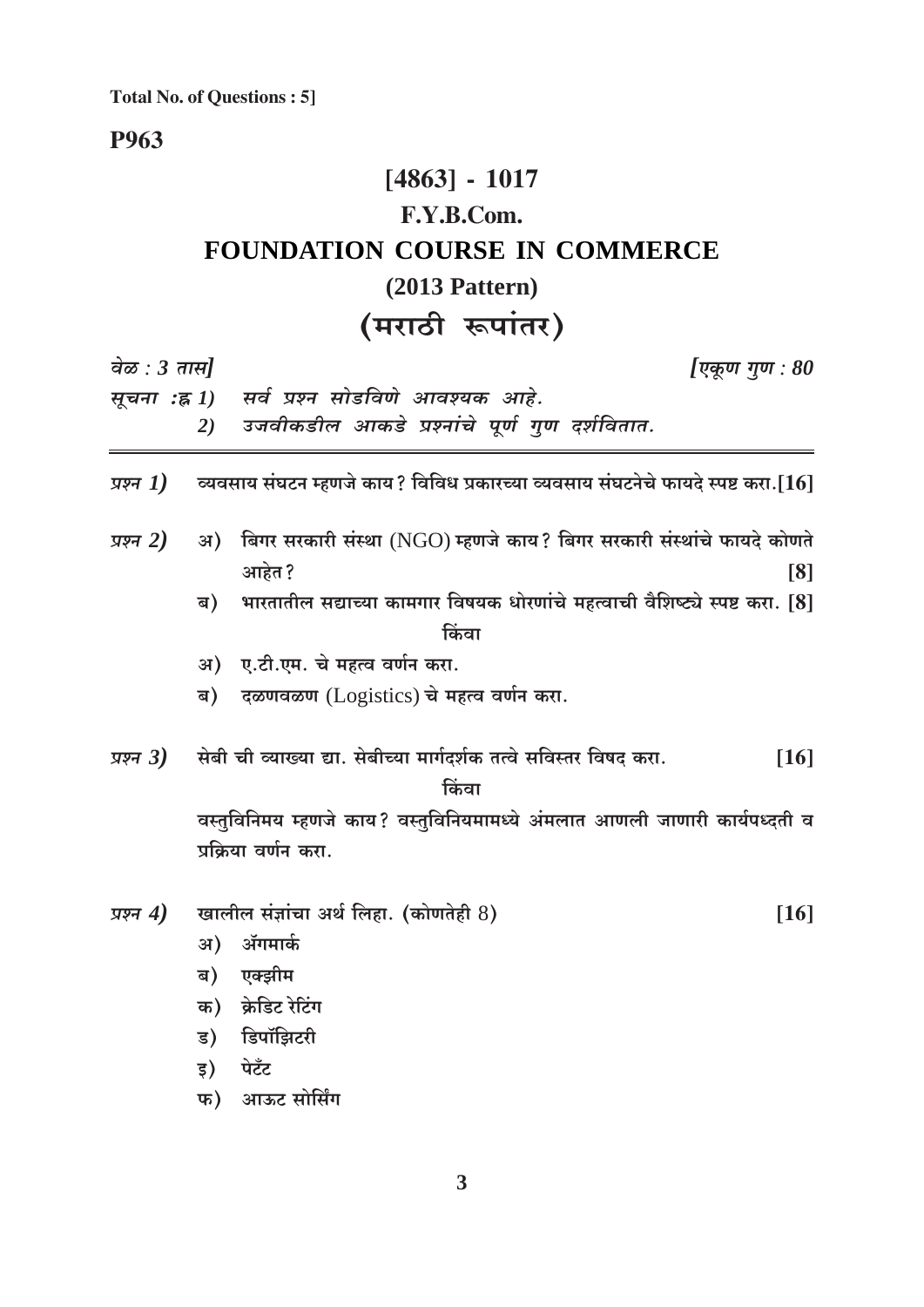- य) सेन्सेक्स
- र) डब्लू. टी. ओ.
- ल) एलो पेजेस
- व) म्युचुवल फंड
- प्रश्न  $5$ ) टीपा लिहा. (कोणत्याही  $2$ )

 $[16]$ 

- अ) स्थानिक वस्तूविनिमय बाजार
- ब) व्यावसायिक नीतीमत्ता
- क) गुंतवणुकदारांचे संरक्षण व शिक्षण
- ड) ऑनलाईन ट्रेडींग



 $[4863]-1017$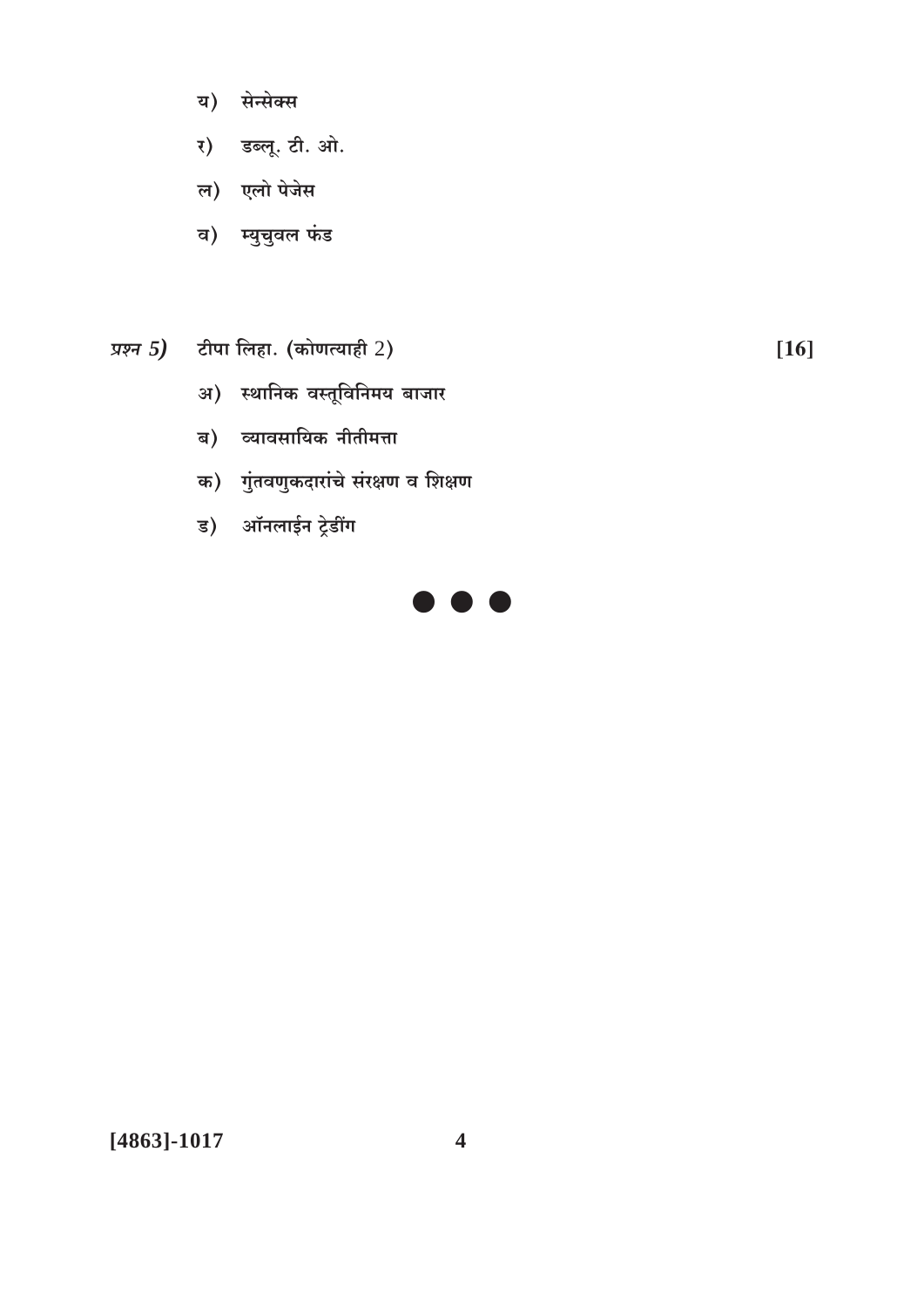**Total No. of Questions: 51** 

**SEAT No.:** 

**P965** 

वेळ :  $3 \pi \mathcal{H}$ 

[Total No. of Pages: 3

### $[4863] - 1019$ **F.Y. B.Commerce MARATHI** व्यावहारिक व उपयोजित मराठी (2013 पॅटर्न)  $1)$  यशोगाथा अभ्यासपुस्तके: 2) व्यावहारिक व उपयोजित मराठी [एकूण गूण :  $60$ सर्व प्रश्न सोडविणे आवश्यक आहे.

सूचना :ह्र 1) उजवीकडील अंक प्रश्नांचे पूर्ण गुण दर्शवितात.  $2)$ 

खालीलपैकी कोणत्याही एका विषयावर 500 शब्दांत निबंध लिहा. प्रश्न  $1)$  $[10]$ 

- व्यवसायाभिमुख शिक्षण काळाची गरज  $\ddot{1}$
- आजची वाचनसंस्कृती  $\ddot{\textbf{i}}$
- अभिव्यक्ति स्वातंत्र्य  $\dddot{\mathbf{u}}$
- iv) हे विश्वचि माझे घर ....... (ललित)

खालीलपैकी कोणत्याही दहा प्रश्नांची उत्तरे सुमारे 20 शब्दांत लिहा. प्रश्न 2)  $[10]$ 

- डॉ. श्रीराम लागू यांनी अभिनय केलेल्या नाटकांची नावे लिहा.  $\overline{1}$
- लता मंगेशकर यांनी शास्त्रीय संगीताचे धडे कोणाच्या मार्गदर्शनाखाली घेतले?  $\ddot{u}$
- डॉ. राम ताकवले यांनी कोण-कोणत्या विद्यापीठांचे कुलगुरूपद भूषविले?  $\dddot{\mathbf{m}}$ )
- डॉ. रघुनाथ माशेलकर युवकांना कोणता उपदेश करतात?  $iv)$
- डॉ. ह. वि. सरदेसाई यांचे शालेय शिक्षण कोठे झाले?  $V)$
- डॉ. विजय भटकर कोणत्या संगणकाचे जनक म्हणून ओळखले जातात?  $\overline{vi}$
- vii) बालाजी तांबे यांनी आध्यात्मिक शिक्षणासाठी कोणत्या संस्थेची स्थापना केली?
- viii) सिंधृताई सपकाळ यांना लहानपणी कोणत्या नावाने हाक मारत?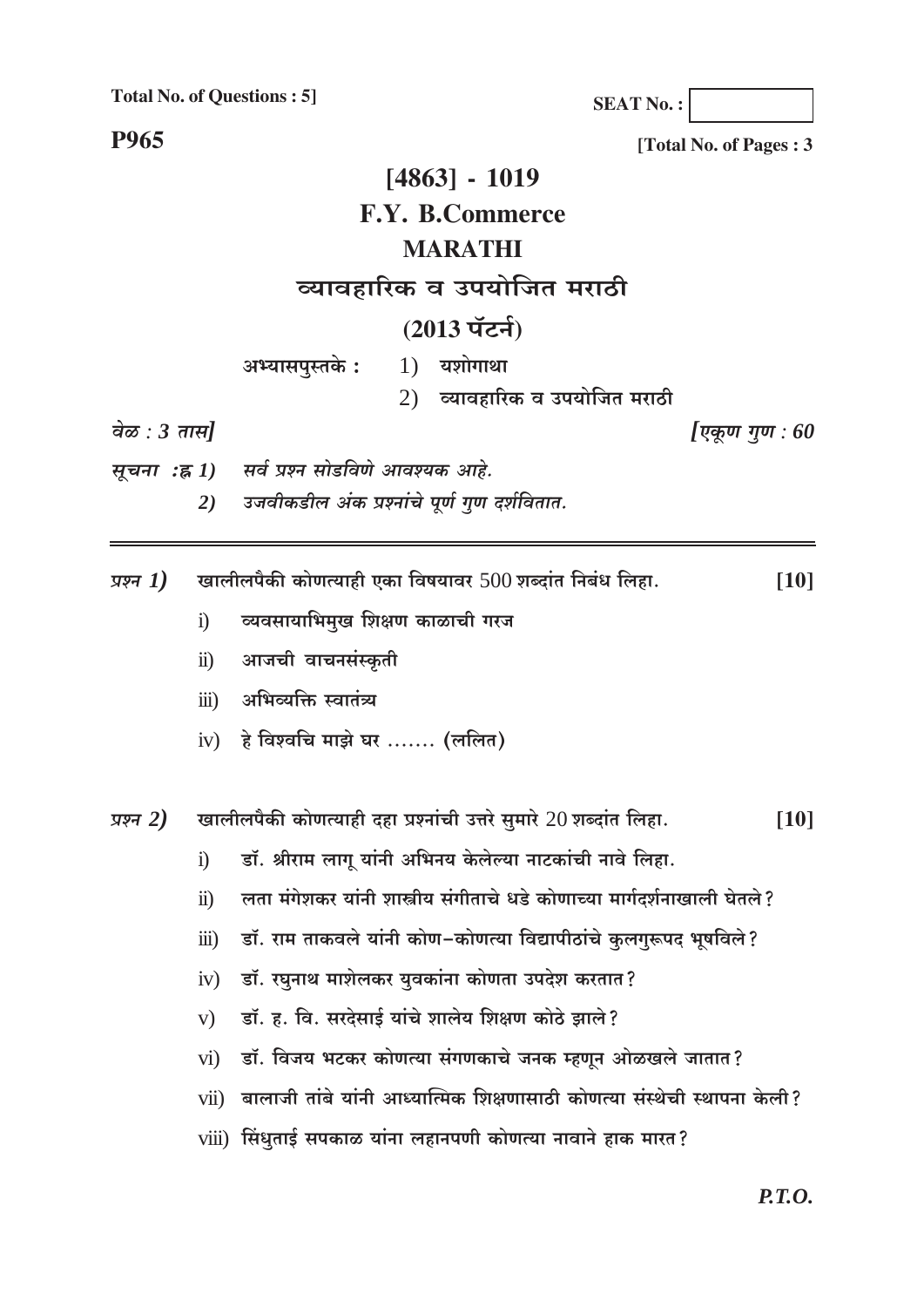- श्री हकमीचंद व सौ. कमल चोरडिया यांनी आपला व्यवसाय कोणत्या नावाने सुरू  $ix)$ केला?
- 'सबोध बायबल' हा ग्रंथ कोणी लिहिला?  $\mathbf{x}$ )
- वास्तु उद्योगातील अग्रणी म्हणून कोणाला ओळखले जाते?  $xi)$
- xii) तेंडूलकरचे नाव 'सचिन' हे कोणाच्या नावावरून ठेवले?
- खालीलपैकी कोणत्याही चार प्रश्नांची उत्तरे लिहा. प्रश्न  $3)$  $\lceil 20 \rceil$ 
	- संहिता सहकारी पतसंस्था मर्यादित कोल्हापूर या पतसंस्थेत रोखपाल पदासाठी अर्ज  $\ddot{1}$ लिहा.
	- तुमच्या गावातील अस्वच्छतेविषयी गावकऱ्यांनी ग्रामपंचायतीला अर्ज केला आहे.  $\ddot{\mathbf{n}}$ ) त्याविषयी टिप्पणी तयार करा.
	- तुमच्या महाविद्यालयात राज्यस्तरीय क्रीडा स्पर्धांच्या आयोजना संदर्भात विद्यार्थी  $\dddot{\mathbf{m}}$ ) प्रतिनिधींची नियोजन सभा घेण्यात आली. त्या सभेचे इतिवृत्त लिहा.
	- जिजामाता सहकारी बँकेने आकर्षक व्याजदराने ठेवी स्वीकारण्याचे घोषित केले  $iv)$ आहे. ग्राहकांसाठी यासंबंधीचे घोषणापत्रक तयार करा.
	- महाविद्यालयाच्या कार्यालयासाठी स्टेशनरी साहित्य खरेदी करावयाचे आहे. त्यासंबंधी  $V)$ जाहीर निविदा तयार करा.
	- तुमच्या परिसरामध्ये स्वच्छता अभियान घ्यावयाचे आहे. त्यासंबंधीचे माहितीपत्रक  $\overline{vi}$ तयार करा.
- अ) खालीलपैकी कोणत्याही एका प्रश्नाचे उत्तर लिहा.  $\overline{5}$ प्रश्न  $4)$ 
	- <sup>'</sup>माय' या नवीन दरचित्र वाहिनीची वृत्तपत्रासाठी जाहिरात तयार करा.  $\ddot{1}$
	- विद्या सहकारी बँकेकडून देण्यात आलेल्या वाहन कर्जाचे हप्ते न भरलेल्या  $\ddot{\textbf{i}}$ वाहनांचा ताबा बँकेने घेतला असून त्यांच्या लिलावासंदर्भात जाहीर निवेदन तयार करा.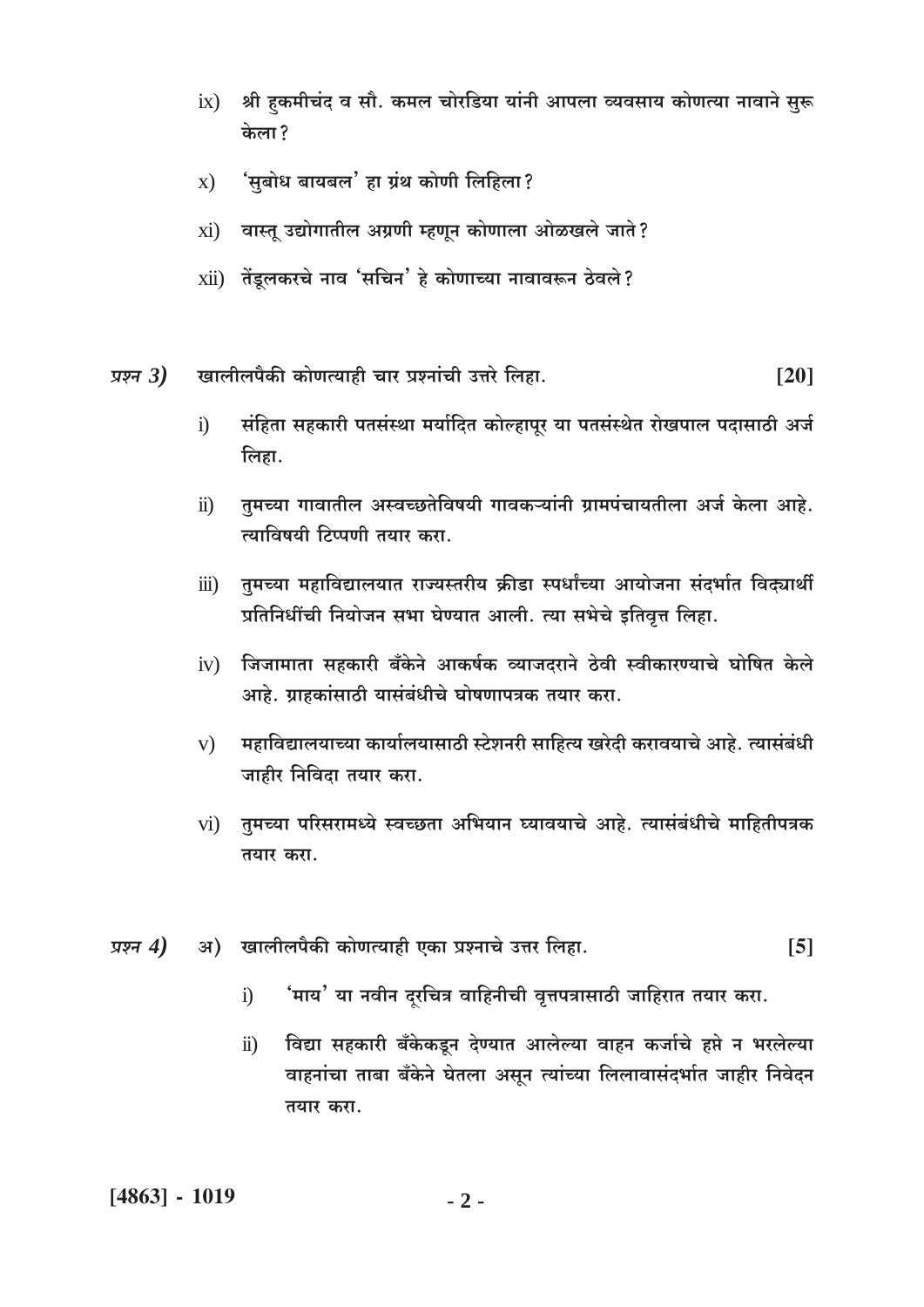#### खालीलपैकी कोणत्याही पाच पारिभाषिक संज्ञा लिहा. ब)

- Agreement  $i)$
- $\ddot{\textbf{i}}$ Cheque
- $\dddot{\mathbf{m}}$ **Income Tax**
- Non Refundable  $iv)$
- $V)$ Revenue
- $\overline{vi}$ **Title**
- Validity  $vii)$

#### प्रश्न 5) खालील इंग्रजी उताऱ्याचे मराठीत भाषांतर करा.

School friendships are taken very seriously for men are social creatures and like to have friends. Our school friends often remain loved and trusted throughout all our life. There is no greater pleasure than to attend a gathering of old pupils of the same school. We remember that James played for the football elevan, that Bill was our captain at cricket. What a day it was thirty years ago when he made a century against lancing! Our hearts warm still as we think of that exciting match and how we carried him shoulder-high from the field, bat in hand.

#### किंवा

खालील उताऱ्याचे एक तृतीयांश सारांशलेखन करून त्यास समर्पक शीर्षक द्या.

मनाला केवळ आनंद देणे किंवा मनाचे निव्वळ रंजन करणे हाच कलेचा हेतू आहे. असे म्हणणाऱ्या अडाणी माणसांची कीव करावीशी वाटते. त्यांना निसर्गाच्या उत्क्रांतिमय जीवनाचे रहस्य मुळीच कळलेले नाही. असे म्हणायला पाहिजे. सुंदर चित्र पाहिल्याने, मधुर गायन ऐकल्याने किंवा उत्कृष्ट मूर्ती पाहिल्याने आपल्याला आनंद तर होतोच होतो. पण त्यामुळे आपली जीवनशक्ती अधिक समृद्ध होते. भावनांचा विकास होतो आणि बुध्दीची उत्क्रांती होते. कलेच्या उपभोगाने आपण अधिक सुखी, अधिक तृप्त आणि अधिक उन्नत होतो. म्हणून निसर्गाच्या उत्क्रांतीचे अपरिहार्य कार्य चालु ठेवणे, हेच कलावंताच्या आयुष्याचे ध्येय आहे. म्हणूनच समाजाच्या आनंदासाठी, प्रगतीसाठी आणि उद्धारासाठी कलेची आणि कलावंतांची जरूरी आहे. कलावंतांच्या पावलांनी समाज चालत असतो, कलावंतांच्या डोळ्यांनी समाज पाहात असतो आणि कलावंतांच्या बृध्दीने समाज विचार करीत असतो. (शब्दसंख्या -  $111$ )



 $\overline{5}$ 

 $[10]$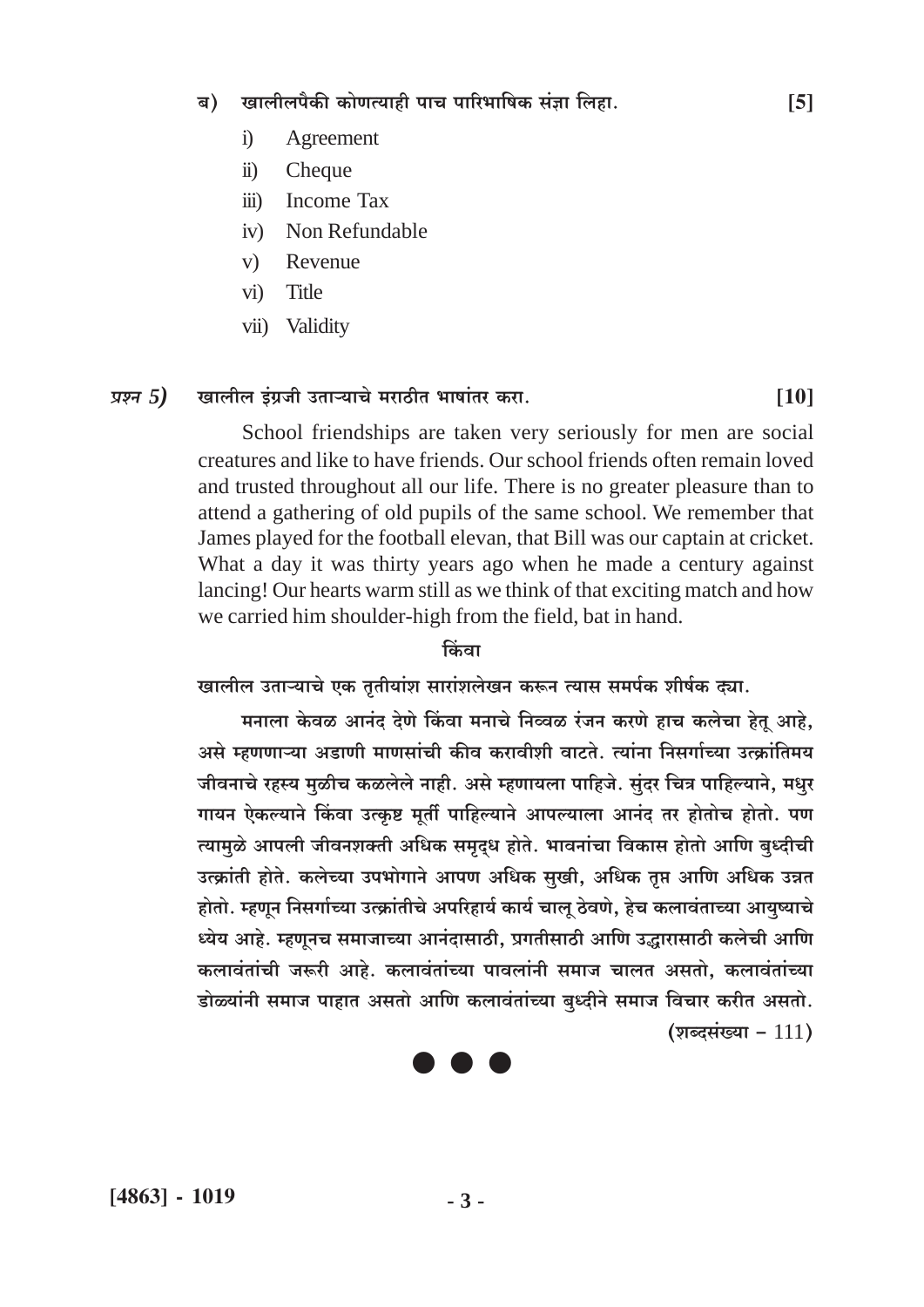**Total No. of Questions: 4]** 

**SEAT No.:** 

**P966** 

[Total No. of Pages: 3  $[4863] - 1020$ F.Y. B.Com. **HINDI Hindi Additional**  $(2013 \tilde{\mathrm{u}})$ पाठ्यपुस्तकें: 1) गद्य परिमल संपादक: डॉ. सुभाष तलेकर डॉ. रामचंद्र सालुंके 2) पद्य परिमल संपादक: डॉ. सुभाष तलेकर डॉ. अनिता नेरे समय : 3 घण्टे| [पूर्णांक $:60$ सूचनाएँ :-1) सभी प्रश्न अनिवार्य हैं। दाहिनी ओर के अंक प्रश्न के पूर्णांक हैं।  $2)$ निम्नलिखित में से किन्हीं तीन प्रश्नों के उत्तर संक्षेप में लिखिए। प्रश्न 1)  $[15]$ डाकू खड़गसिंह के मन का परिवर्तन कैसे हो गया?  $\ddot{1}$ सुभान खाँ के चरित्र की विशेषताएँ लिखिए।  $\ddot{u}$ चंदा की दर्दशा का वर्णन अपने शब्दों में कीजिए।  $\dddot{\mathbf{m}}$ ) सिनेमा दुवारा खेती का प्रचार कैसे होता है?  $iv)$ गॉव आया व्यापारी नदी खरीदना क्यों चाहता है?  $V)$ निम्नलिखित में से किन्हीं तीन प्रश्नों के उत्तर संक्षेप में लिखिए। प्रश्न 2)  $[15]$ 'एक बूँद' कविता के माध्यम से कवि क्या संदेश देना चाहते हैं?  $\ddot{1}$ 'प्रार्थना मत कर' कविता दुवारा कवि कौन−से भाव व्यक्त करते है?  $\ddot{u}$ 'एक बार फिर आओ' कवि ऐसा क्यों कहते है?  $\dddot{\mathbf{u}}$ 'गजल : ज्यों लक्ष्य है मिलेगा' कविता का भावार्थ लिखिए।  $iv)$ 'वृंदावन' कविता में विधवाओं की दुर्दशा का वर्णन किस प्रकार किया है?  $V)$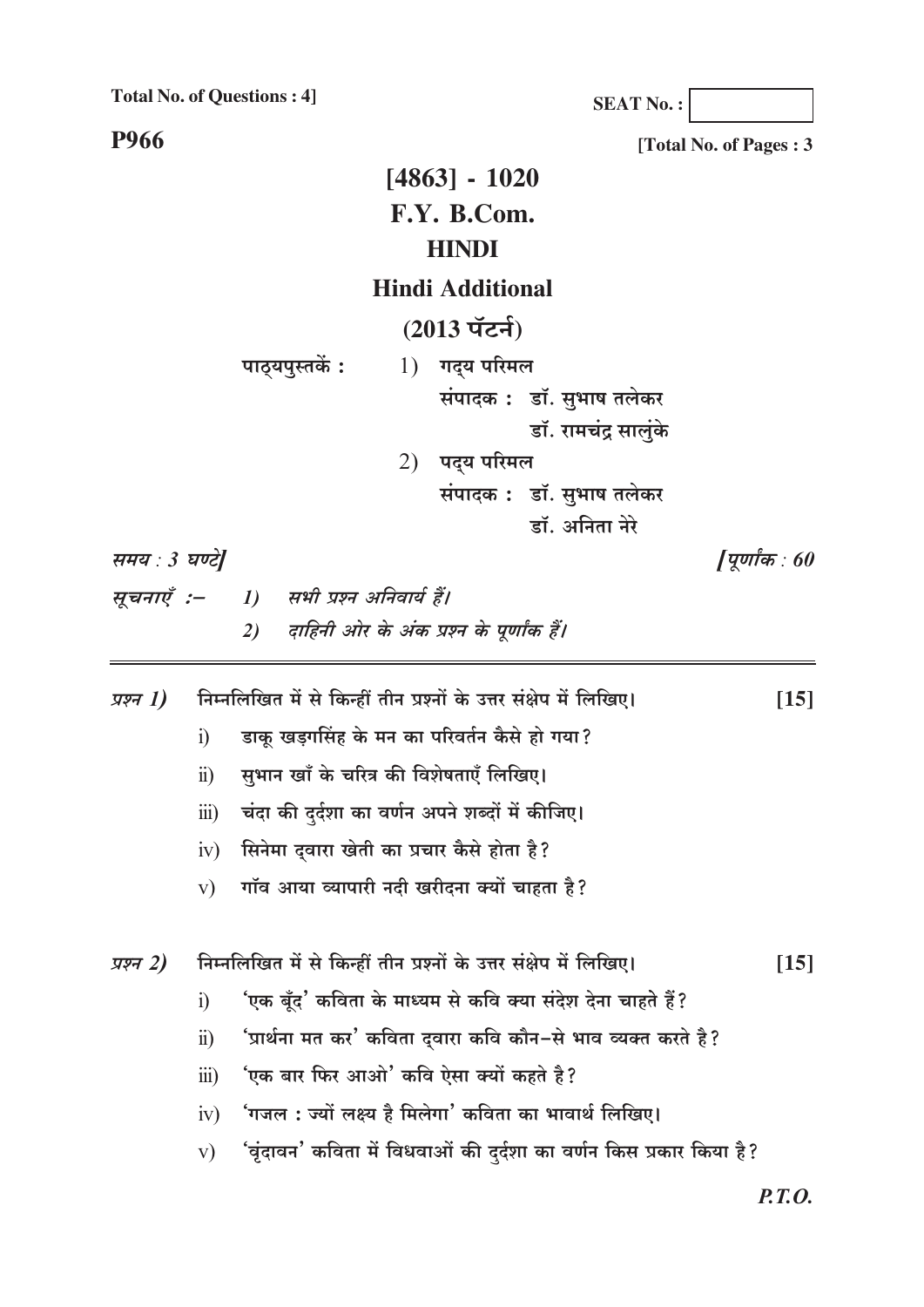अ) निम्नलिखित में से किसी एक अवतरण की ससंदर्भ व्याख्या कीजिए। प्रश्न  $3)$  $[5]$ 

- ''अरे बाबू, दो−चार मिनट और खडी रहने दे न गाडी को। देखता नहीं, यह  $i)$ बीबी इसी गाँव की है......।"
- "सरकार, यह लावारिस था। आज दिन में मर गया बेचारा। तभी से इंतजाम  $\ddot{11}$ करने में लगे थे।"
- निम्नलिखित में से किसी एक अवतरण की ससंदर्भ व्याख्या कीजिए।  $[5]$ ब)
	- ''एक बीज को पौधा बनने के लिए जल नहीं  $i)$ आँसू और पसीना और रक्त चाहिए जैसे आटे को रोटी बनने के लिए पानी और नमक और आग चाहिए।"
	- ''जिस तरह धुप, हवाएँ, जलधाराएँ गंध ऊष्माएँ  $\ddot{u}$ किसी भी आकार प्रकार रेशम धागे में नही बंधती बस उसी तरह जीवन की करूणा, आत्मीयता और मनुष्यता .....।"
- क) निम्नलिखित में से किन्हीं पाँच प्रश्नों के उत्तर एक-एक वाक्य में लिखिए।  $[5]$ 
	- 'औद्योगिक क्षेत्र के भीष्माचार्य' किसे कहते है?  $i)$
	- 'अग्निपथ' कहानी के प्रमुख दो पात्रों के नाम लिखिए।  $\ddot{\text{ii}})$
	- मिट्टी का स्थान यदि पंचभूत में है तो गोबर का स्थान क्या है?  $\dddot{\mathbf{m}}$ )
	- कहानीकार महीप सिंह लिखित पठित कहानी का नाम लिखिए?  $iv)$
	- पठित कविता 'मनुष्यता' के कवि का नाम लिखिए।  $V)$
	- 'एक बीज को पौधा बनने के लिए क्या चाहिए?  $vi)$
	- vii) गिरिराज शरण अग्रवाल के अनुसार काँटों पे फूल बनके क्या नहीं छोडना चाहिए?
	- viii) डॉ. जय प्रकाश कर्दम बारूद के ढेर पर क्या खड़ा देखते है?

 $[4863] - 1020$ 

 $-2-$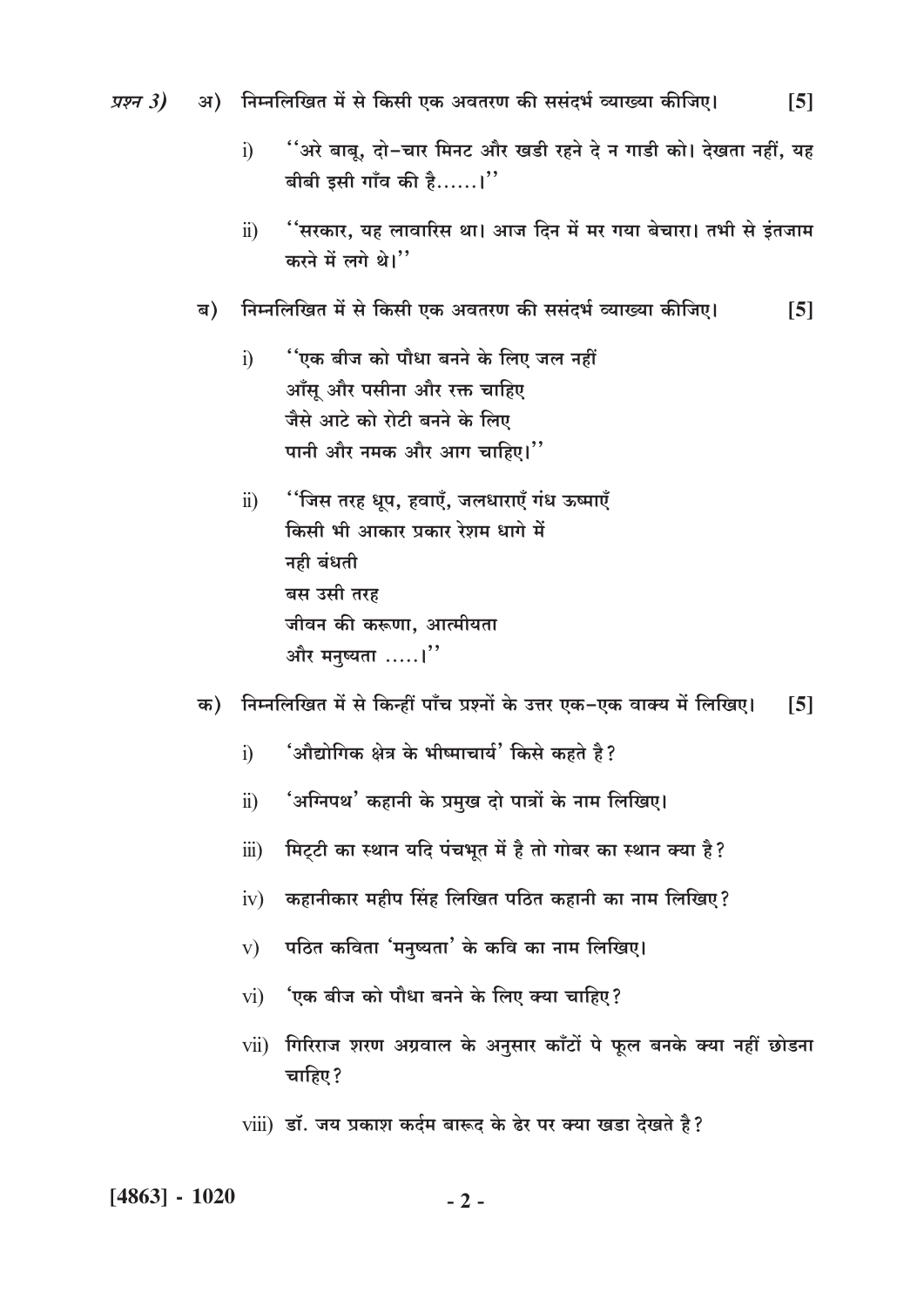अ) निम्नलिखित में से किन्हीं पाँच शब्दों के हिंदी पारिभाषिक शब्द लिखिए। प्रश्न 4)  $\sqrt{5}$ 

- Audit  $\mathbf{i}$
- $\ddot{u}$ Bond
- $\overline{iii}$ Capital
- iv) Customer
- Deposit  $V)$
- $\overline{vi}$ Export
- vii) In-word
- viii) Zone
- निम्नलिखित में से किसी एक विज्ञापन का आकर्षक नमूना तैयार कीजिए। ब)  $\lceil 5 \rceil$ 
	- घने लंबे और काले बालों के लिए गुणवर्धक तेल का विज्ञापन।  $\ddot{1}$
	- किसी टूथपेष्ट का आकर्षक विज्ञापन।  $\ddot{11}$
- क) निम्नलिखित परिच्छेद का एक-तिहाई में सारलेखन (संक्षेपन) कीजिए।  $[5]$

जीवन में हम गुलाब की अपेक्षा रखते हैं, तो हमें गुलाब के काँटों को भी स्वीकार करना पडेगा। काँटों से होनेवाले दर्द को झेलना पडेगा। और हाँ, जिनके जीवन में सुख है उनको अपने दु:ख के दिन नहीं भूलने चाहिए। इसी का नाम जिंदगी है। अगर हमें अपने जीवन में सुखी होना है तो, हमें हमेशा प्रसन्न रहना चाहिए। अपने जीवन में आनेवाली अनेक समस्याओं का सामना करके आदमी को अपना जीवन सुखी करना चाहिए। अर्थात् सुख प्राप्त करना यह बात मनुष्य के ही मन की अवस्था है। इसलिए मन हमेशा प्रसन्न होना चाहिए। मनुष्य के जीवन में सुख, मन की प्रसन्नता पर निर्भर करता है। आतंकित मन दु:ख लाता है और प्रसन्न मन जीवन में सुख भर देता है।

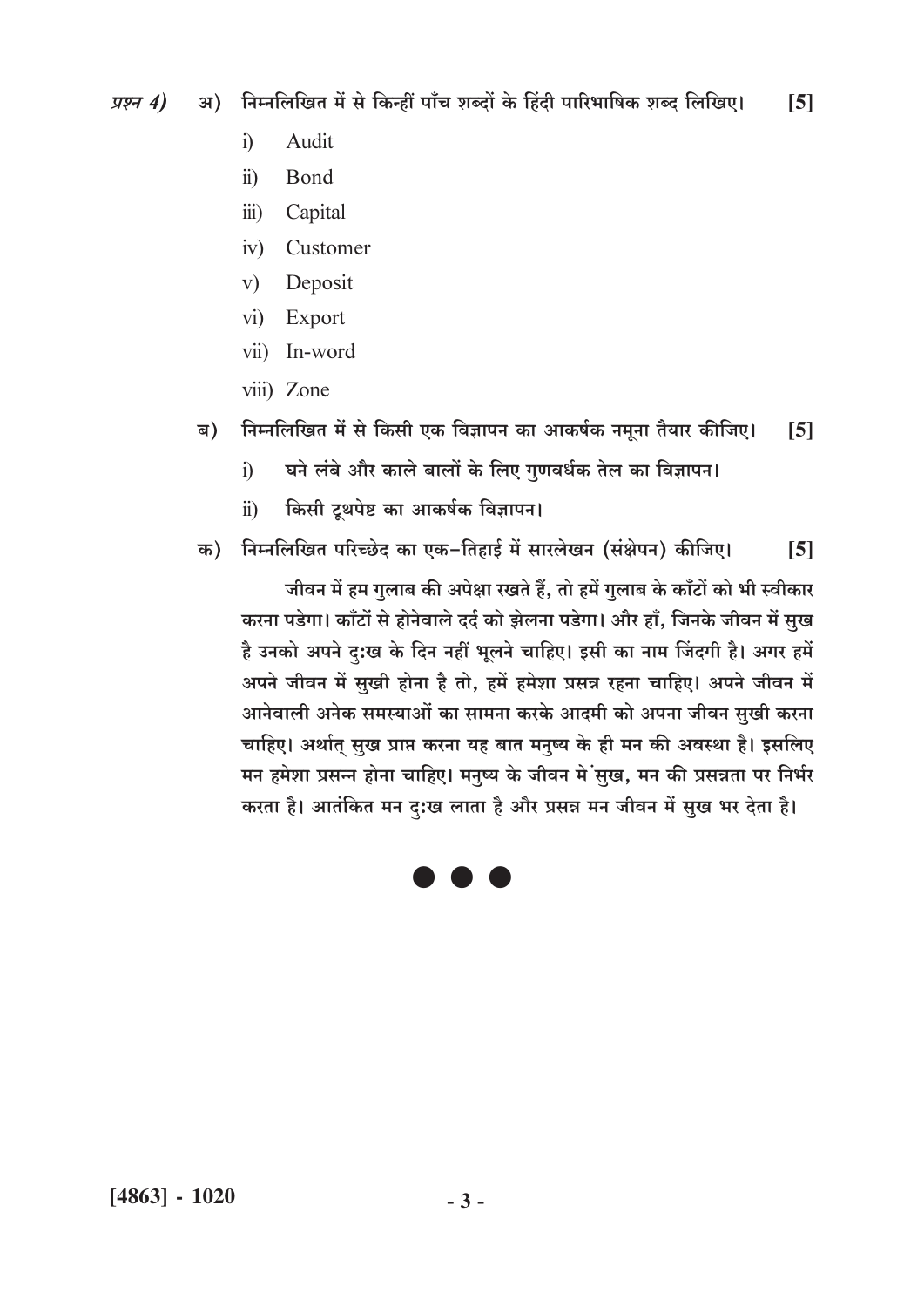**Total No. of Questions : 4]**

**SEAT No. :**

**[Total No. of Pages : 4**

**P967**

### **[4863] - 1022 F.Y. B.Com. SINDHI (Arabic) Arabic and Devnagri (2013 Pattern)**

*Time : 3 Hours] [Max. Marks : 60*

هبنین ماں می بر دُهن سوالی جا جواب لکو: - [20] سو۱ل ١٠ جا دڪي<sup>5</sup> کي ڪهڙا بيٺوق هئا؟ ۲. مارنی <sup>2</sup> جا، ما <sup>م</sup>ُ ہی <sup>ک</sup>ُ <sub>کھ</sub>تو <sub>ک</sub>م کندا ھئا ؟<br>۳. ایشوری جہ توانی؟ ر<sub>کشا</sub> پر چرهندی درائیورکی<br>چا چید؟ ٩. سُيومِرْم مِي من مِي محصِّرِ إبل ما هغي؟ ۰۵<br>۰٫ محمر سومرو متّی الج محدو معنوم<br>۰٫ دیتی، پریتی، کی اساوادی تّیف لاءِ محقوم نموني سميمايو؟ >٠ علي أُبِيِّکُ بِلُوچِ دِبِنِّي حَمِّرْيِ سُلْسِلْيِ ۾ وَيُوهِدُوَّ) ۰۸ / کیسٹ جا تکی<sup>و</sup> کی کٹی موعل<del>ل</del> چاسبو ی<sub>ک</sub>و؟ م.<br>۹. مد- ڊي اعباس ۾ سيوڪرم جي <sub>موت</sub> <sub>جي</sub> طبر کیبن چیل مئی طبر محيثت چپيل مئيم؟<br>ساديۀ جي ٣ ۾ محرڪ تي مارٽيۀ ممرکي<br>محمّ ۽ ولائي ٽيني؟  $\cdot$  10 پتا جي <sub>د ر</sub>وي ٿي پرپٽي<sup>و</sup> جي <sub>م</sub>ارُ کيس  $\cdot$ [] عمر و معنی دنو؟<br>۱۳۰ نشا هی پی و ایکما کی جومری جی باری ۾ <sub>محم</sub>تري ڄاڻ ڏني؟ ١٣، كوبردن شرما كلي ترتر في چاجو مشان هلو؟  $P-T-D$ 

*P.T.O.*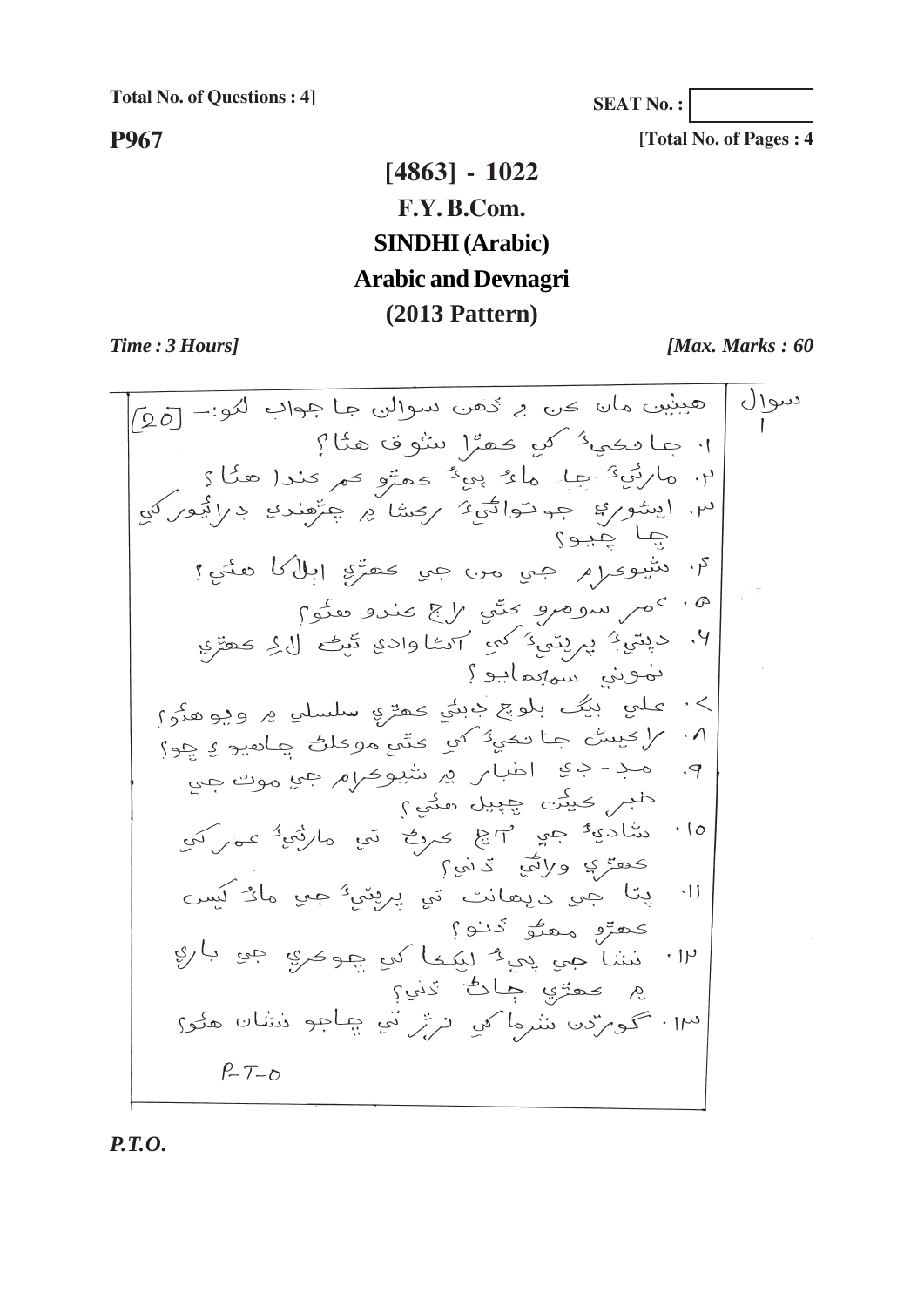$\bullet$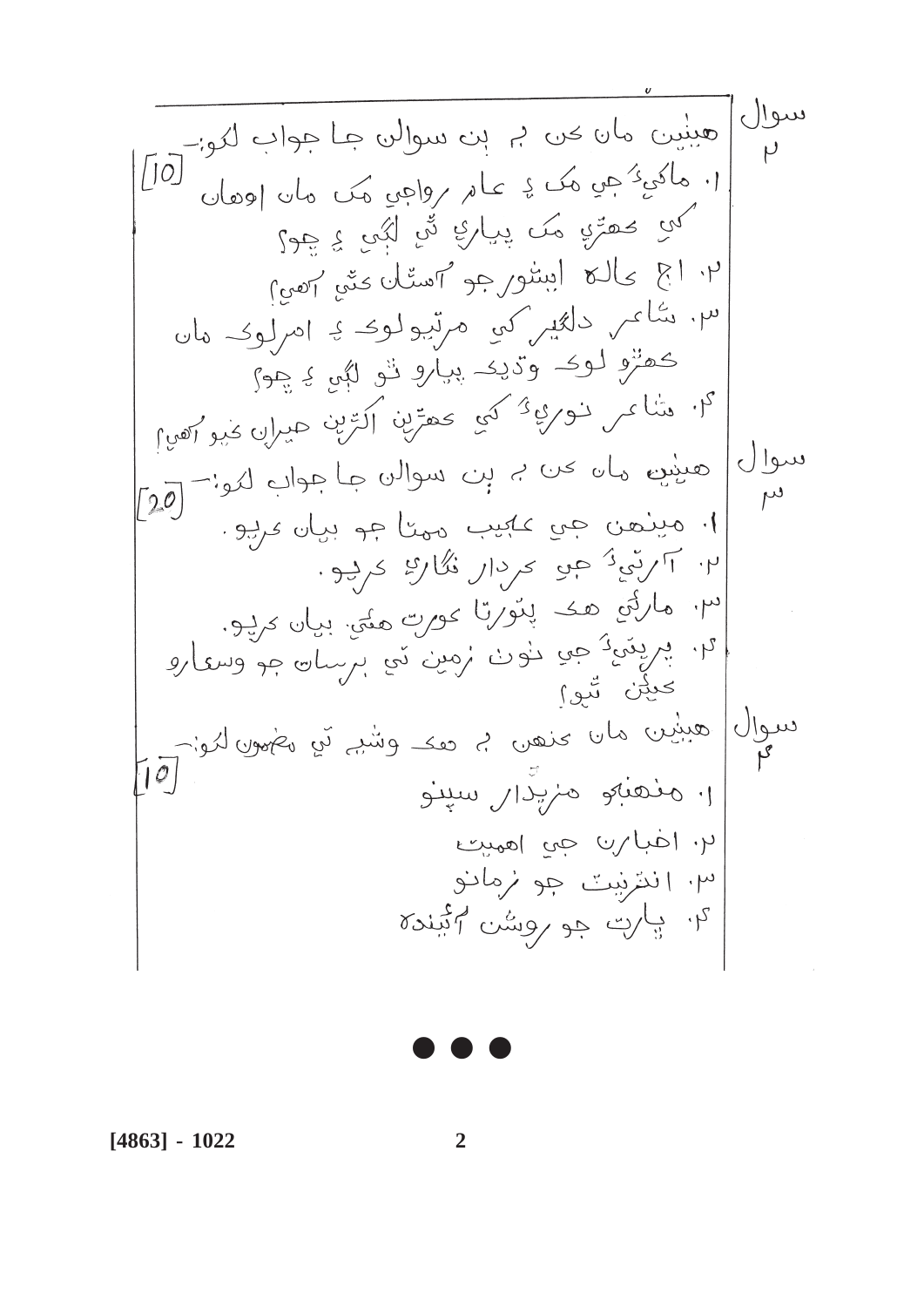#### **Total No. of Questions: 4]**

P967

### $[4863] - 1022$ F.Y.B.Com. **SINDHI** (Devnagri) **Arabic and Devnagri**  $(2013$  Pattern)

Time: 3 Hours]

[Max. Marks: 60

| <i>सुवाल 1)</i> हेठियनि मां किन बिड्हनि सुवालनि जा जवाब लिखो :– |                                                                   |  |
|-----------------------------------------------------------------|-------------------------------------------------------------------|--|
| 1.                                                              | जानकीअ खे कहिड़ा शौक हुआ?                                         |  |
| 2.                                                              | ईश्वरी जोतवाणीअ रिक्शा में चढ़ंदे ड्राईवर खे छा चयो?              |  |
| 3.                                                              | मारुईअ जा माउ पीउ कहिड़ो कमु कंदा हुआ?                            |  |
| 4.                                                              | शेवकराम जे मन जी कहिड़ी अबुलाखा हुई?                              |  |
| 5.                                                              | उमर सूमरो किथे राज़ु कंदो हुओ?                                    |  |
| 6.                                                              | दिप्तीअ प्रीतीअ खे आशावादी थियण लाइ कहिड़े नमूने समुझायो?         |  |
| 7.                                                              | अली बेग बलोच डुबई कहिड़े सिलसिले में वयो हुओ?                     |  |
| 8.                                                              | राकेश जानकीअ खे किथे मोकलणु चाहियो ऐं छो?                         |  |
| 9.                                                              | मिड–डे अखबार में शेवकराम जे मौत जी खबर कीअं छपियल हई?             |  |
|                                                                 | $10.$ उमर जे शादीअ जी आछ करण ते मारुईअ खेसि कहिड़ी वराणी डिनी?    |  |
|                                                                 | 11.   पिता जे देहान्त ते प्रीतीअ जी माउ खेसि कहिड़ो महिणो ड्रिनो? |  |
|                                                                 | $12.$ निशा जे पीउ लेखिका खे छोकरे जे बारे में कहिड़ी जाण ड्रिनी?  |  |
|                                                                 | $13.$ गोर्धन शर्मा खे निरिड़ ते छाजो निशान हो?                    |  |
|                                                                 |                                                                   |  |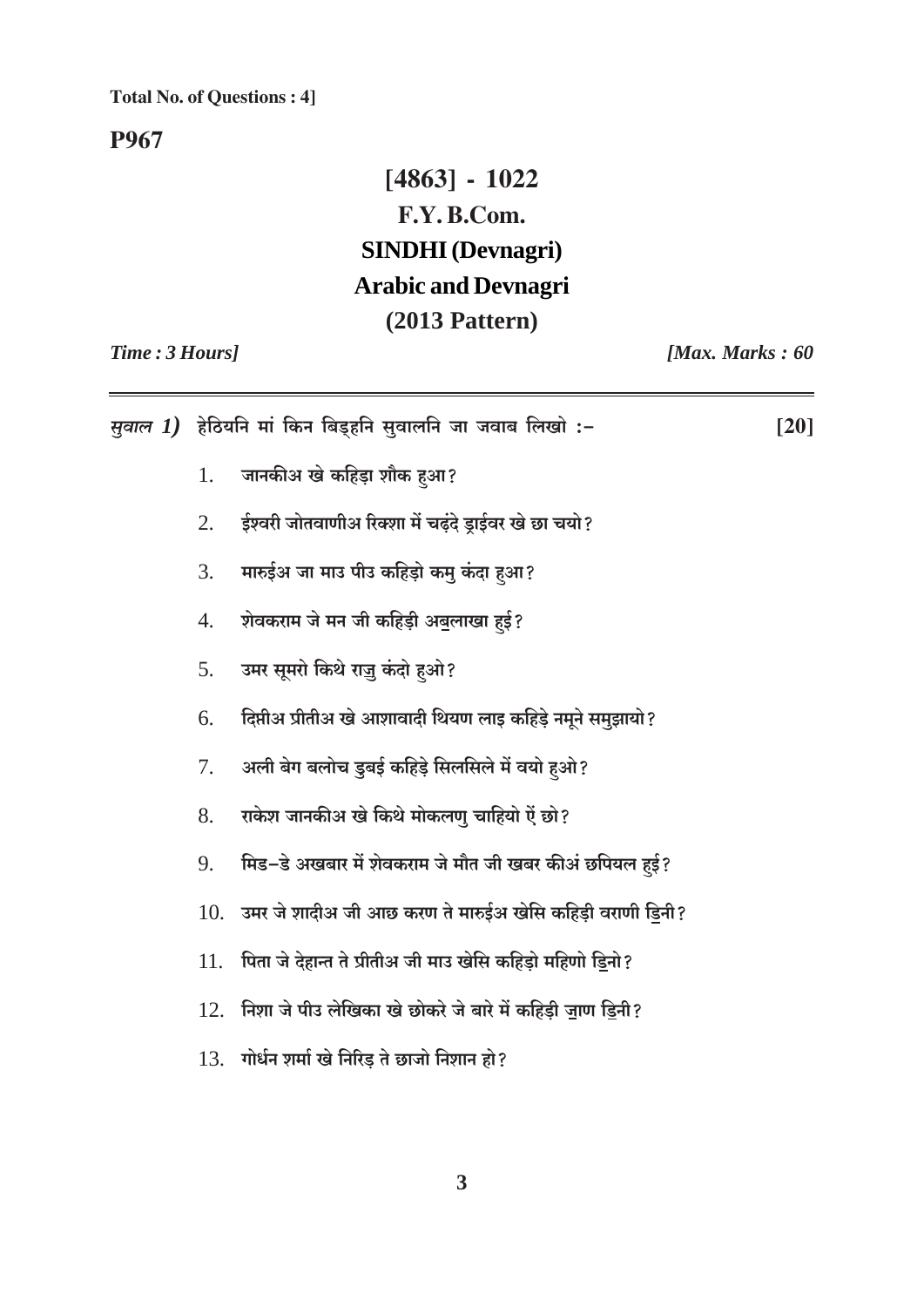- *सुवाल 2*) हेठियनि मां किन बि बिनी सुवालनि जा जवाब लिखो :- $[10]$ 
	- माखीअ जी मखि ऐं आम खाजी मखि मां अव्हांखे कहिड़ी मखि प्यारी थी ल<u>गे</u> ऐं छो?  $\overline{1}$ .
	- अज़ु काल्ह ईश्वर जो आस्थान किथे आहे?  $\overline{2}$ .
	- शाइर दिलगीर खे मृत्यू लोक ऐं अमर लोक मां कहिड़ो लोक प्यारो थो लगे ऐं छो?  $\overline{3}$ .
	- शाइर नूरीअ खे कहिड़्युनि अखड़ियुनि हैरान कयो आहे?  $4.$

*सुवाल 3)* हेठियनि मां किन बि टिन सुवालनि जा जवाब लिखो :- $[20]$ 

- मेंहिं जी अजीब ममता जो बयान करियो.  $\overline{1}$ .
- आरतीअ जी किरदार निगारी करियो.  $\overline{2}$ .
- मारुई हिक पतिव्रता औरत हुई बयान करियो. 3.
- प्रीतीअ जी ठोठि ज़मीन ते बरसात जो वसकारो कीअं थियो?  $\overline{4}$ .

मुवाल 4) हेठियनि मां कंहिं बि हिक विषय ते मज़्मून लिखो :- $[10]$ 

- मुंहिंजो मज़ेदार सपनो  $1.$
- अखबारुनि जी अहिम्यत 2.
- इन्टरनेट जो ज़मानो  $3.$
- 4. भारत जो रोशन आईंदो



 $[4863] - 1022$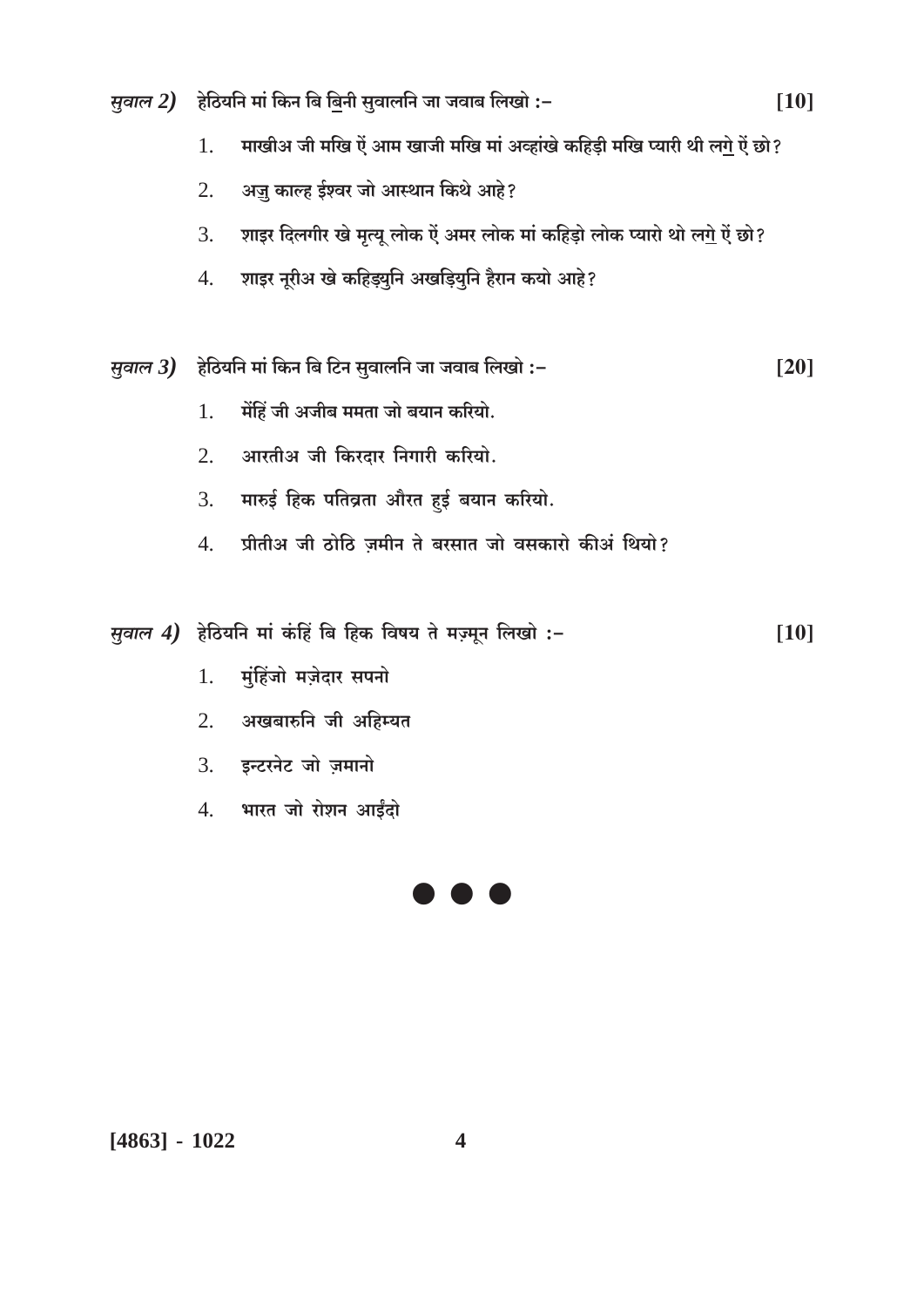**Total No. of Questions: 5]** 

**P972** 

**SEAT No.:** 

[Total No. of Pages : 3

# $[4863] - 1027$ F.Y. B.Com. **SANSKRIT** अमरभारती (Amarbharāti) (2013 Pattern) (Regular)

#### Time: 3 Hours]

[Max. Marks: 60]

Translate into English or Marathi any one from section 'A' and any one Q1) from section 'B'.  $\lceil 12 \rceil$ 

पढीलपैकी 'अ' विभागातील कोणत्याही एकाचे व 'ब' विभागातील कोणत्याही एकाचे इंग्रजीत किंवा मराठीत भाषांतर करा.

#### SECTION - A (विभाग - अ)

न च मया कदाचित् मधुरख्त समासादितम्। तद्यदि त्वं प्रसादं करोसि तदस्य नृपतेर्विविध–  $\ddot{1}$ व्यजनान्नपानचोष्यलेह्यखाद्गाहारवशात् शरीरे यत् मिष्टं रक्तं सज्जातं तदास्वादनेन सौख्यं सम्पादयामि जिह्नाया:। उक्तं च -

रङ्कस्य नृपतेर्वापि जिह्वालौल्यं समं स्मृतम्।

तन्मात्रं च स्मतं स्मारं सदर्थं यतते जन:।

तस्य वचनं श्रुत्वा विक्रमादित्य: भाण्डारिकमाहय अभणत्'' भो भाण्डारिक! अमुं स्तुतिपाठकं  $\ddot{\mathbf{n}}$ ) भाण्डारगृहे नीत्वा महार्घाणि रत्नानि दर्शय। ततोड्यं यावन्ति रत्नानि, अन्यान्यपि, वस्तूनि गृहीतुमिच्छति, तावन्ति गृहणात्''। तदनन्तरं भाण्डारिकस्तं भाण्डारे नीत्वा दिव्यानि अनेकानि वस्तूनि अदर्शयत्। स्तुतिपाठकोऽपि स्वेप्सितवस्तूनि रत्नानि च गृहीत्वा परिपूर्णमनोरथ: राजसमीप मागत्य भणति।

$$
SECTION - 'B' (विभाग - 'a')
$$

तमब्रवीद् वासुदेवो रथस्थो  $\ddot{\mathbf{i}}$ राधेय दिष्ट्या स्मरसीह धर्मम। प्रायेण नीचा व्यसनेषु मग्ना निन्दन्ति दैवं कुकृतं न तू स्वम्।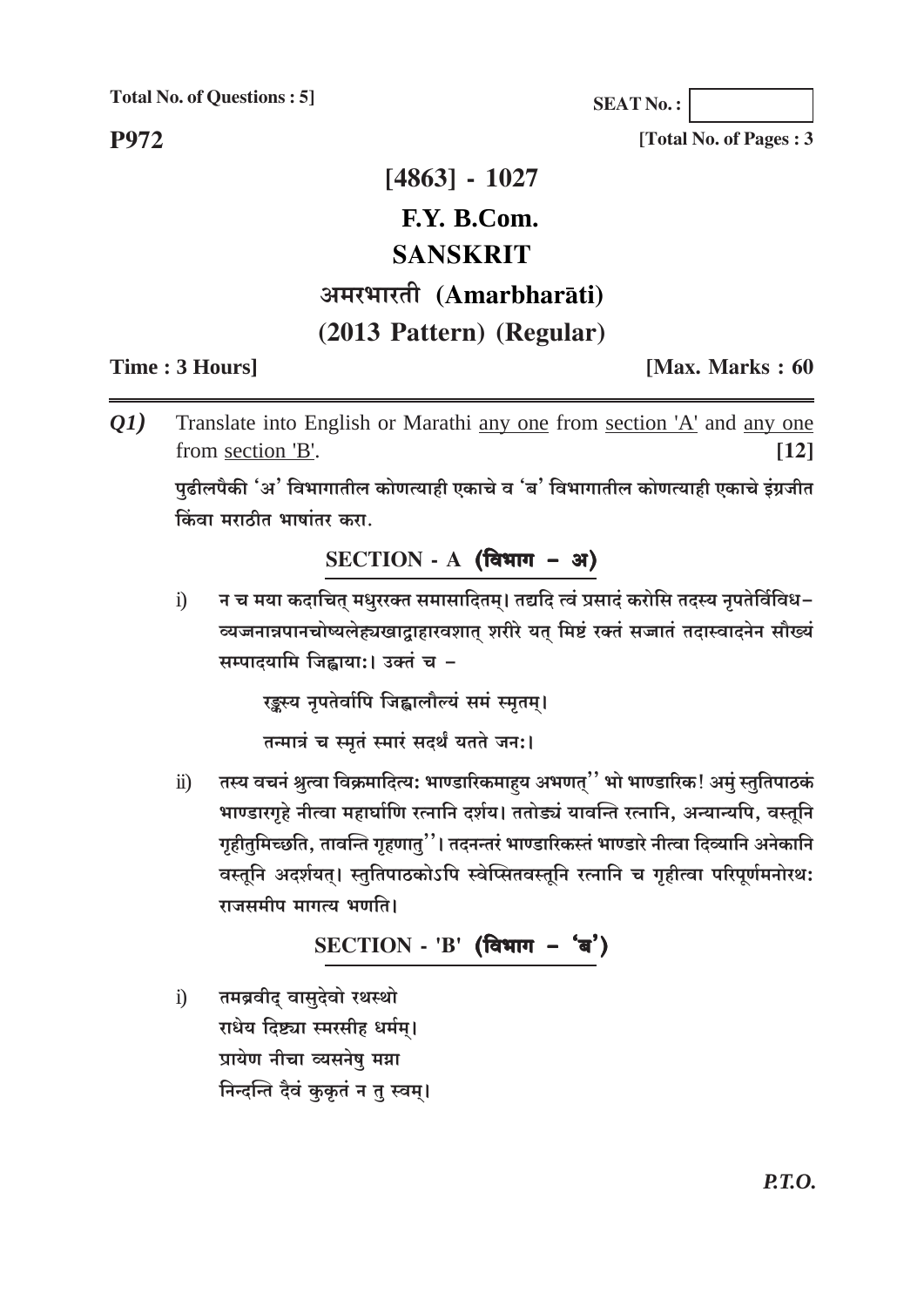- कृत्वा च शैलपृष्ठे तू तौ वासं रघुनन्दनौ।  $\ddot{\mathbf{n}}$ ) पम्पाया: पश्चिमं तीरं राघवावूपतस्थतुः।। तौ पुष्करिण्या: पम्पायास्तीरमासाद्य पश्चिमम्। अपश्यतां ततस्तत्र शबर्या: रम्यमाश्रमम्।।
- Explain with reference to the context any one from secton 'A' and any one  $Q2)$ from section 'B'.  $[12]$

'अ' विभागातील कोणत्याही एकाचे आणि 'ब' विभागातील कोणत्याही एकाचे ससंदर्भ स्पष्टीकरण करा.

SECTION - A (विभाग - अ)

- महोपकारं चाध्यक्षं प्रग्रहणोभिपूजयेत्।  $i)$
- पुत्रमेवं-गुणोपेतं चक्रवर्तिनमाप्नुहि।  $\ddot{\mathbf{n}}$ )

 $SECTION - B ($ विभाग - ब)

- वस्त्रं चतुर्गुणं प्रोक्तं स्सश्चाष्टगुणस्तथा।  $i)$
- रे भिक्षो! तव कामिनी न हि नहि प्राणप्रिया यष्टिका।  $\ddot{\mathbf{n}}$
- Write the summary of lesson 'मूलकर्तव्यानि' 03)  $[12]$ 'मूलकर्तव्यानि' या पाठाचा सारांश लिहा.

 $OR / f$ केंवा

Write the 'मन्दविसर्पिणी कथा' in your own words. 'मन्दविसर्पिणी कथा' तुमच्या शब्दात लिहा.

Critically appriciate the lesson 'शबर्या: रामदर्शनम्'  $Q_4$  $[12]$ 'शबर्या: रामदर्शनम्' या पाठाचे चिकित्सक रसग्रहण करा.  $OR / f$ केंवा Write the summary of the lesson 'ऋणादानम्'

'ऋणादानम्' या पाठाचा सारांश लिहा.

 $[4863] - 1027$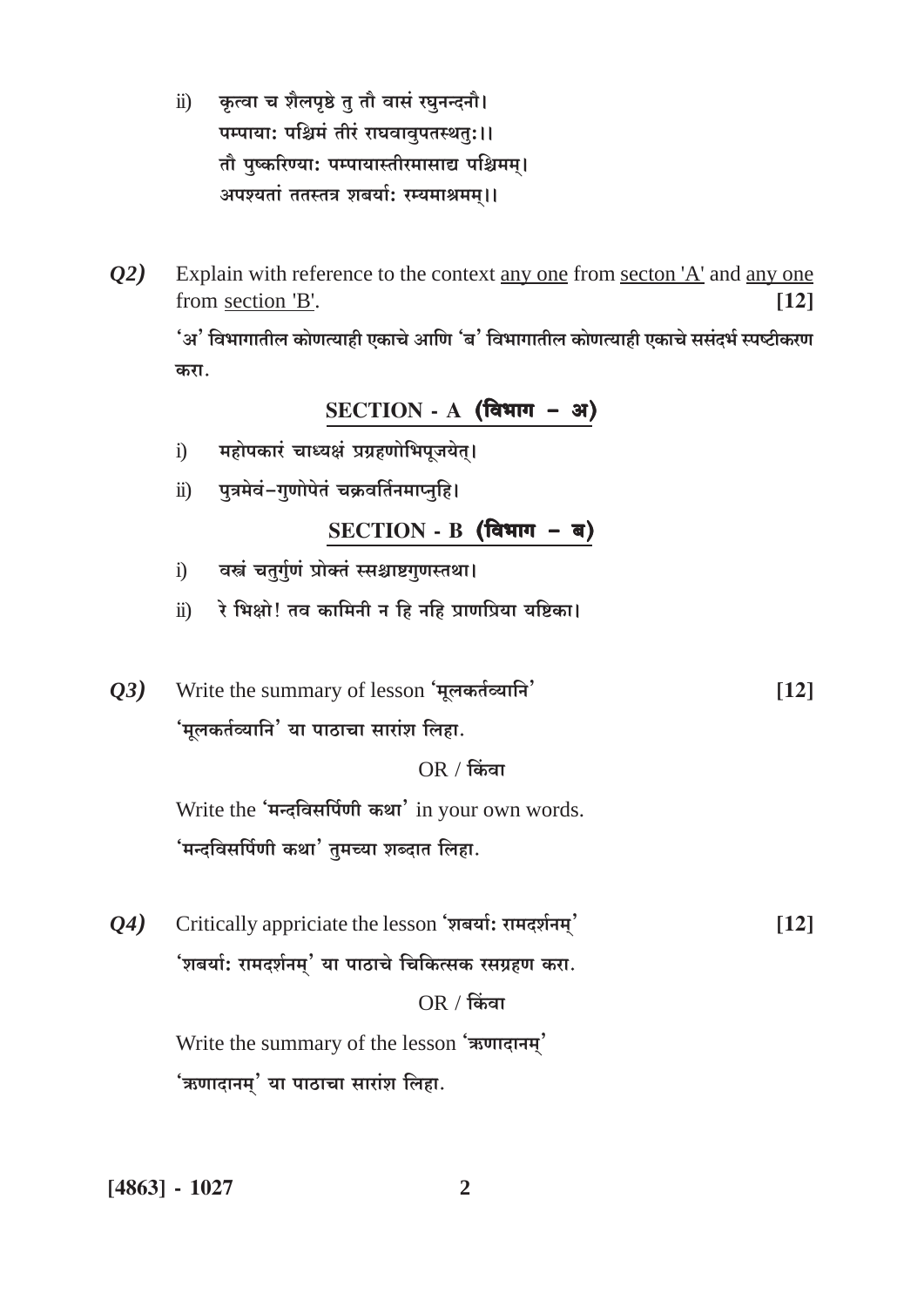$(25)$  Write critical notes (any two):

खालीलपैकी कोणत्याही दोहोंवर विवेचक परिच्छेद लिहा.

- गणेशोत्सव:  $i)$
- सिंहासनद्वात्रिंशिका  $\ddot{i}$ )
- **iii)** प्रहेलिका

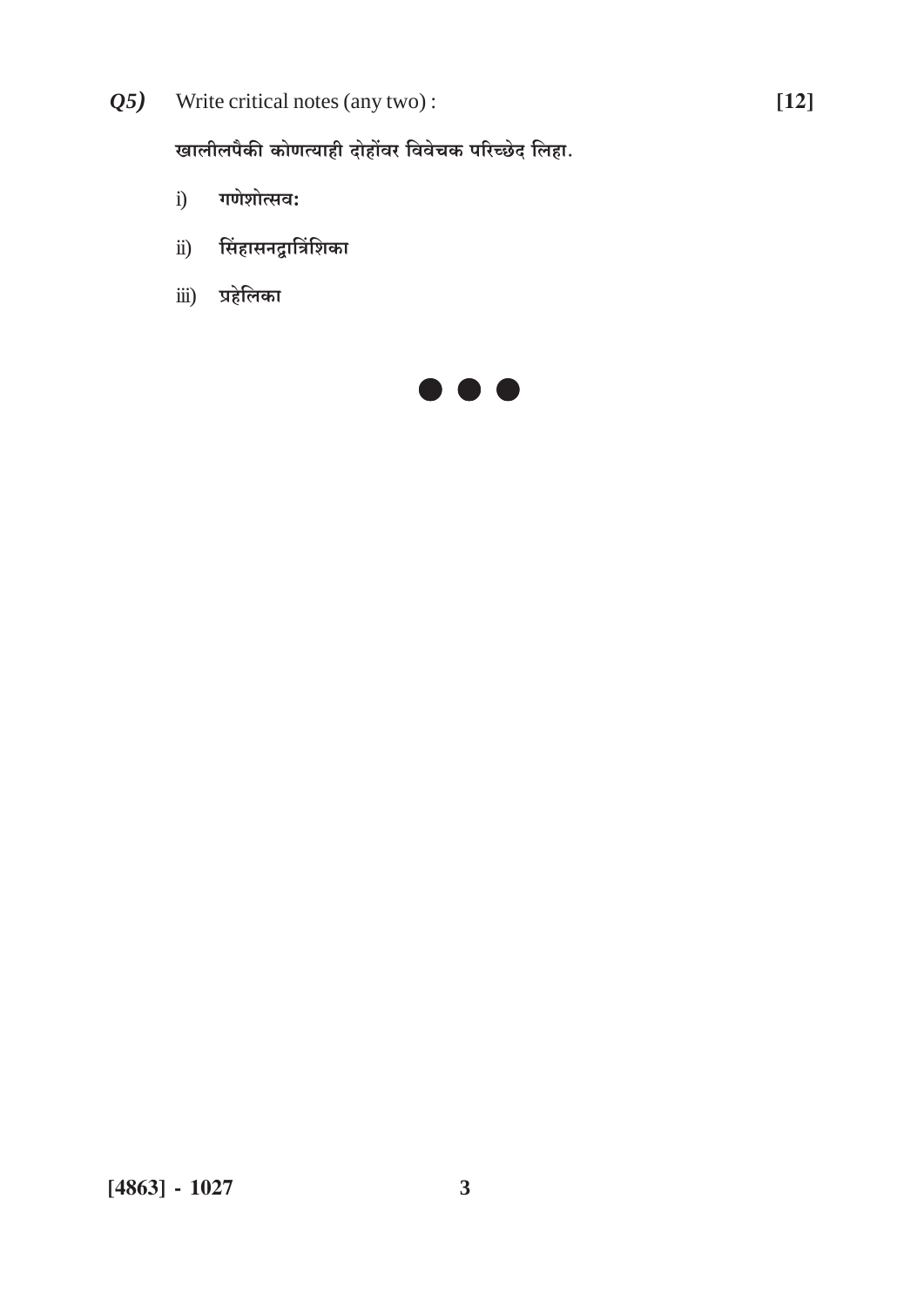**Total No. of Questions : 5]**

**P973**

**SEAT No. :**

**[Total No. of Pages : 5**

### **[4863]-1028 F.Y. B.Com. ARABIC - (General - I) (2013 Pattern)**

*Time: 3 Ho [Max. Marks: 80] Instructions to the candidates: all questions are compulsory.* 2) Figures to the right indicate full marks.  $\perp$ . Translate into English or Wrdu Or Marathiany two of thefollowing Passages:  $16$  $(12i$ شی<sup>ں</sup> دد  $\circ$  $\geq$  9 َ صَ ع  $99$ 

**P.T.O.**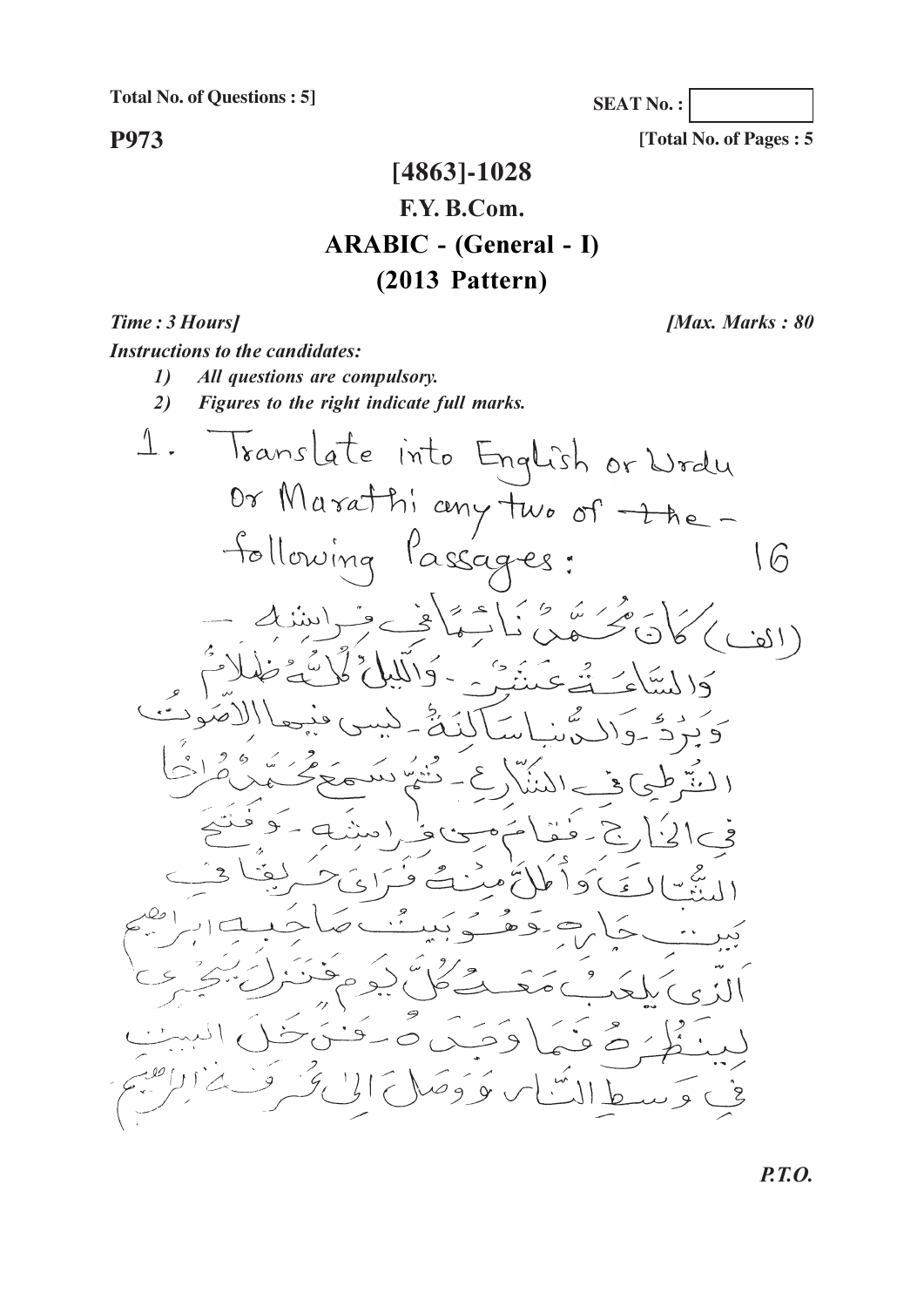(ب) في السَّمَاءِ سَيَاكِ كَشِرُّ بِوَفَنُّيْ إِذَ ينَ تَأْنَيْتُ حَنَّ عَبَدْ بِهِمَا بِمَا إِلاَ دِي كَصْبِهِ دَحِرِينَ إِ وَحَدَبَ الْمُنْتَمِسُ - اسْمَعْ هِ  $\frac{1}{2}$ ى كَوْلاً كَمَّةَ اَنْ يَأْتَ لَعُكَنَّ مُأْلَّمَطُ 'لاَمَ اَنْتَظُرْ الْبِرِقْ كَيْلَةَ كَمْ فْ السَّمَاءِ وَيْتُوَىّ الأرئبُ مطني ه فطخ تُمْ مَنْ عَلَى بِينِ ى -كَفَّالْ فَقَفْ فِي عَفْ ذَاللَّمَاتُ دَنْدَى بِيَ بَيْنَ لِيَ عَلَى الأَرْضَىٰ وَتَخَبَّىٰ عَلَىٰ لَكِ بِ  $\sqrt{2}$ يجبري الدُّ امني الي عفيه او الي صر  $\left( \begin{array}{c} \epsilon \\ \epsilon \end{array} \right)$ وٽو هر<br>ڪوي په ۱ د و میلادند.<br>با عکم\نو  $\sum_{i=1}^n\sum_{j=1}^n\left(\sum_{j=1}^n\left(\sum_{j=1}^n\left(\sum_{j=1}^n\left(\sum_{j=1}^n\left(\sum_{j=1}^n\left(\sum_{j=1}^n\left(\sum_{j=1}^n\left(\sum_{j=1}^n\left(\sum_{j=1}^n\left(\sum_{j=1}^n\left(\sum_{j=1}^n\left(\sum_{j=1}^n\left(\sum_{j=1}^n\left(\sum_{j=1}^n\left(\sum_{j=1}^n\left(\sum_{j=1}^n\right)\right)\right)\right)\right)\right)\right)\right)\right)^2\right)=\sum_n$ تتنكئ فؤيراد كالنبغق كأ سأفرؤ بآليكم 广义 اننهما کو کو  $\mathfrak{z}^{\mathfrak{l}}$  $\sqrt{2}$  $\hat{z}$ فئن فيبعَا دَ رَدّةُ كَبَرُ ادْ هَكَ كَالِكَ كَل أكبُدًّا دْمَيْيَ دَخَيْرِ بِهِ حَيْجَ دَيْجَ كَمَحْدَدُ كَنْ آلَوْ يَرَدَّهُ - وَكُلْكُوْجَنَبِهِمَا  $\frac{9}{211}$ غَيْرُهَا صَعْبِيٌّ مَأْخُذَ هَاعَلِي كِينَ وُهَ لُوصُفَاعَجَبَن

 $[4863] - 1028$ 

 $\overline{2}$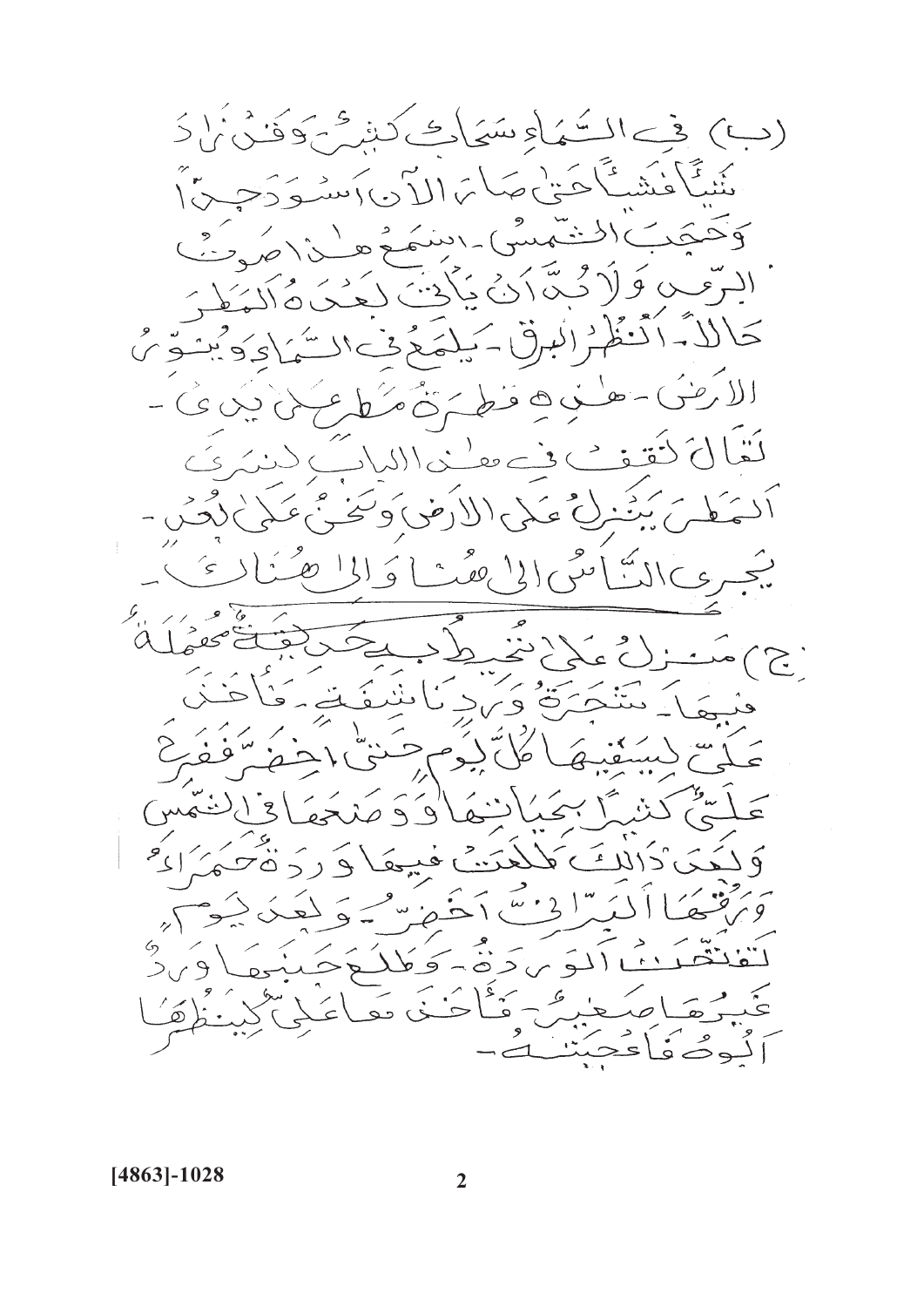2. Translate and explain any four  
\nconpects of the following: 16  
\n
$$
\therefore \widetilde{A} = \begin{pmatrix} 0 & 0 \\ 0 & 0 \\ 0 & 0 \\ 0 & 0 \\ 0 & 0 \\ 0 & 0 \\ 0 & 0 \\ 0 & 0 \\ 0 & 0 \\ 0 & 0 \\ 0 & 0 \\ 0 & 0 \\ 0 & 0 \\ 0 & 0 \\ 0 & 0 \\ 0 & 0 \\ 0 & 0 \\ 0 & 0 \\ 0 & 0 \\ 0 & 0 \\ 0 & 0 \\ 0 & 0 \\ 0 & 0 \\ 0 & 0 \\ 0 & 0 \\ 0 & 0 \\ 0 & 0 \\ 0 & 0 \\ 0 & 0 \\ 0 & 0 \\ 0 & 0 \\ 0 & 0 \\ 0 & 0 \\ 0 & 0 \\ 0 & 0 \\ 0 & 0 \\ 0 & 0 \\ 0 & 0 \\ 0 & 0 \\ 0 & 0 \\ 0 & 0 \\ 0 & 0 \\ 0 & 0 \\ 0 & 0 \\ 0 & 0 \\ 0 & 0 \\ 0 & 0 \\ 0 & 0 \\ 0 & 0 \\ 0 & 0 \\ 0 & 0 \\ 0 & 0 \\ 0 & 0 \\ 0 & 0 \\ 0 & 0 \\ 0 & 0 \\ 0 & 0 \\ 0 & 0 \\ 0 & 0 \\ 0 & 0 \\ 0 & 0 \\ 0 & 0 \\ 0 & 0 \\ 0 & 0 \\ 0 & 0 \\ 0 & 0 \\ 0 & 0 \\ 0 & 0 \\ 0 & 0 \\ 0 & 0 \\ 0 & 0 \\ 0 & 0 \\ 0 & 0 \\ 0 & 0 \\ 0 & 0 \\ 0 & 0 \\ 0 & 0 \\ 0 & 0 \\ 0 & 0 \\ 0 & 0 \\ 0 & 0 \\ 0 & 0 \\ 0 & 0 \\ 0 & 0 \\ 0 & 0 \\ 0 & 0 \\ 0 & 0 \\ 0 & 0 \\ 0 & 0 \\ 0 & 0 \\ 0 & 0 \\ 0 & 0 \\ 0 & 0 \\ 0 & 0 \\ 0 & 0 \\ 0 & 0 \\ 0 & 0 \\ 0 & 0 \\ 0 & 0 \\ 0 & 0 \\ 0 & 0 \\ 0 & 0 \\ 0 & 0 \\ 0 & 0 \\ 0 & 0 \\ 0 & 0 \\ 0 & 0 \\ 0 & 0 \\ 0 & 0 \\ 0 & 0 \\ 0 & 0 \\ 0 & 0 \\ 0 & 0 \\ 0 & 0 \\ 0 & 0 \\ 0 & 0 \\ 0 & 0 \\ 0 & 0 \\ 0 & 0 \\ 0 & 0 \\
$$

 $[4863] - 1028$ 

 $\overline{\mathbf{3}}$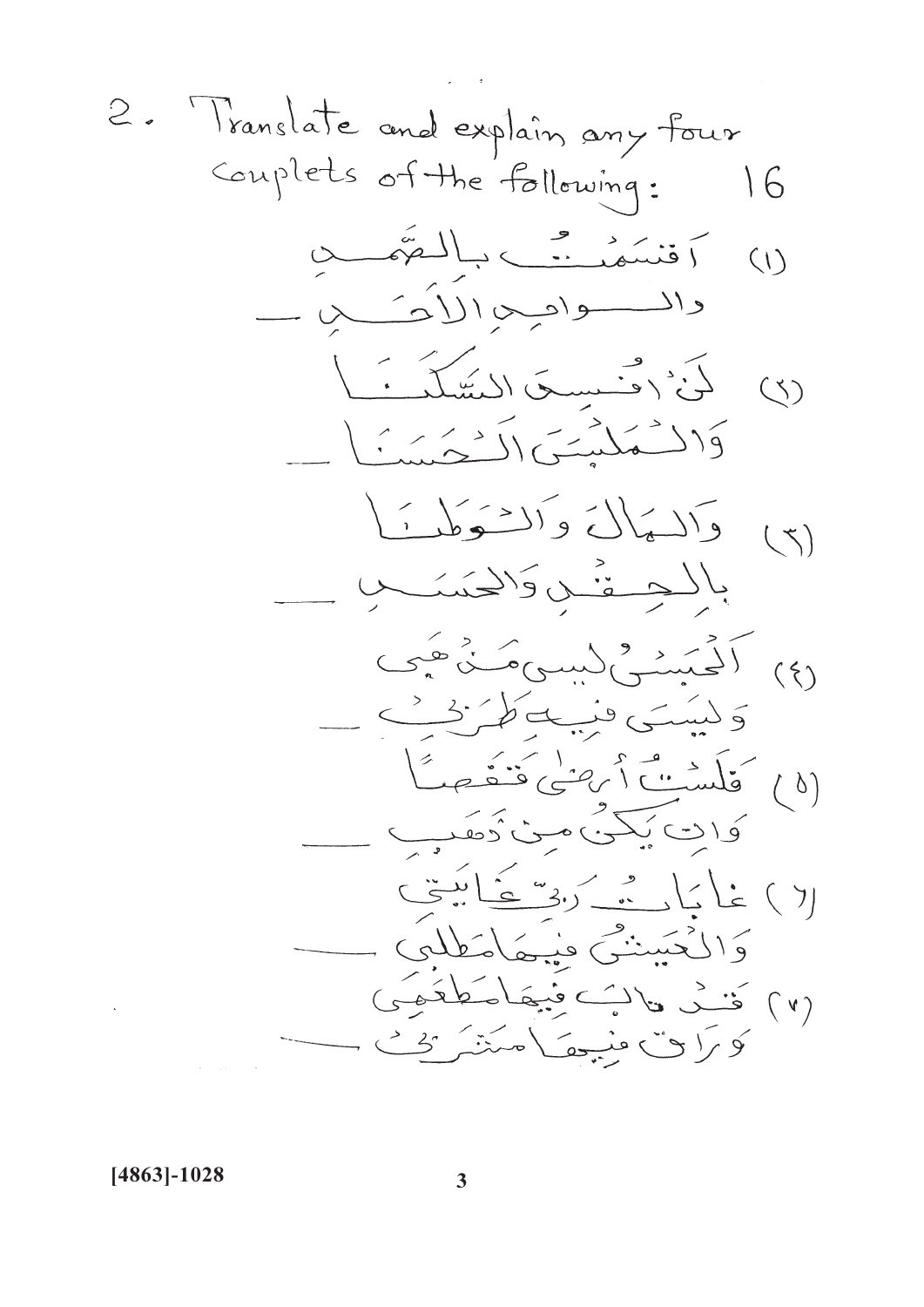3. (A) Translate into English any four of the following Sentences. 08 (1) لَوَدْ، مَسَابَرْتِهِ مَمِيلٌ  $-\frac{2}{7}+\frac{3}{7}+\frac{3}{7}+\frac{3}{7}+\frac{3}{7}+\frac{3}{7}+\frac{3}{7}+\frac{3}{7}+\frac{3}{7}+\frac{3}{7}+\frac{3}{7}+\frac{3}{7}+\frac{3}{7}+\frac{3}{7}+\frac{3}{7}+\frac{3}{7}+\frac{3}{7}+\frac{3}{7}+\frac{3}{7}+\frac{3}{7}+\frac{3}{7}+\frac{3}{7}+\frac{3}{7}+\frac{3}{7}+\frac{3}{7}+\frac{3}{7}+\frac{3}{7}+\frac{3}{7}+\frac{3}{7}+\frac{3}{7}+\frac{3}{7}+\frac{$  $= \tilde{q}(\tilde{q})^{-1}(\tilde{q}) = \tilde{q}^{-1}(\tilde{q})^{-1}(\tilde{q})^{-1}(\tilde{q})$ 3 هذه المكرسَبَ فَيَسْنُ وَ " 6 كمكتنگ لكيدة من بيتب  $D \geq k \geq 1$ (7) تلاتَ اَفَيَاخَذَ ذَاهِبُكُّ الْالْعِياْمَةَ -(B) Translate into Arabic any four of the following Sentences: 08 1) The new teacher is a tall man. My father is in his room.  $\widehat{L}$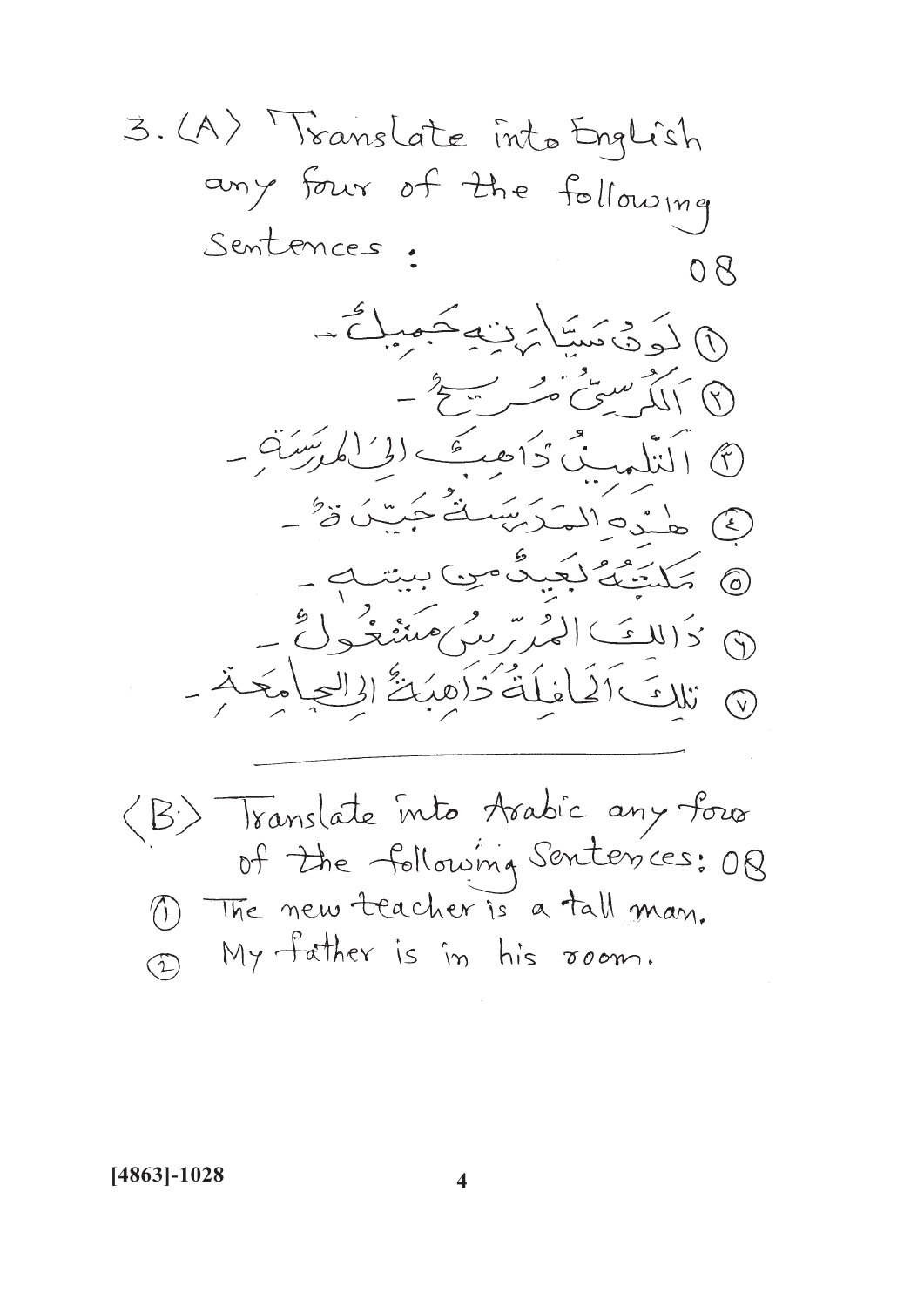3 On the window there is a curtain. 4 In the fridge there is an apple. 1 There is a table. 6 This bus is coming from the College. 1) The boy is bright. 4. Explain with the examples any  $16$ 10 المرَبُّ السَّوصِ*في* (٢) اسْهَمُ الاِسْلَامِّ 8 حرف محماد (2) الإندانب 5. (A) Summersise any two of the following: 80 0 عَبَدالسَّعَكِ فَلا الرَّحِيِّ والدُّبِّبِ. (٣) الحريق -(B) Write in Arabic any One of the<br>pollowing: 2 es/2 es/004 (6) الشعو*المبلاد*يك (C) Moite a letter in Asabie<br>20 the Company Manager: 04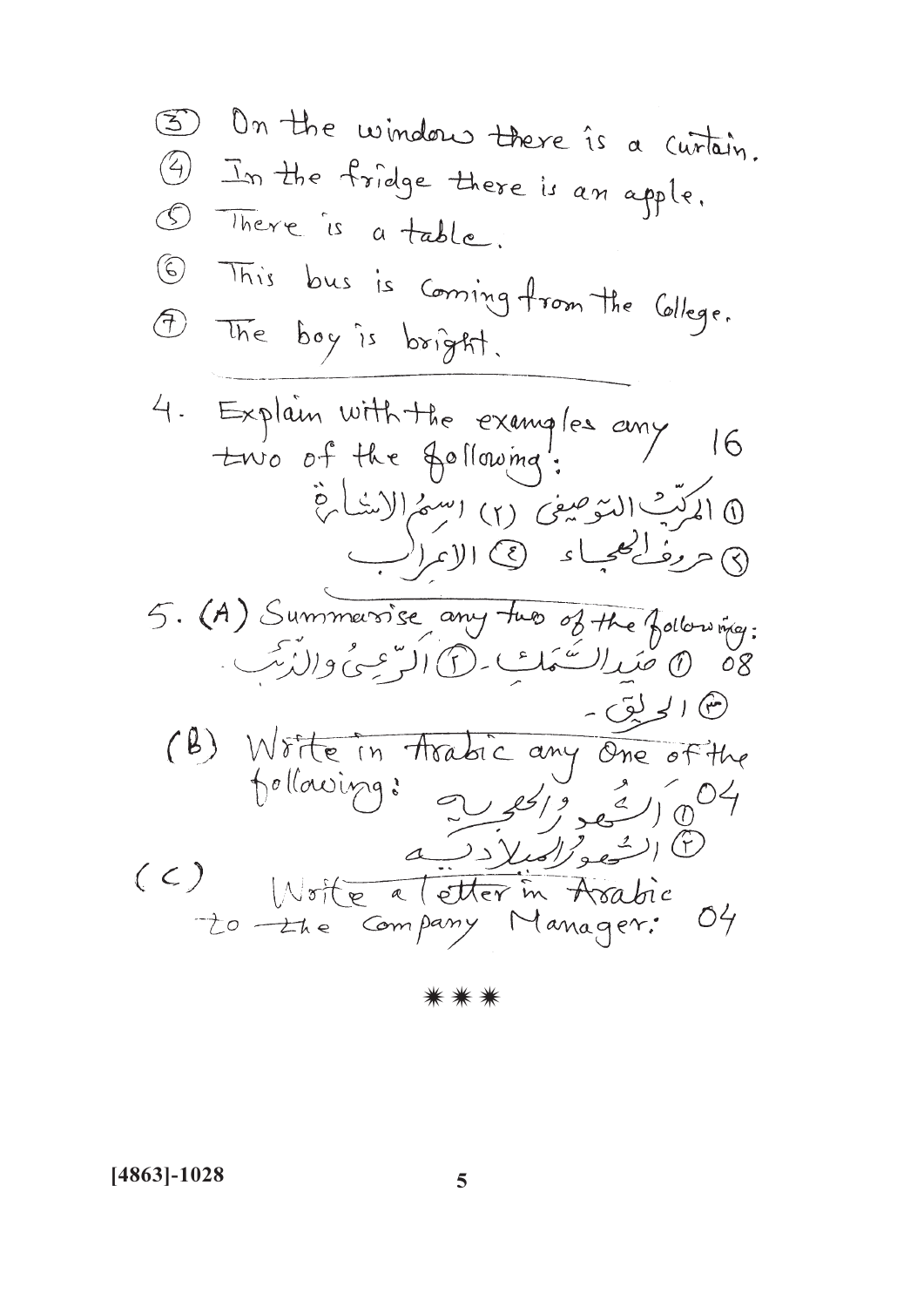**Total No. of Questions : 5]**

**P974**

**SEAT No. :**

**[Total No. of Pages : 4**

### **[4863]-1029 F.Y.B.Com. FOUNDATION COURSE (Restructuring) (2013 Pattern)**

*Time : 3 Hours] [Max. Marks : 80*

*Instructions to the candidates: 1) All questions are compulsory.*

*2) Figures to the right indicate full marks.*

- *Q1)* What is 'National Integration'? What are the various obstacles in achiving the goal of National Integration in India. Suggest measures to remove obstacles. **[16]**
- *Q2)* What are the causes of poverty in India? Suggest measures to eradicate poverty. **[16]**

OR

State and explain the various types of unemployment in India.

- *Q3)* a) What is 'Culture'? What are the characteristics of Indian Culture. **[8]**
	- b) What is the importance of agriculture in Indian Economy. **[8]**

OR

- a) What is Science? What are the characteristics of Science?
- b) What is Society? What are the characteristics of Indian Society?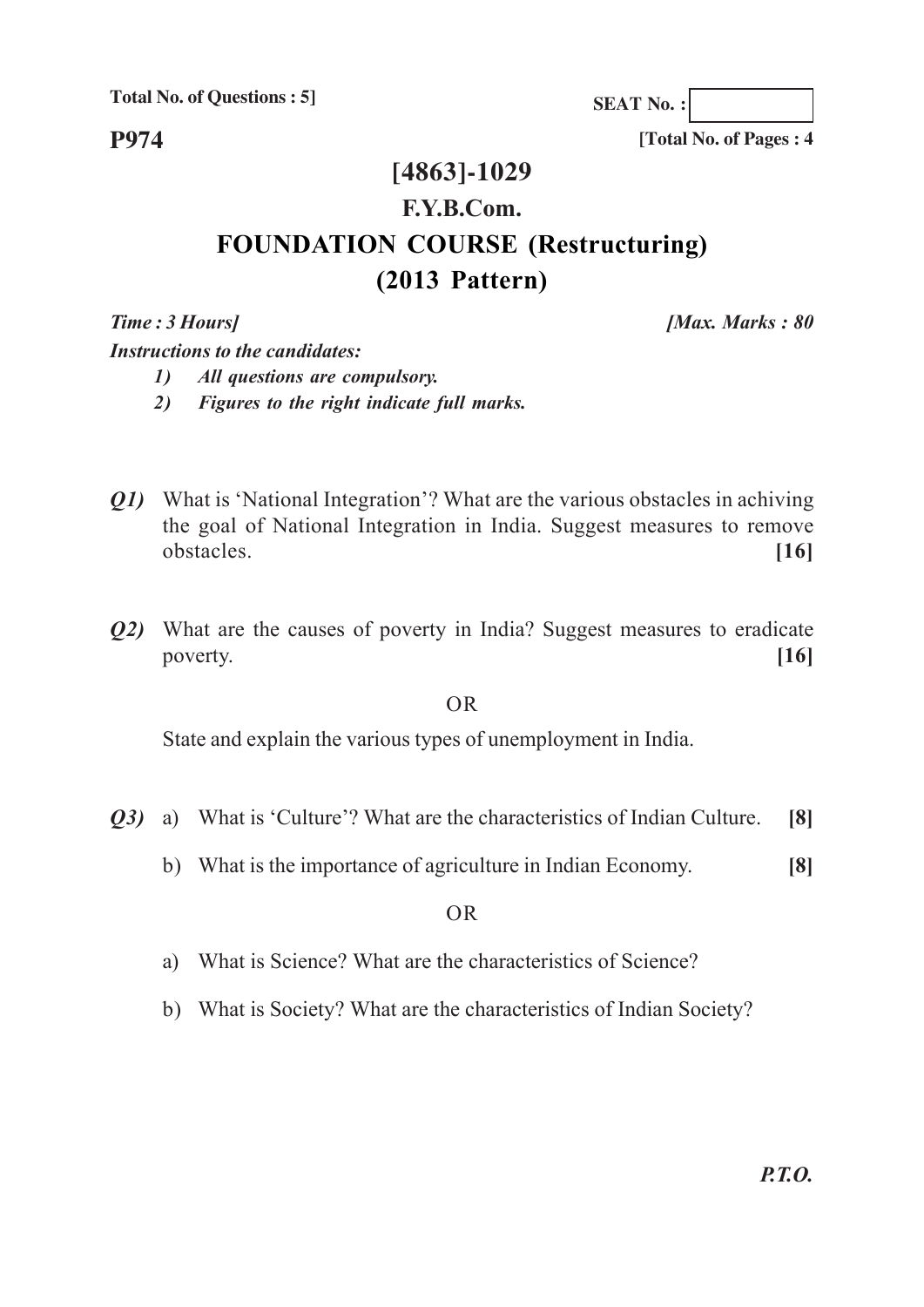- Q4) Explain the concept of 'State', 'Government' and 'Nation'.  $[16]$ **Q5)** Write note on the following (Any two):  $[16]$ a) Rule of Law. b) Women Empowerment. c) Concept of Decision Making.
	- d) Social Values.

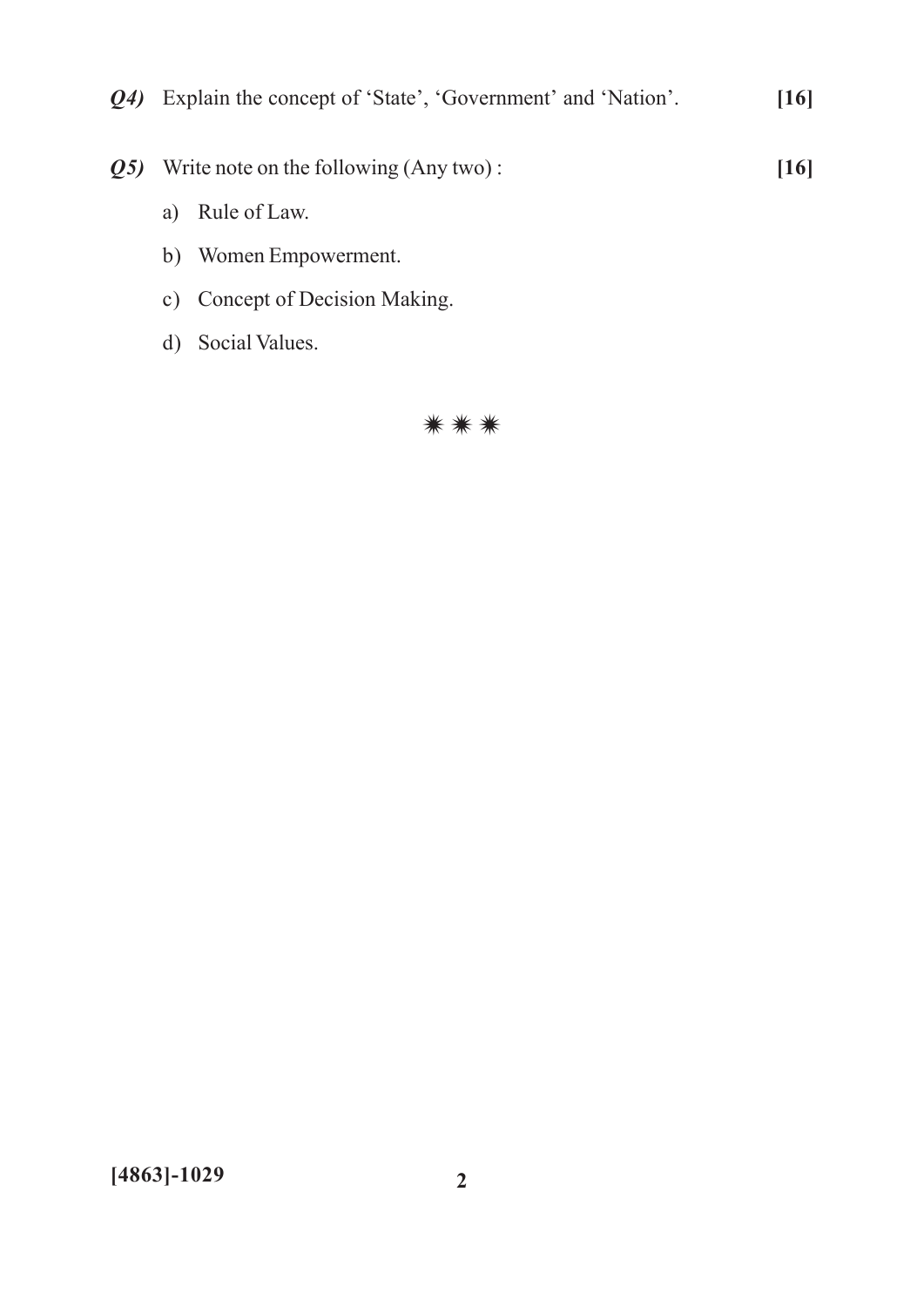**Total No. of Questions: 5]** 

**P974** 

# $[4863] - 1029$ F.Y.B.Com. पायाभूत अभ्यासक्रम (पुनर्रचित) (2013 पॅटर्न)

## (मराठी रूपांतर)

वेळ:  $3 \pi H$ 

[एकूण गूण:  $80$ 

- सर्व प्रश्न सोडविणे आवश्यक आहे.
	- प्रश्नांच्या उजव्या बाजूला त्याह्नत्या प्रश्नांचे गुण दर्शविले आहेत. 2)
	- संदर्भासाठी इंग्रजी प्रश्नपत्रिका पहावी.  $3)$
- <sup>'</sup>राष्ट्रीय एकात्मता' म्हणजे काय? भारतात राष्ट्रीय एकात्मता साध्य करण्यातील विविध प्रश्न  $1)$ अडथळे कोणते? अडथळे दर करण्यासाठी उपाय सूचवा.  $[16]$

भारतातील दारिद्र्याची कारणे कोणती? दारिद्र्य निवारणासाठी उपाय सूचवा. प्रश्न 2)  $[16]$ 

#### किंवा

भारतातील बेरोजगारीचे विविध प्रकार सांगून स्पष्ट करा.

- अ) 'संस्कृती' म्हणजे काय? भारतीय संस्कृतीची वैशिष्ट्ये कोणती? प्रश्न $3)$  $[8]$ 
	- भारतीय अर्थव्यवस्थेत शेतीचे महत्व काय आहे?  $[8]$ ब)

#### किंवा

- 'विज्ञान' म्हणजे काय? विज्ञानाची वैशिष्ट्ये कोणती?  $31)$
- 'समाज' म्हणजे काय? भारतीय समाजाची वैशिष्ट्ये कोणती? ब)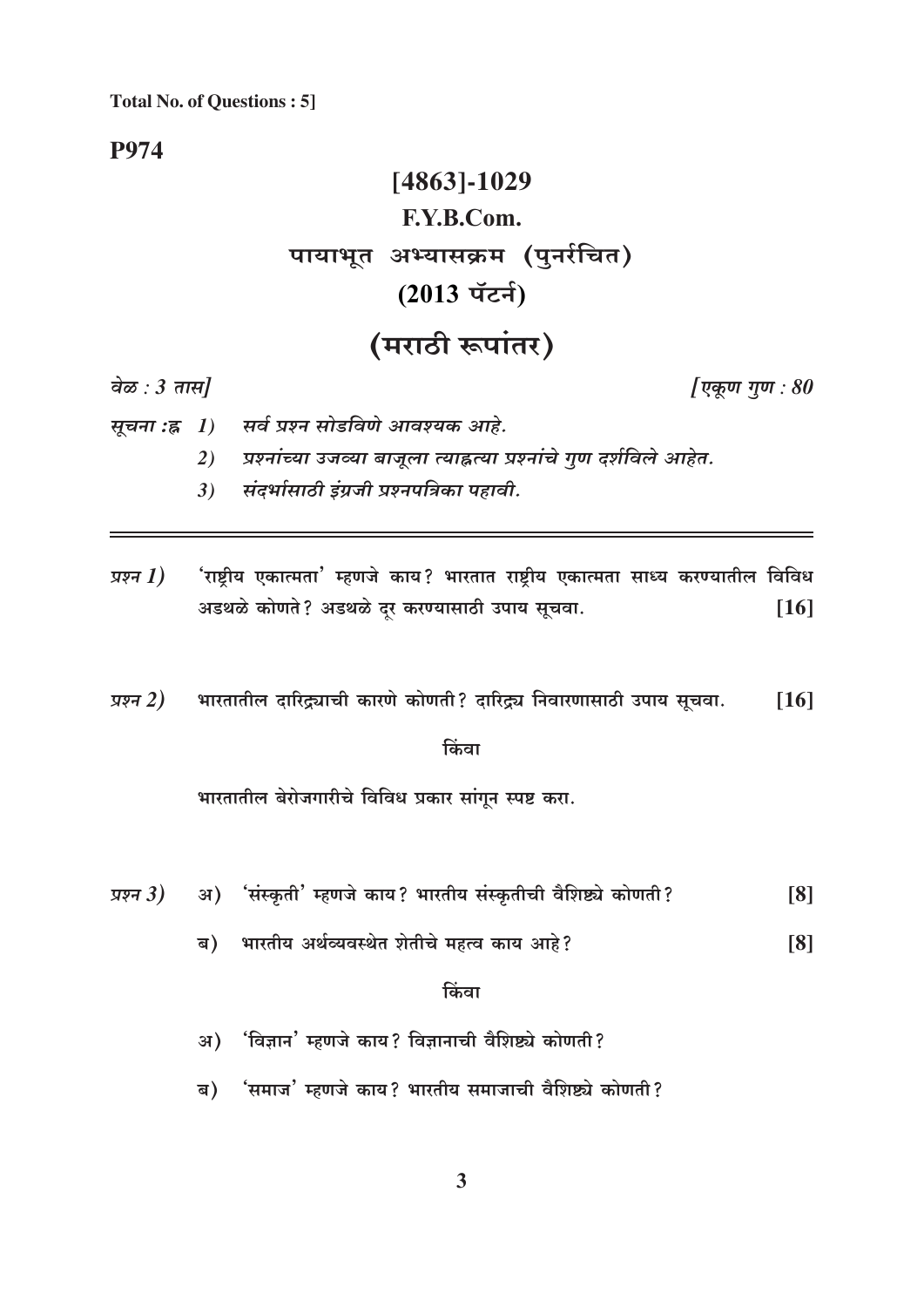प्रश्न  $4$ ) पाज्य' 'सरकार' व 'राष्ट्र' या संकल्पना स्पष्ट करा.  $[16]$ 

प्रश्न 5) टिपा लिहा. (कोणत्याही दोन)  $[16]$ 

- अ) कायद्याचे अधिराज्य
- ब) महिला सबलीकरण
- क) निर्णय प्रक्रियेची संकल्पना
- ड) सामाजिक मुल्ये

#### 發發發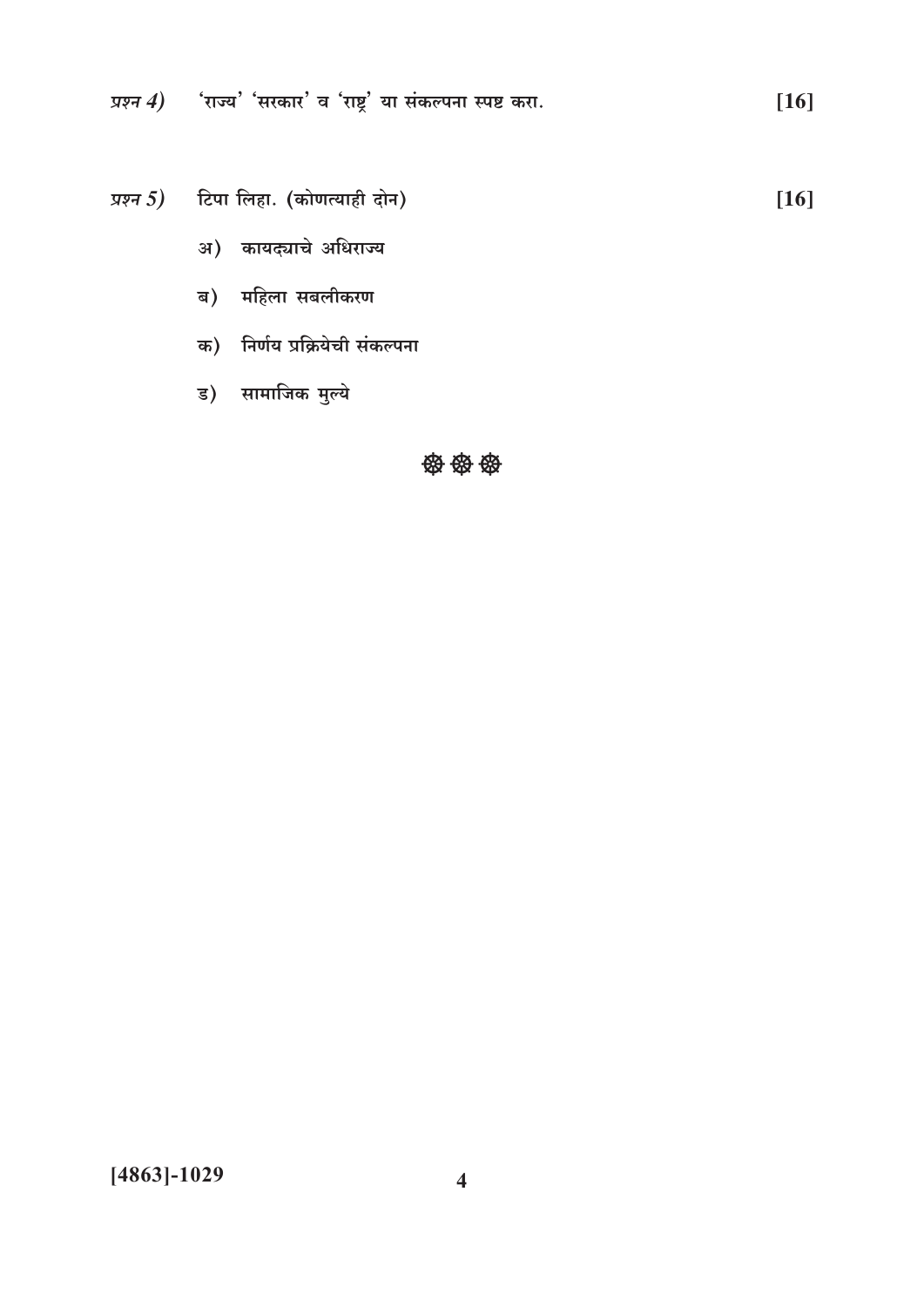**Total No. of Questions : 4]**

**SEAT No. :**

**[Total No. of Pages : 2**

**P975**

#### **[4863]-1030**

### **F.Y. B.Com. (Vocational) COMPUTER APPLICATIONS - I (2013 Pattern) (Theory) (Paper - I)**

*Time : 2 Hours] [Max. Marks : 40 Instructions to the candidates: 1) Draw a neat labeled diagram wherever necessary. 2) Figures to the right indicate full marks. Q1)* Answer the following (Any Five) : **[10]** a) e-mail. b) Plotter. c) ROM. d) GUI. e) Operating System. f) Paint Brush. g) ASCII. *Q2)* Answer the following (Any two) : **[10]** a) What is difference between LAN and WAN. b) What is Scanner? What are different types of scanners? c) What is Web browser? Explain. *Q3)* Solve the following : **[15]** a) Convert from Hexadecimal to Binary :  $(F6)_{16} = ( )_2$ b) Convert from Decimal to Binary :  $(56)_{10} = ( )_{2}$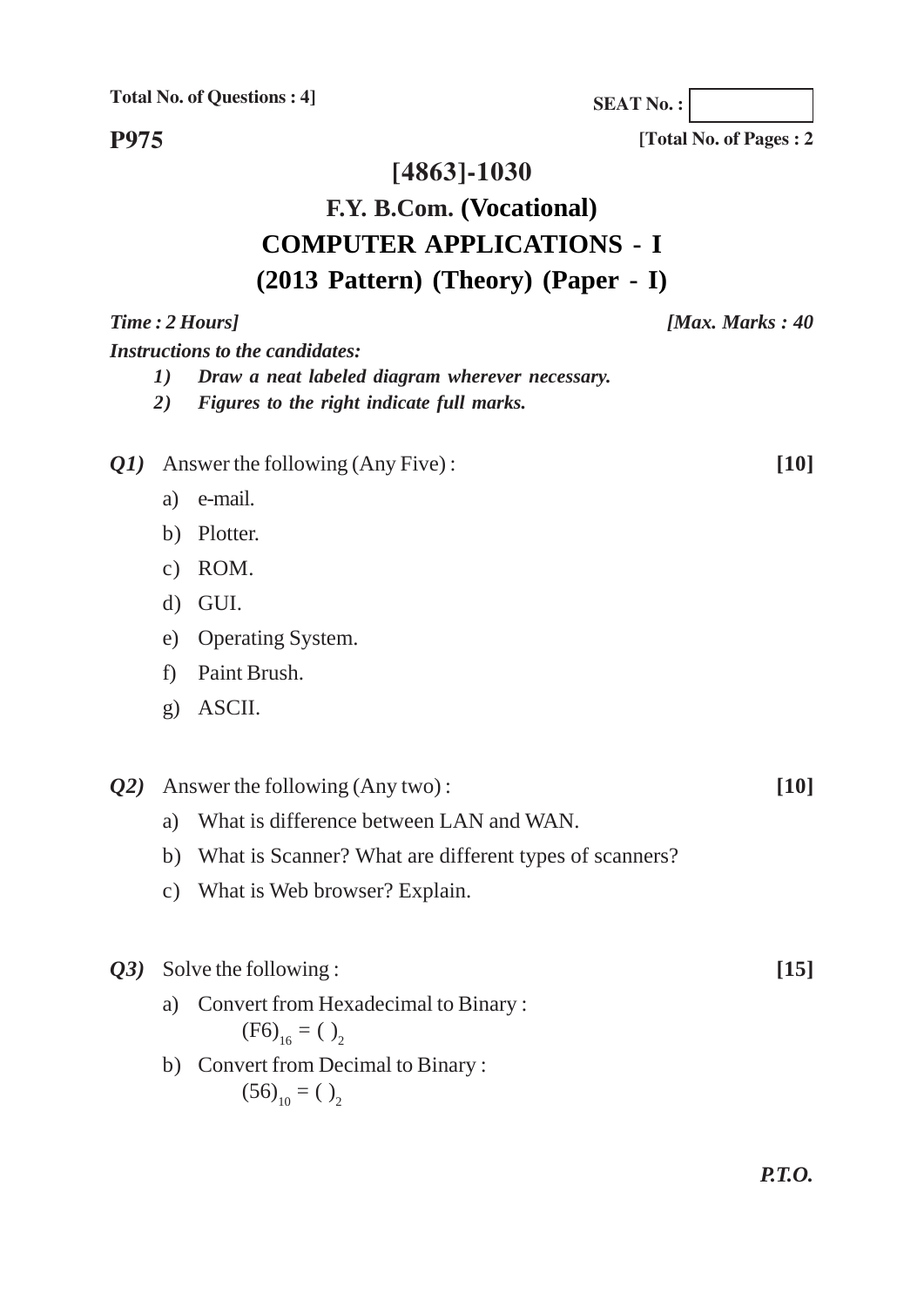- c) Binary Addition : 111001 + 1111
- d) Convert from Decimal to Binary :  $(63)_{10} = ( )_2$
- e) Convert from Binary to Octal :  $(101011)_{10} = ()$ <sub>8</sub>
- *Q4)* Answer the following : **[5]**

Define Computer. State any FIVE Applications of computer.

#### OR

What is MS-PowerPoint? Explain features of MS-PowerPoint.

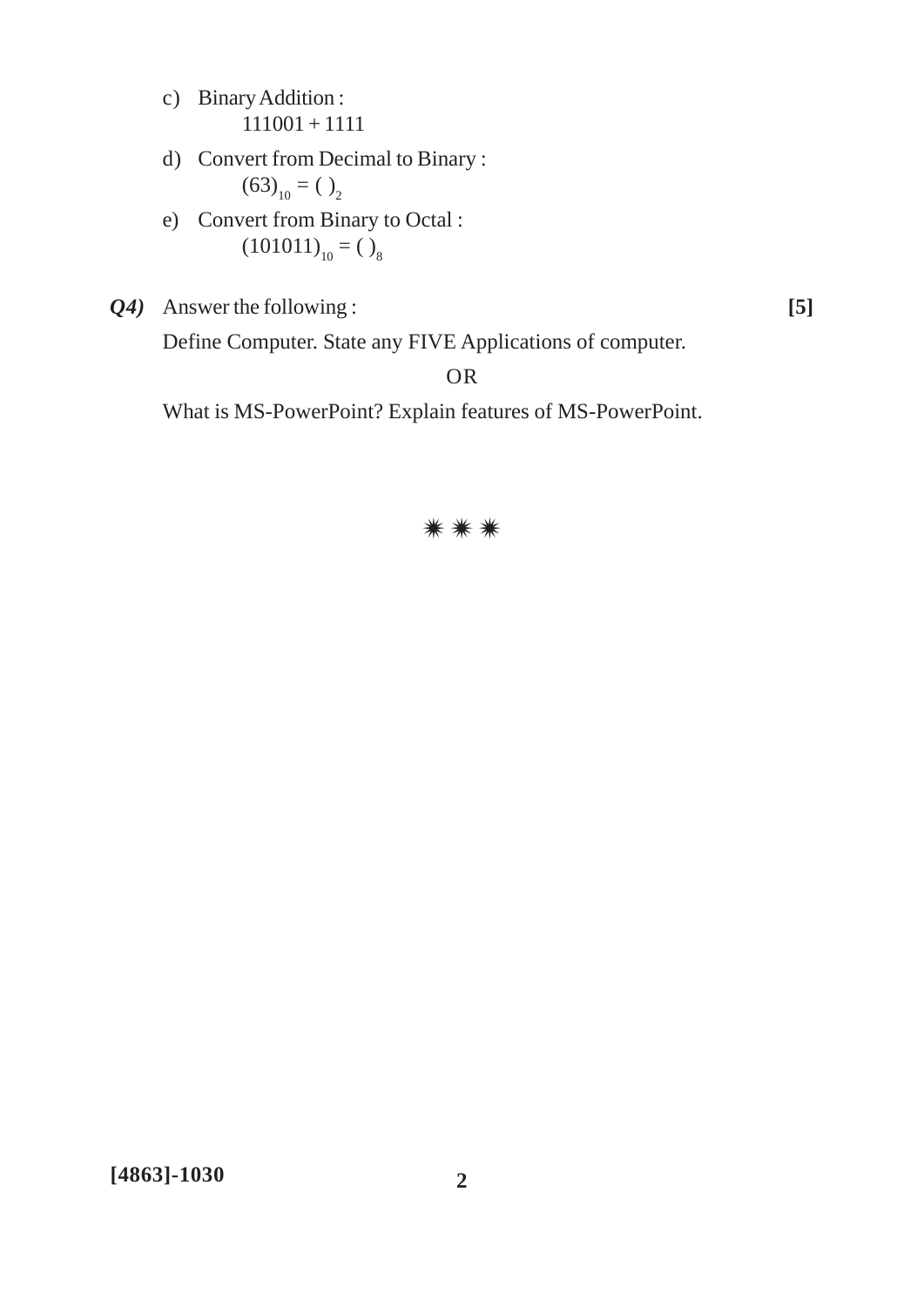**Total No. of Questions: 3]** 

P976

[4863]-1031

### F.Y. B.Com. (Vocational) ADVERTISING, SALES PROMOTION AND SALES **MANAGEMENT Marketing Communication**  $(2013$  Pattern) (Paper -I)

Time: 2 Hours]

[Max. Marks: 40]

**Instructions to the candidates:** 

- All questions are compulsory.  $\mathbf{I}$
- Figures to the right indicate full marks.  $2)$
- *O1*) What is Marketing Communication? Explain the Marketing Communication Process.  $[12]$

**OR** 

Explain the Elements of Marketing Communication Mix.

 $Q2$ ) Explain the various means of Communication.  $[12]$ 

#### $OR$

Explain the essentials of effective Communication process.

- Q3) Write Short Notes (Any Two):
	- a) Explain the Principles of Communication.
	- b) Technical Barriers to the Communication.
	- c) Nature and Concept of Communication.
	- d) Importance of Communication.



**SEAT No.:** 

[Total No. of Pages : 1

 $[16]$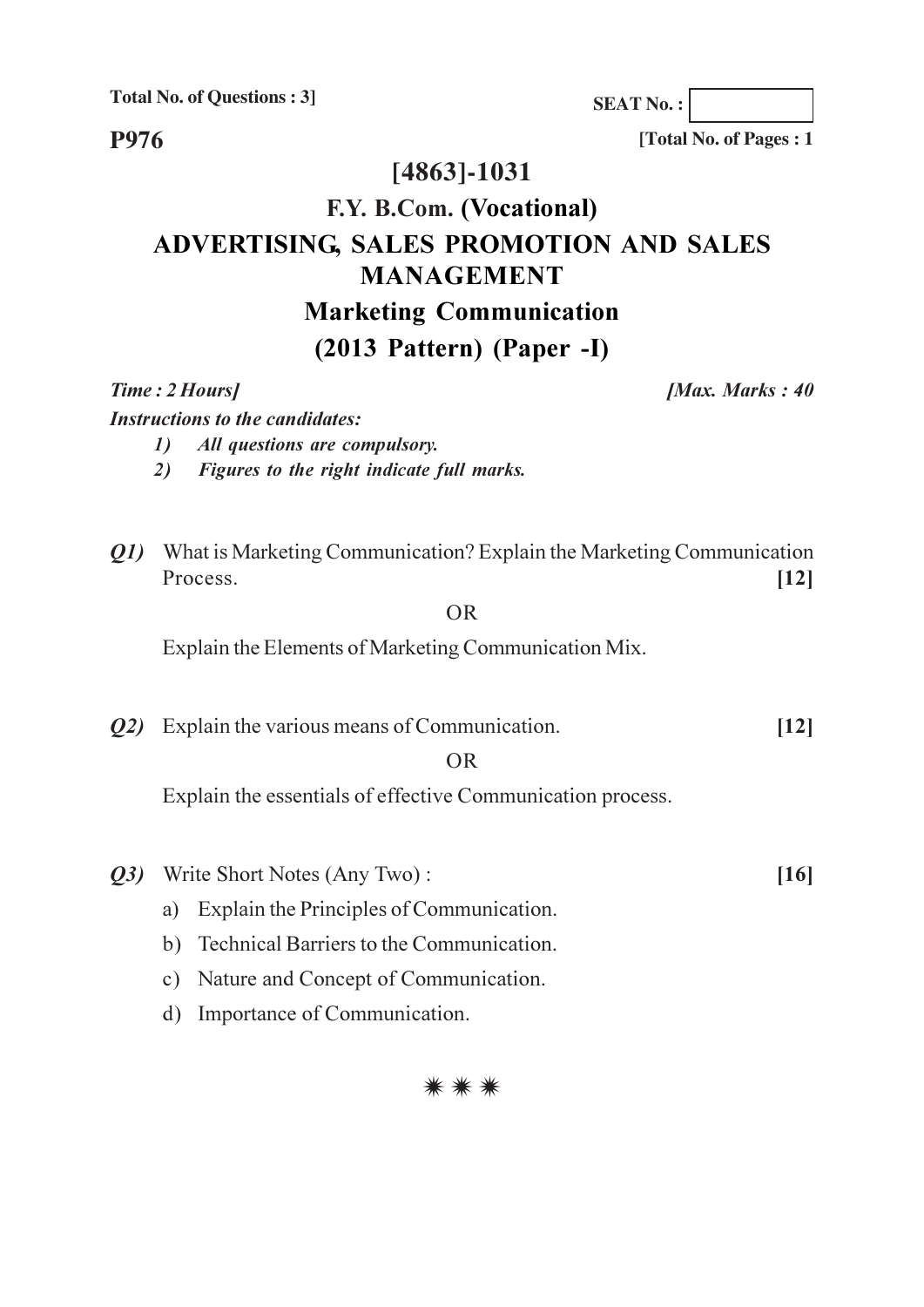**Total No. of Questions: 41** 

[Total No. of Pages: 2

**SEAT No.:** 

### [4863]-1032

### F.Y. B.Com. (Vocational Course) **TAX PROCEDURE AND PRACTICES Indian Tax System**  $(2013$  Pattern) (Paper - I)

#### Time: 2 Hours]

**P977** 

#### [Max. Marks: 40]

 $[10]$ 

**Instructions to the candidates:** 

- $\mathcal{L}$ All questions are compulsory.
- Figures to the right indicate full marks.  $2)$

Q1) Answer in 20 words each (Any five):

- a) Define 'person'  $u/s$ , 2(31) of I.T. Act, 1961.
- b) What does Article 245 contains, under the Constitution of India?
- c) What are the various heads of Income?
- d) Which assets are taxable under Wealth Tax Act?
- e) Define "Assessee"  $u/s$  2(7) of I.T. Act, 1961.
- f) Define Direct and Indirect tax.
- g) State the various Direct and Indirect taxes of Central Government.
- *Q2*) Answer in 50 words each : (Any two) :
	- a) Which incomes are included under the head 'salary'  $u/s$  17(i)?
	- b) Give any eight subject matters under the List-I (Union List) under the Constitution of India relating to taxation.
	- c) Give the difference between Direct and Indirect taxes.
	- d) What do you mean by TDS? Which are the incomes liable under TDS?

 $[8]$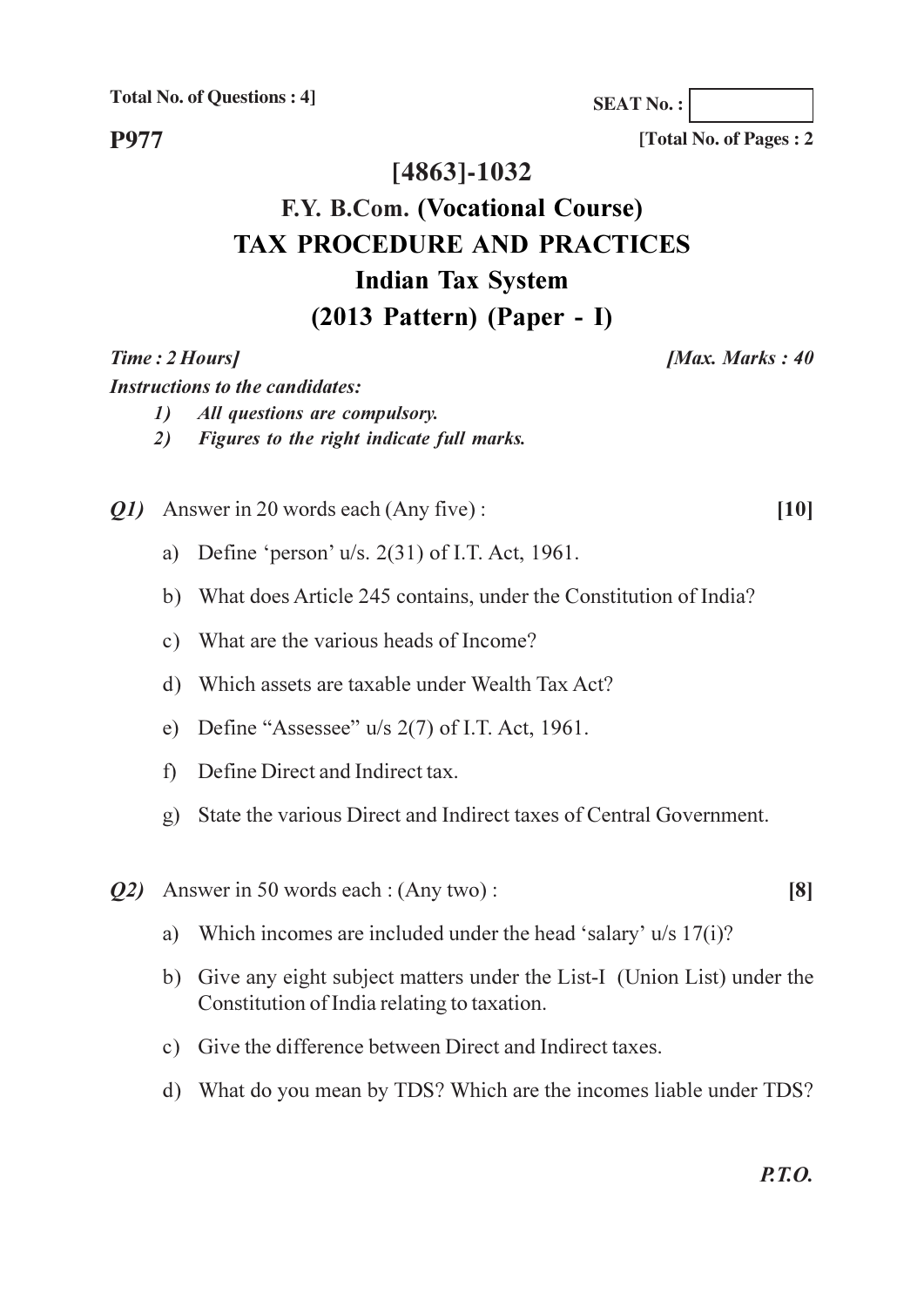- Q3) Answer in 150 words each (Any two):
	- a) How the total income is computed under the head Salary for tax payment?
	- b) State the various taxable allowances under the head Salary.
	- c) Explain in brief the various canons of taxation.
	- d) Explain in brief the meaning, aims, importance, scope & futures of taxation in India.
- Q4) Answer in 500 words (Any one):
	- a) State the various income tax authorities, their powers & duties.
	- b) Explain in detail the Articles relating to distribution of revenue between Central & State Govt. under constitution of India.



 $[12]$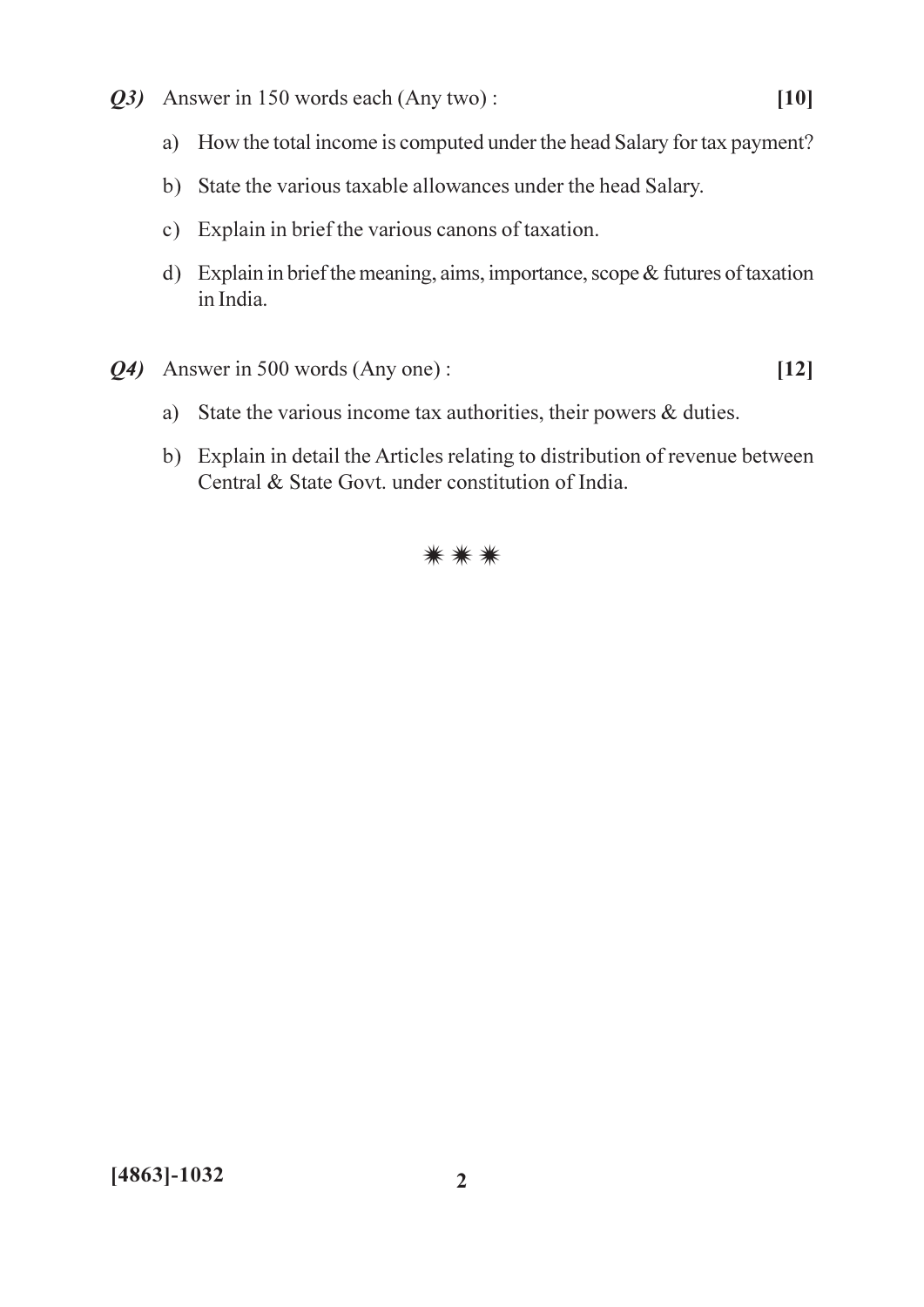**Total No. of Questions : 3]**

**SEAT No. :**

**P978**

#### **[4863]-1033**

### **F.Y. B.Com. (Vocational Course) COMPUTER APPLICATION - II (2013 Pattern) (Paper - II)**

# *Time : 2 Hours] [Max. Marks : 40 Instructions to the candidates: 1) All questions are compulsory. 2) Figures to the right indicate full marks. Q1)* Answer the following (Any Five) : **[20]** a) Explain relational operators with example. b) Explain any two Data Types in C. c) Explain evolution of programming language. d) What is pointer? e) Explain strlen() and strrev() functions. f) Explain if ......else statement with syntax and example. g) Explain the terms: i) Keywords ii) Identifiers *Q2)* Write a program to solve following : (Any Two) **[10]**

- a) Write a program to accept no. and find whether the no is prime no.
- b) Write a program to count the vowels in a string.
- c) Write a program to calculate sum of digits of a given number.

**[Total No. of Pages : 2**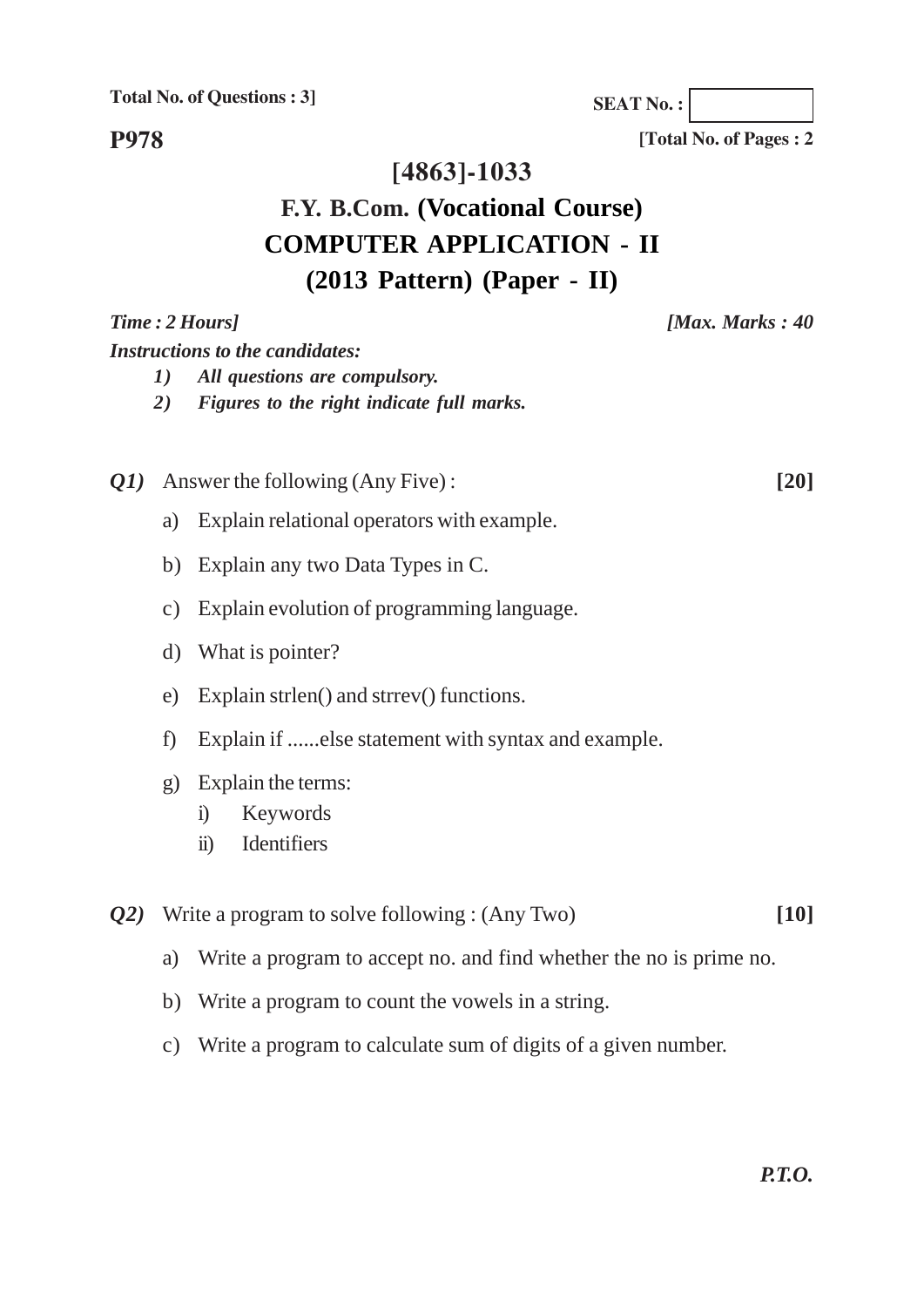*Q3)* Find the output (Any two) : **[10]**

```
a) #include <stdio.h>
    void main()
    {
         int a=10, b=11;
         int c;
         c=(a<b>8</b>)?a:b
         printf("%d",c);
    }
b) void main()
    {
         int b[]={5,10,15,20,25}
         int i,*ptr,
         ptr=&b[4]-3;
         for (i=1; i<4; i++){
              printf("%d",*ptr);
              ptr++;
         }
    }
c) void main()
    {
         float a,b,c;
         a=2.5; b=3.2; c=1.5;
         if(a>=b && b>=c)
              printf("Largest Number = %.2f",a);
         else if(b>=a && b>=c)
              printf("Largest Number=%.2f",b);
         else
              printf("Largest Number=%.2f",c);
    }
```
⋇⋇⋇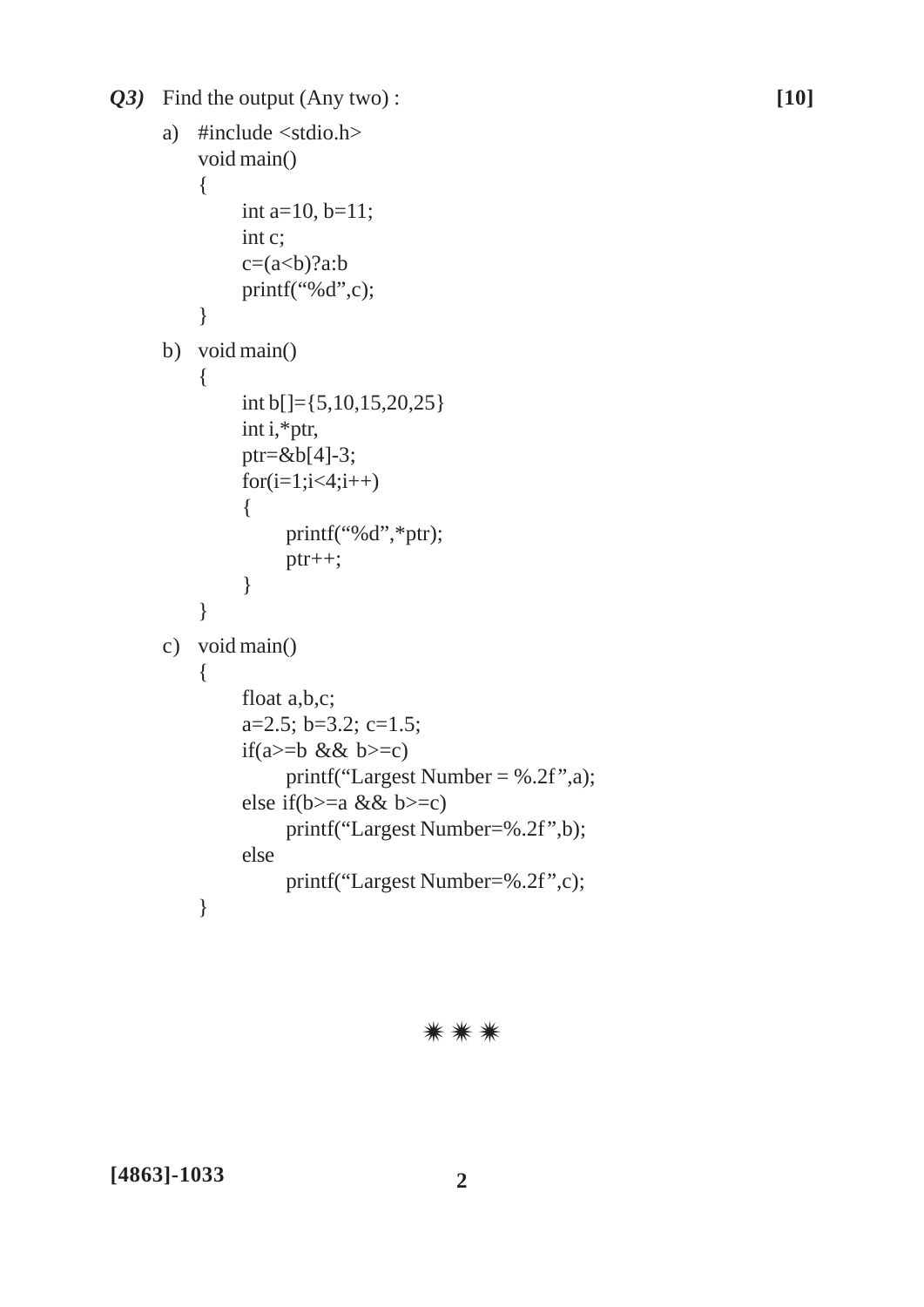**Total No. of Questions : 3]**

**SEAT No. :**

**P979**

**[Total No. of Pages : 1**

## **[4863]-1034**

# **F.Y. B.Com. (Vocational) ADVERTISING, SALES PROMOTION AND SALES MANAGEMENT**

## **Advertising**

### **(2013 Pattern) (Paper - II)**

|     | 1)<br>2)                        | Time: 2 Hours]<br><b>Instructions to the candidates:</b><br>All questions are compulsory.<br>Figures to the right indicate full marks. | [Max. Marks: $40$ |
|-----|---------------------------------|----------------------------------------------------------------------------------------------------------------------------------------|-------------------|
|     |                                 | <i>Q1</i> ) Define Advertising? Explain the function of Advertising.<br><b>OR</b>                                                      | $\vert$ 12]       |
|     |                                 | Explain the role of Advertising in International Economy.                                                                              |                   |
| Q2) |                                 | Explain the Advantages and Limitations of Advertising.<br><b>OR</b><br>Explain the types of Advertising in brief.                      | $[12]$            |
|     |                                 |                                                                                                                                        |                   |
| Q3) | Write short notes on (Any Two): |                                                                                                                                        | [16]              |
|     | a)                              | Advertising Standard Council of India.                                                                                                 |                   |
|     | b)                              | Essentials of good Advertising layout.                                                                                                 |                   |
|     |                                 | c) Types of Advertising objectives.                                                                                                    |                   |
|     | d)                              | Role and functions of Indian Advertiser's Society.                                                                                     |                   |

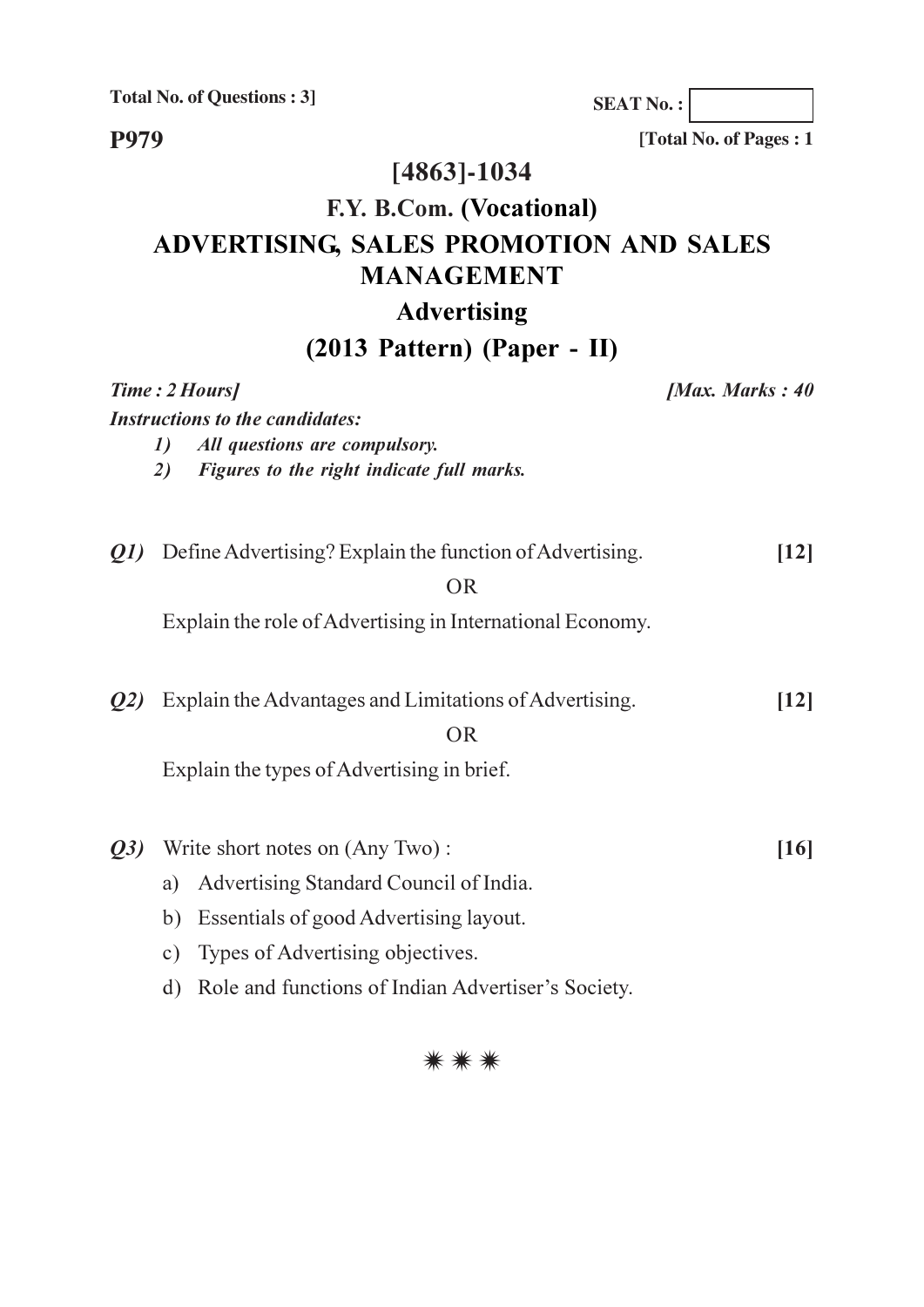**Total No. of Questions: 41** 

**SEAT No.:** 

**P980** 

### [4863]-1035

# F.Y. B.Com.(Vocational Course) **TAX PROCEDURE & PRACTICES State Sales Tax and Central Sales Tax**  $(2013$  Pattern) (Paper - II)

#### Time: 2 Hours]

#### [Max. Marks: 40]

 $[10]$ 

 $[8]$ 

[Total No. of Pages: 2

**Instructions to the candidates:** 

- $\mathcal{L}$ All questions are compulsory.
- Figures to the right indicate full marks.  $2)$
- *O1* Answer in 20 words each (Any Five):
	- a) What is VAT? Enumerate two advantages of VAT?
	- b) What is mean by 'Tax-Invoice'?
	- c) What is mean by 'Business'?
	- d) What is mean by Sales 'in the course of exports' under CST Act?
	- e) What is mean by 'Branch Transfer or Stock transfer' under CST Act?
	- f) What are the kinds of Registrations under M.VAT Act and C.S.T. Act?
	- g) Explain the term 'Appropriate State' under CST Act?
- *O2* Answer in 50 words each (Any Two):
	- a) What is mean by 'Composition Scheme'? What are types of Composition Schemes under M.VAT Act.?
	- b) How the Sales in the course of interstate trade and commerce are determined?
	- c) What are the provisions for incidence of tax under M.VAT Act?
	- d) What are the provisions for 'amendments' and 'cancellation' of Registration Certificate under C.S.T. Act?